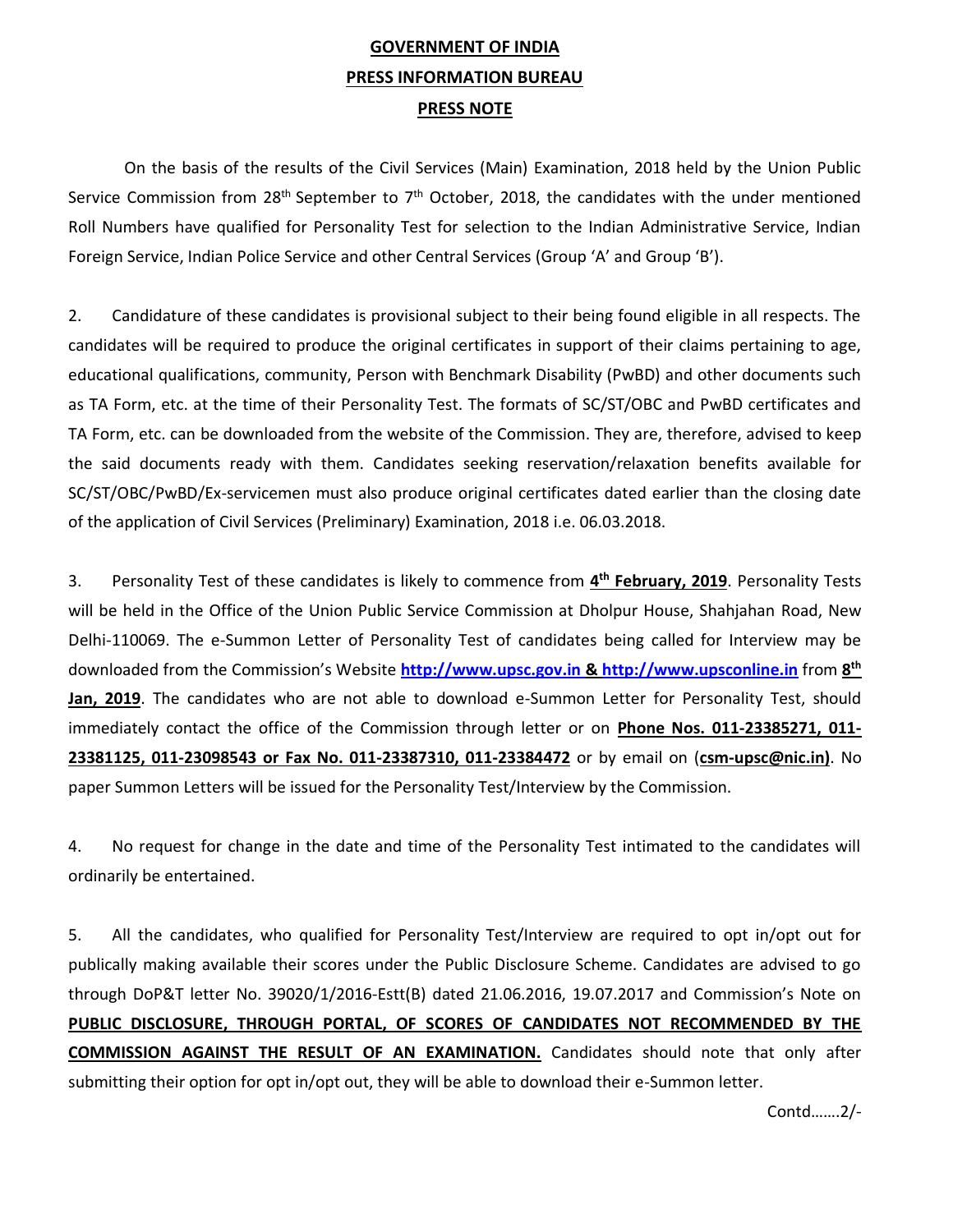6. At the time of filling up of Detailed Application Form (DAF), Cadre & Service Preferences were not obtained from the candidates qualified for Civil Services (Main) Examination, 2018 and it was inter alia mentioned in Column 18 & 19 of DAF that all the candidates, who qualify for Personality Test /Interview on the basis of Result of Civil Services (Main) Examination, 2018, will be required to submit their Order of Preferences for Zone(s)/State(s) Cadre (for IAS/IPS0) and Order of Preferences for Participating Services through an Addendum to the DAF. The Addendum to DAF will be made available on the Commission's website from **21/12/2018 to 03/01/2019 (06:00 P.M.).** Candidates are advised to visit the website of Department of Personnel & Training at the link **<https://cseplus.nic.in/Home/CadreAllocation>** for perusing the Revised Cadre Allocation Policy-2017 dated 05.09.2017. They are also advised to go through the details of the Cadre Allocation Policy 2017 extremely carefully before submitting their preferences for Zones as well as Cadres there under. The preferences once opted and submitted cannot be modified or changed at a later stage. Therefore, the candidates are advised to exercise due diligence while filling up the preferences for Zones as well as Cadres there under. If a candidate fails to submit the Addendum to DAF by last date/time, it will be considered that the candidate has no preference to make for Zones & Cadres / Services and no request shall be entertained in this regard.

7. No request for any type of change/modification of information already supplied in DAF would be entertained by the Commission. However, wherever necessary the candidates are advised to notify changes in their address/contact details only, if any, to the Commission immediately through letter, email (**csmupsc@nic.in**) or Fax at numbers indicated above within 7 days of publishing this Press Note*.*

8*.* All the qualified candidates are required to fill up the Attestation Form online and submit the same ONLINE which would be made available on the website of the Department of Personnel & Training from the **date of commencement of Personality Test(Interview)** till the conclusion of Personality Test (Interview) on the link [https://cseplus.nic.in/Account/Login.](https://cseplus.nic.in/Account/Login) Therefore all candidates qualified for the Personality Test (Interview) are advised to fill it up online within the prescribed time limit. For any query / clarification regarding Attestation Form the candidates should contact Department of Personnel & Training on E-mail ID: **[doais1@nic.in,](mailto:doais1@nic.in) [ashishm.more@nic.in,](mailto:ashishm.more@nic.in) Or telephone nos. 011-23093683, 23092158, 23040335**.

9. Name of the candidates along with his/her Roll No. who have qualified in the written part of the Civil Services (Main) Examination, 2018 may be seen in the official website [http://www.upsc.gov.in](http://www.upsc.gov.in/)

10. The marks sheets of candidates who have not qualified, will be put on the Commission's Website within 15 days from the date of publication of the final result (after conducting Personality Test) and will remain available on the Website for a period of 30 days.

11. The Result of one candidate with Roll No. 1226558 has been kept withheld subject to the outcome of the Court Case.

Roll Numbers: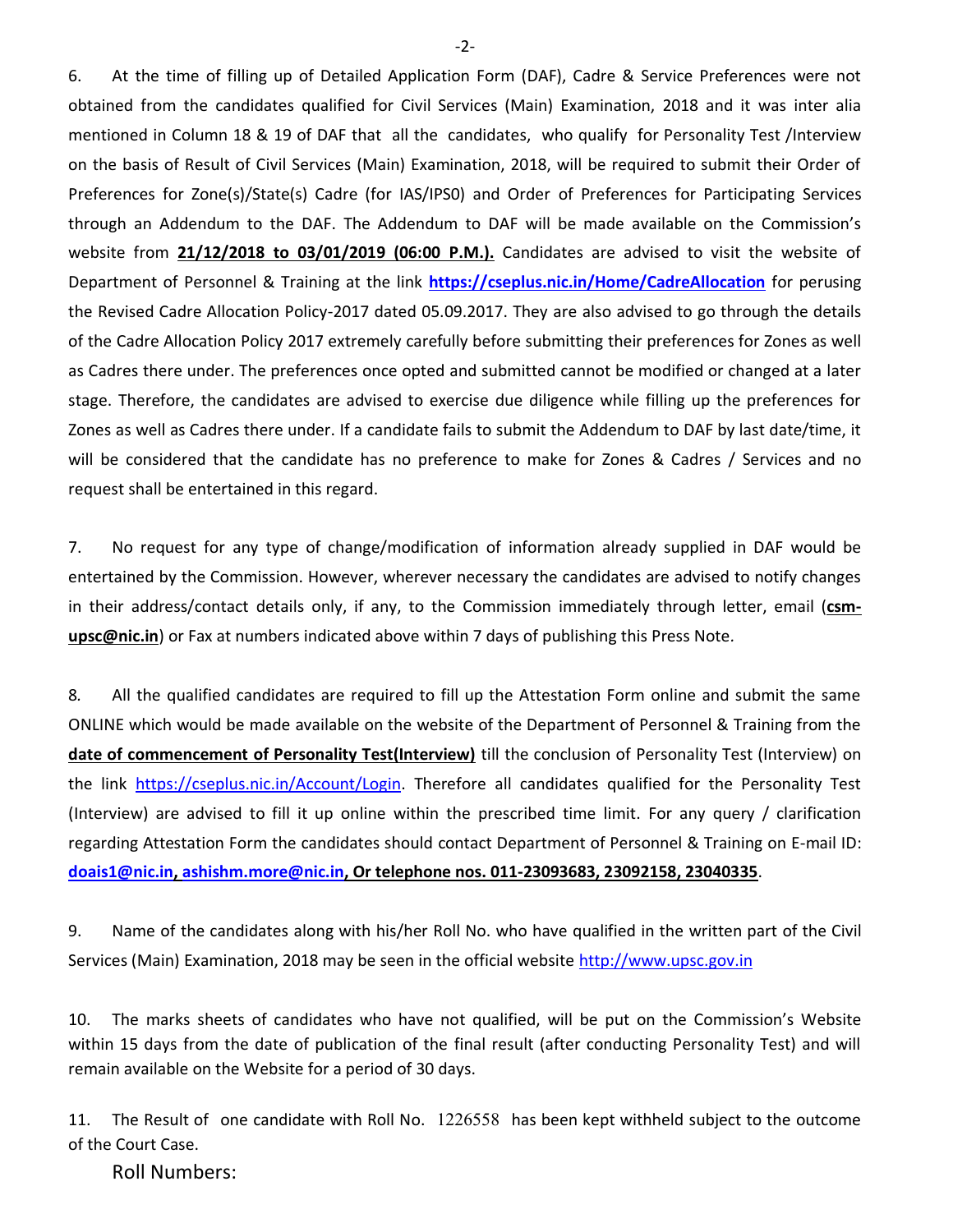#### CIVIL SERVICES (MAIN) EXAMINATION-2018 - 1 -

| ROLL NO. | <b>NAME</b>                    |
|----------|--------------------------------|
| 0100432  | PARMAR PINKESH LALITBHAI       |
| 0100455  | PARMAR RIDDHI KHEMABHAI        |
| 0100703  | <b>ABHISHEK ANAND</b>          |
| 0101092  | MORADIYA SANDIPKUMAR MANJIBHAI |
| 0101857  | SARVAIYA RIYAZBHAI RAFIKBHAI   |
| 0101872  | VARNIKA UPMANYU                |
| 0101910  | NAMERA RAJ RAMESHBHAI          |
| 0102024  | ANSARI ZAIDAHMED SAEEDAHMED    |
| 0103205  | THAKORE JANAM DEVANG           |
| 0103302  | AGRAWAL JITENDRA MURARILAL     |
| 0103444  | JIVANI KARTIK NAGJIBHAI        |
| 0104365  | KANIKA SIKRIWAL                |
| 0104600  | MAURYA NEIL SURESHBHAI         |
| 0104990  | <b>VAIBHAV DASU WAGHMARE</b>   |
| 0105928  | SUNNYKUMAR DILIPBHAI PATEL     |
| 0106934  | PATEL NISARG SATISHKUMAR       |
| 0107022  | RENUKA PARESH JAYSHUKHLAL      |
| 0107140  | MANIYA ALPESH DHARAMSHIBHAI    |
| 0107641  | HIRAPARA KALPENKUMAR R         |
| 0108362  | PANCHAL MOHIT BANSIDHAR        |
| 0108391  | SUMIT GOVINDBHAI MAKWANA       |
| 0108620  | VINOD KUMAR MEENA              |
| 0108969  | PRASHANT MISHRA                |
| 0109339  | VARUDE DIPA ASHOK              |
| 0111368  | GUPTA ABHISHEK RAJESHBHAI      |
| 0111907  | RATHOD SAURABHKUMAR CHIMANLAL  |
| 0112818  | ARVIND KUMAR                   |
| 0113344  | AGRAWAL SUSHIL RAVINDRA        |
| 0114120  | SIDDHARTHA GAUTAM              |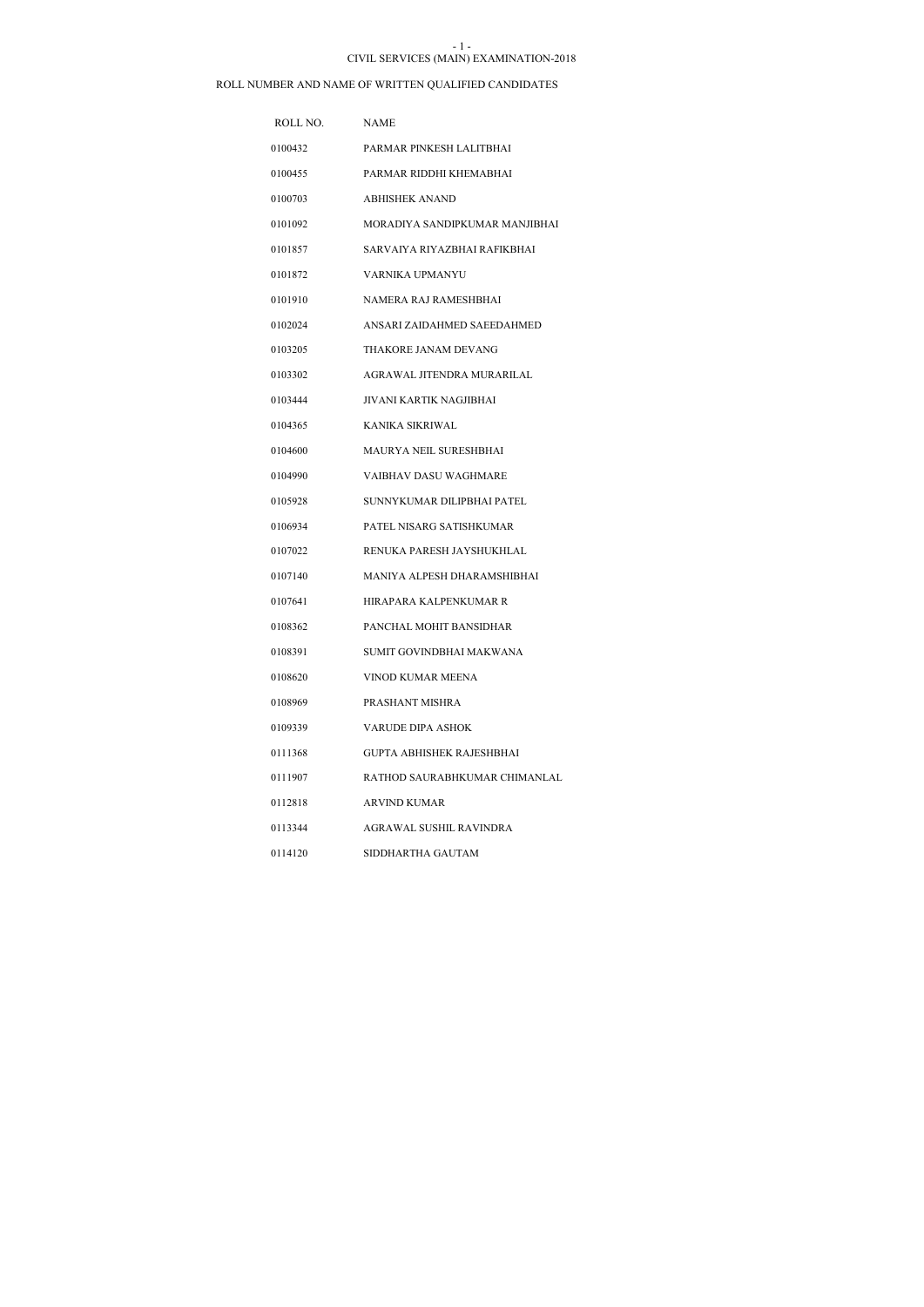#### CIVIL SERVICES (MAIN) EXAMINATION-2018 - 2 -

| ROLL NO. | <b>NAME</b>                      |
|----------|----------------------------------|
| 0114146  | ASODIYA PARTH SURESHKUMAR        |
| 0114818  | AKASH SHARMA                     |
| 0115520  | <b>BARHAT MANOJ FATESINH</b>     |
| 0115716  | DOBARIYA CHINTAN PRABHUBHAI      |
| 0117033  | VAIDYA VALAY ANKITKUMAR          |
| 0118040  | SONARA DHIRENKUMAR KESHAVLAL     |
| 0118056  | JAYESHKUMAR MAKWANA              |
| 0118627  | BANKER VAIBHAV RAMANLAL          |
| 0118777  | <b>RAHUL DEO</b>                 |
| 0118830  | SUTHAR RAJ RAMESHCHANDRA         |
| 0118959  | GALCHAR PRIYANKKUMAR HAMIRBHAI   |
| 0119064  | PANCHAL ALPESH RAMABHAI          |
| 0120224  | DESAI ANKUR BALDEVBHAI           |
| 0120396  | PARMAR KAUSHIKKUMAR RAMABHAI     |
| 0120411  | <b>JHAVERI VISHAL JAYANTBHAI</b> |
| 0120612  | LAKUM JAYDEEP MANSHUKHLAL        |
| 0121047  | MAKWANA MEETKUMAR SANJAYKUMAR    |
| 0121221  | ANILKUMAR BHAGAVANDAS JADAV      |
| 0121491  | PANCHAL CHINTAN RAMESHKUMAR      |
| 0121965  | PREMSUKH DELU                    |
| 0122157  | PATEL JAYMIN MUKESHBHAI          |
| 0122577  | <b>MANISH RANJAN</b>             |
| 0122652  | MALAY MADHUSUDAN BHUVA           |
| 0123217  | KASAR CHIVATE SUNIL RAJENDRA     |
| 0124230  | NIRAV MURLIDHAR MEENA            |
| 0125099  | HASAN SAFIN MUSTUFAALI           |
| 0125118  | DANGAR BHARGAV BACHUBHAI         |
| 0202151  | SATYENDRA KUMAR SINGH            |
| 0207198  | AKHILESHWAR PRASAD AGRAWAL       |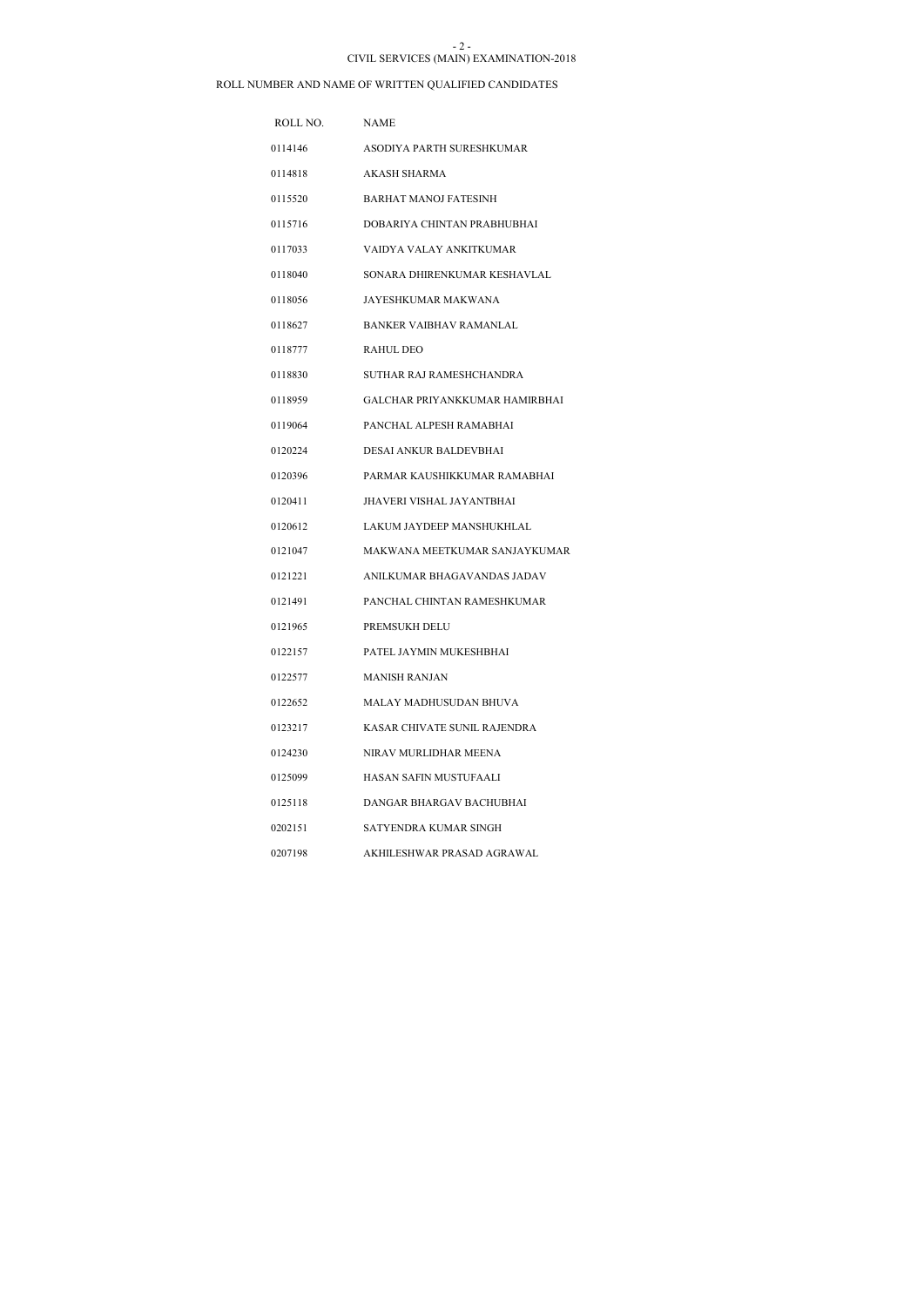#### CIVIL SERVICES (MAIN) EXAMINATION-2018 - 3 -

| ROLL NO. | <b>NAME</b>                     |
|----------|---------------------------------|
| 0208161  | <b>MOHD ZEESHAN MALIK</b>       |
| 0222277  | <b>SHUBHAM SINGH</b>            |
| 0224392  | <b>MAAZ AKHTER</b>              |
| 0225373  | <b>YASHWANT</b>                 |
| 0227275  | VINAY PRABHAKAR SAHNI           |
| 0242652  | RATENDRA KUMAR MISHRA           |
| 0243611  | KANCHAN JHA                     |
| 0300082  | <b>KRUPAL B S</b>               |
| 0300399  | KOMMI PRATHAP SIVAKISHORE       |
| 0300448  | <b>AGRIM SAINI</b>              |
| 0300842  | PRAFUL DESAI                    |
| 0300878  | PAKKIRESH KALLAPPA BADAMI       |
| 0301706  | KOUSHIK H R                     |
| 0301762  | <b>ASHIS KUMAR SAHU</b>         |
| 0301915  | <b>D G KIRANKUMAR</b>           |
| 0302296  | <b>B V VIJAYA BHARATH REDDY</b> |
| 0302552  | <b>SUCHINK V</b>                |
| 0303086  | RAM CHANDRA JAKHAR              |
| 0303331  | SAGAR A WADI                    |
| 0303625  | PRUTHVIK SHANKAR                |
| 0303729  | <b>MANJESH KUMAR A P</b>        |
| 0303791  | DEEPAN M N                      |
| 0303876  | PRRANATA AISHWARYA              |
| 0304004  | NITHIN KUMAR S N                |
| 0304065  | <b>JUBIN MOHAPATRA</b>          |
| 0304251  | RAUSHAN KUMAR                   |
| 0304544  | SATHYARAJ S                     |
| 0304721  | VIVEKANANDA P                   |
| 0305901  | <b>VENKATRAM</b>                |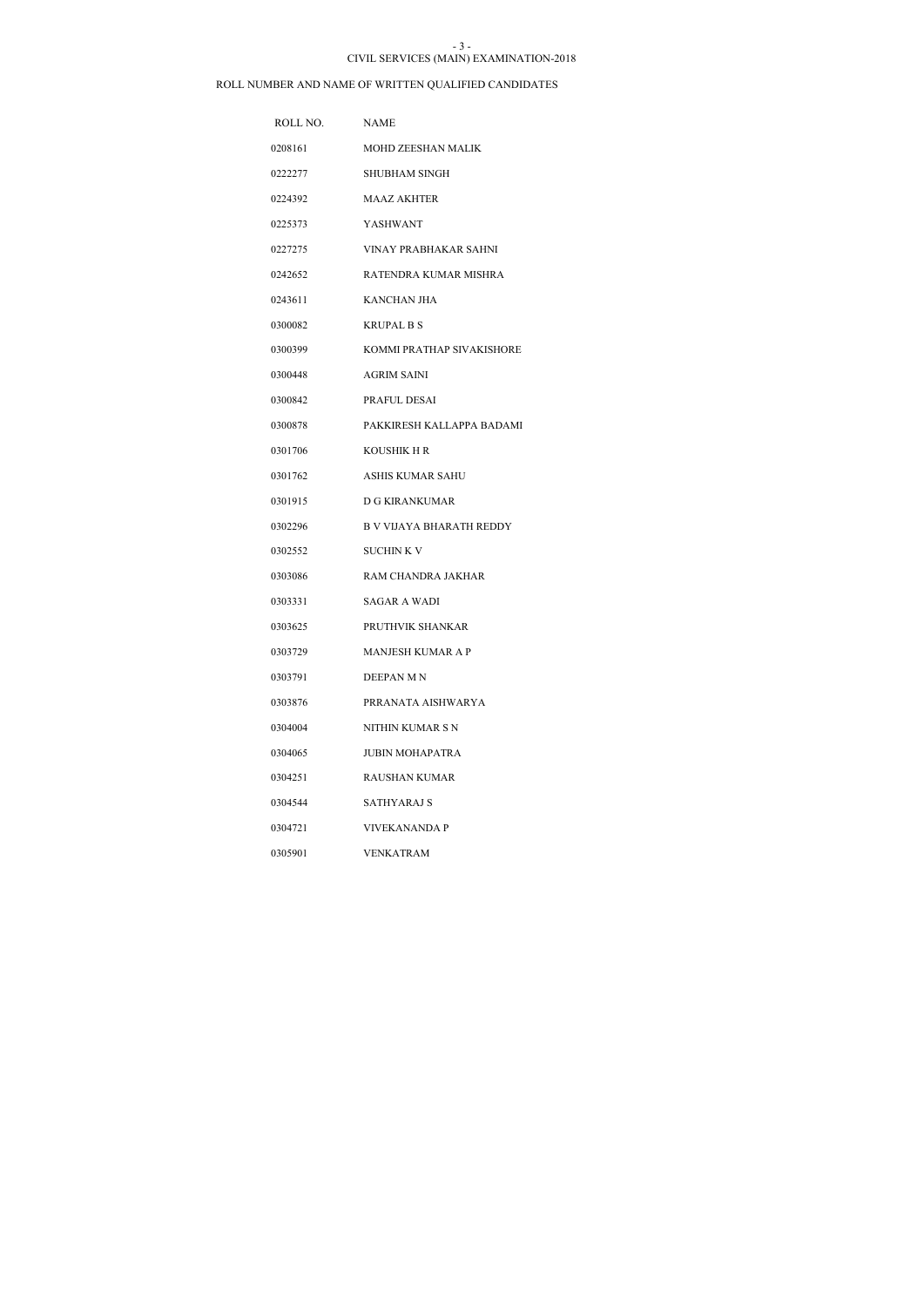#### CIVIL SERVICES (MAIN) EXAMINATION-2018 - 4 -

| ROLL NO. | <b>NAME</b>                |
|----------|----------------------------|
| 0306058  | <b>SUNIL KUMAR D</b>       |
| 0307009  | DIGANTH NAYAK              |
| 0307836  | VIKAS PRAKASH SINGH        |
| 0308383  | SAGAR                      |
| 0308905  | PRAMOD G K                 |
| 0309012  | <b>SANTHOSHA H</b>         |
| 0309432  | <b>KRUTHIKA</b>            |
| 0309497  | T VIJAYAKUMAR              |
| 0309781  | RAHUL SHARANAPPA SANKANUR  |
| 0310317  | <b>STEFAN SIMON TOBIAS</b> |
| 0310561  | VADITHYA SHASIKANTH NAIK   |
| 0311383  | <b>SWAGATH M M</b>         |
| 0312095  | SUDHAMBIKA R               |
| 0312144  | SHASHANK G M               |
| 0312714  | N V MURALI KRISHNA REDDY   |
| 0313073  | <b>MANDADI NARENDRA</b>    |
| 0313271  | AKSHATA GM                 |
| 0315211  | AKASH S                    |
| 0315426  | <b>H S BHAVANA</b>         |
| 0315959  | <b>SIDDALINGAREDDY</b>     |
| 0316015  | <b>SRIKANTH D</b>          |
| 0316226  | <b>VINODHPATIL H</b>       |
| 0317311  | YASHASWINI B               |
| 0317446  | <b>SOORAJ BENKR</b>        |
| 0317455  | VENKATRAMAN KAVADIKERI     |
| 0318153  | MIRZA QADIR BAIG           |
| 0318164  | <b>JAGADEESH ADAHALLI</b>  |
| 0318337  | SHIVANGOUDA NYAMAGOUDAR    |
| 0319522  | NATARAJ PAULRAJ            |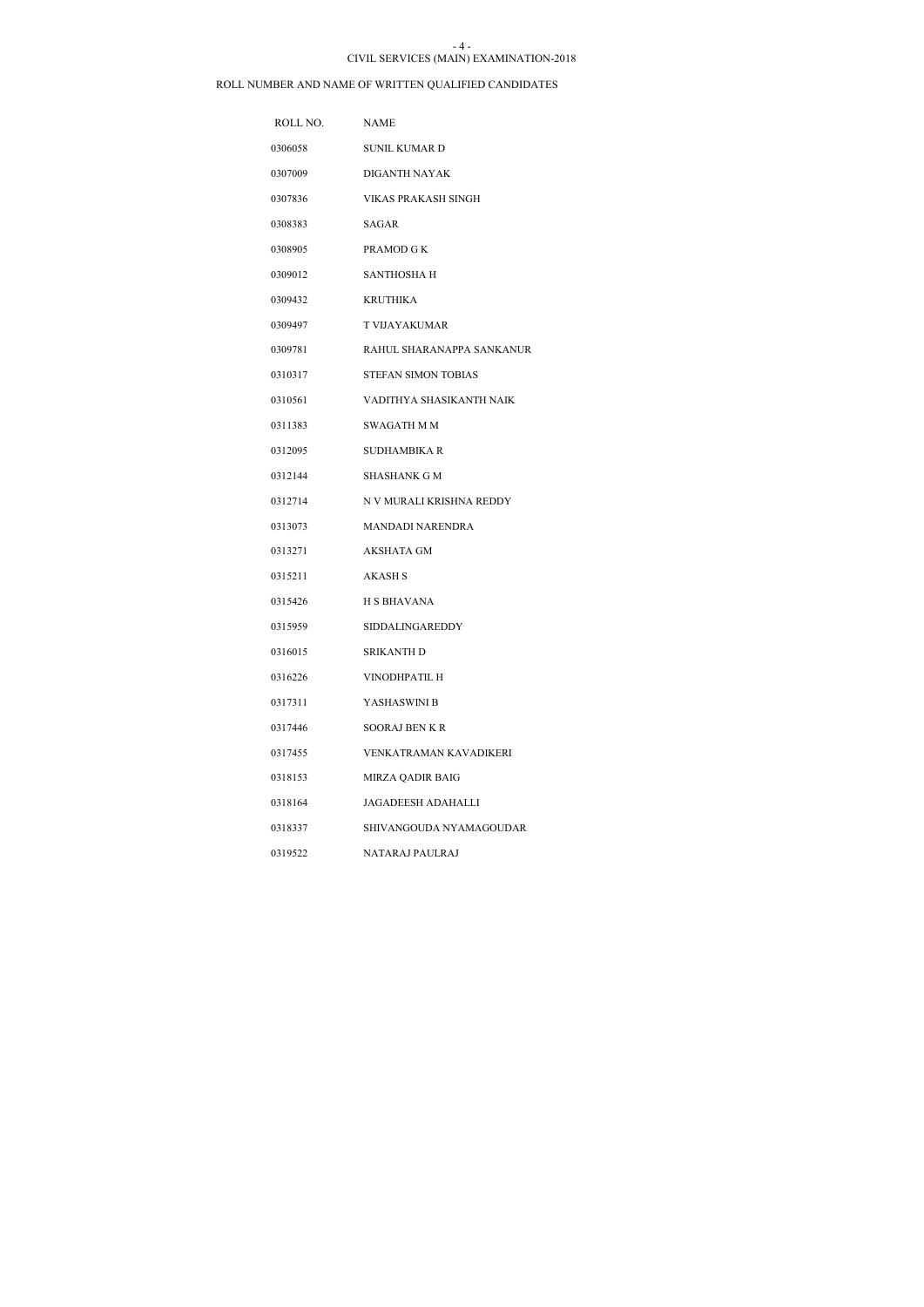#### CIVIL SERVICES (MAIN) EXAMINATION-2018 - 5 -

| ROLL NO. | <b>NAME</b>               |
|----------|---------------------------|
| 0321253  | VINDHYA C                 |
| 0321600  | NIVEDITA S BALARADDIYAVAR |
| 0322487  | <b>SHASHIIRAN S</b>       |
| 0322702  | <b>ASHOK KUMAR S</b>      |
| 0322859  | <b>INDUSHREE G</b>        |
| 0323352  | <b>BRINDA S</b>           |
| 0323358  | KANKANALA ANIL KUMAR      |
| 0324249  | N R JAIBHIMA              |
| 0324718  | <b>ANKIT PRADHAN</b>      |
| 0324732  | VENKATAKRISHNA S          |
| 0325367  | N ARUNVEERAGANESH         |
| 0325660  | PRITHA HOSUR              |
| 0325802  | <b>RAJAT SHARMA</b>       |
| 0326559  | ASHWIJA B V               |
| 0327639  | SHIVAJI RAO GG            |
| 0329326  | <b>ARUNA M</b>            |
| 0330601  | <b>HARSHARAJ B</b>        |
| 0331484  | <b>RANGASHREE TK</b>      |
| 0331764  | BASAVARAJ M WALIKAR       |
| 0332765  | <b>SRIKANTH RAMPAM</b>    |
| 0332775  | C CHAITANYA KUMAR REDDY   |
| 0332788  | <b>MANJUNATH R</b>        |
| 0333526  | M V N V LAKSHMI SOUJANYA  |
| 0333607  | VIVEK H B                 |
| 0333907  | KRISHNA MURTHY R          |
| 0333988  | RAGHAVENDRA N             |
| 0334674  | <b>K JAGAN</b>            |
| 0335325  | ANUP N                    |
| 0335487  | HARSHAVARDANA B J         |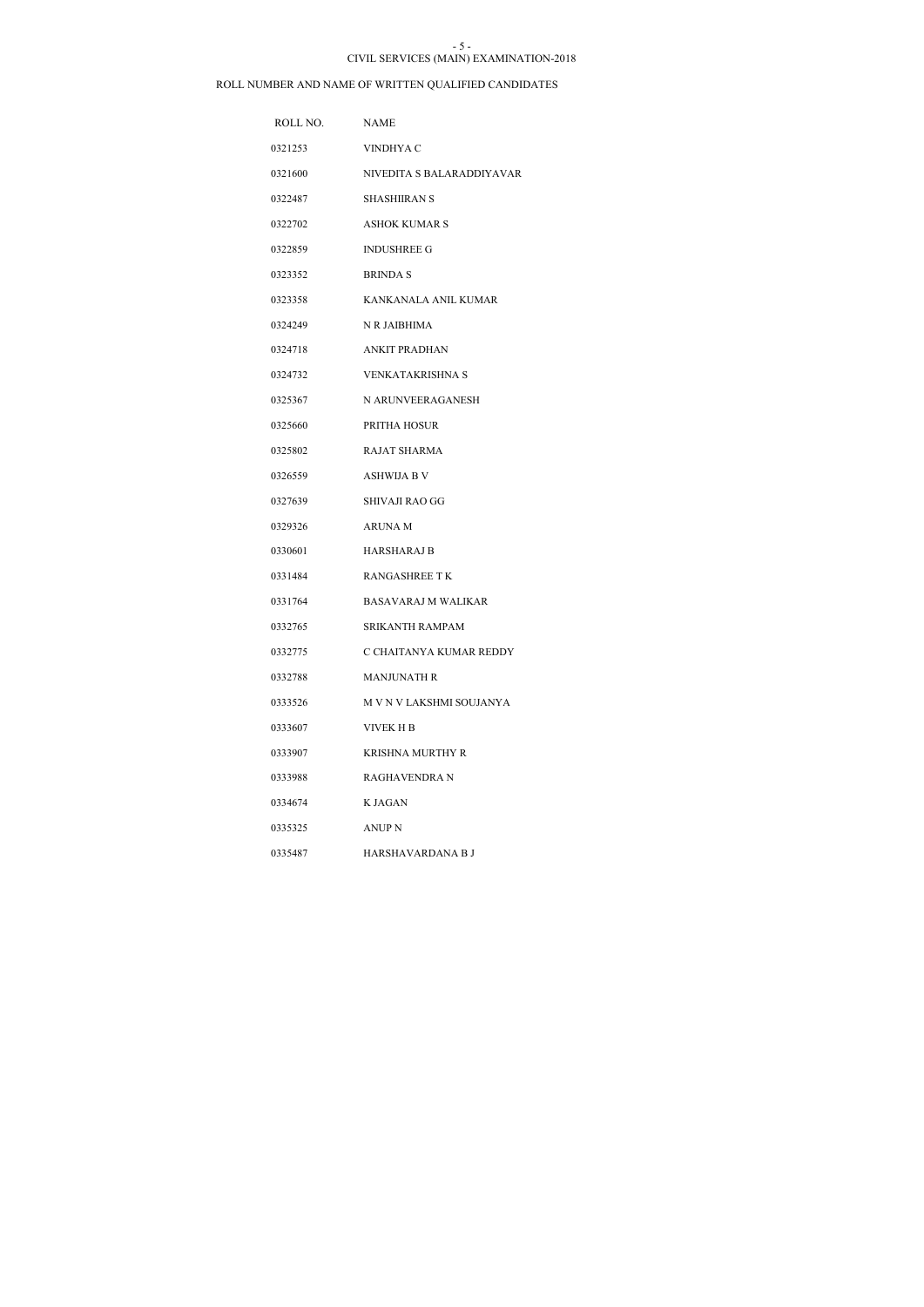#### CIVIL SERVICES (MAIN) EXAMINATION-2018 - 6 -

| ROLL NO. | <b>NAME</b>                     |
|----------|---------------------------------|
| 0335500  | <b>SHREE HARSHA M J</b>         |
| 0335678  | LAKSHMI N                       |
| 0335694  | <b>G SURYA SAI PRAVEENCHAND</b> |
| 0335779  | <b>DEVARAJ R</b>                |
| 0336165  | KUMARI MANISHA                  |
| 0336345  | <b>ROHAN JAGADEESH</b>          |
| 0337224  | SAIMADHAV A HEBLIKAR            |
| 0337850  | PARTH GUPTA                     |
| 0338086  | SHARATH GOWDA P                 |
| 0338968  | <b>ATHEETH SAJEEVAN</b>         |
| 0339009  | <b>MEGHANA K T</b>              |
| 0400663  | YALLA SRINIVASA RAO             |
| 0403869  | <b>NAVEEN GARG</b>              |
| 0404032  | SRUSHTI JAYANT DESHMUKH         |
| 0404866  | <b>VARSHA CHHALOTRE</b>         |
| 0407239  | <b>VEERENDRA SINGH</b>          |
| 0409932  | <b>ANMOL JAIN</b>               |
| 0410899  | <b>RAHUL KUMAR SINGH</b>        |
| 0412592  | <b>AMBUL SAMAIYA</b>            |
| 0416635  | KRISHAN LALCHANDANI             |
| 0416851  | <b>VARUN YADAV</b>              |
| 0417147  | <b>GARIMA AGRAWAL</b>           |
| 0417214  | T PRATEEK RAO                   |
| 0418341  | AADITYA MISHRA                  |
| 0419415  | POOJA SONI                      |
| 0501313  | JUGAL KRISHNA MUNDRA            |
| 0501526  | DARADE PARMANAND PRAVIN         |
| 0501681  | GARAD KARUN UDDHAVRAO           |
| 0501802  | <b>SUSHIL PRAKASH KHARE</b>     |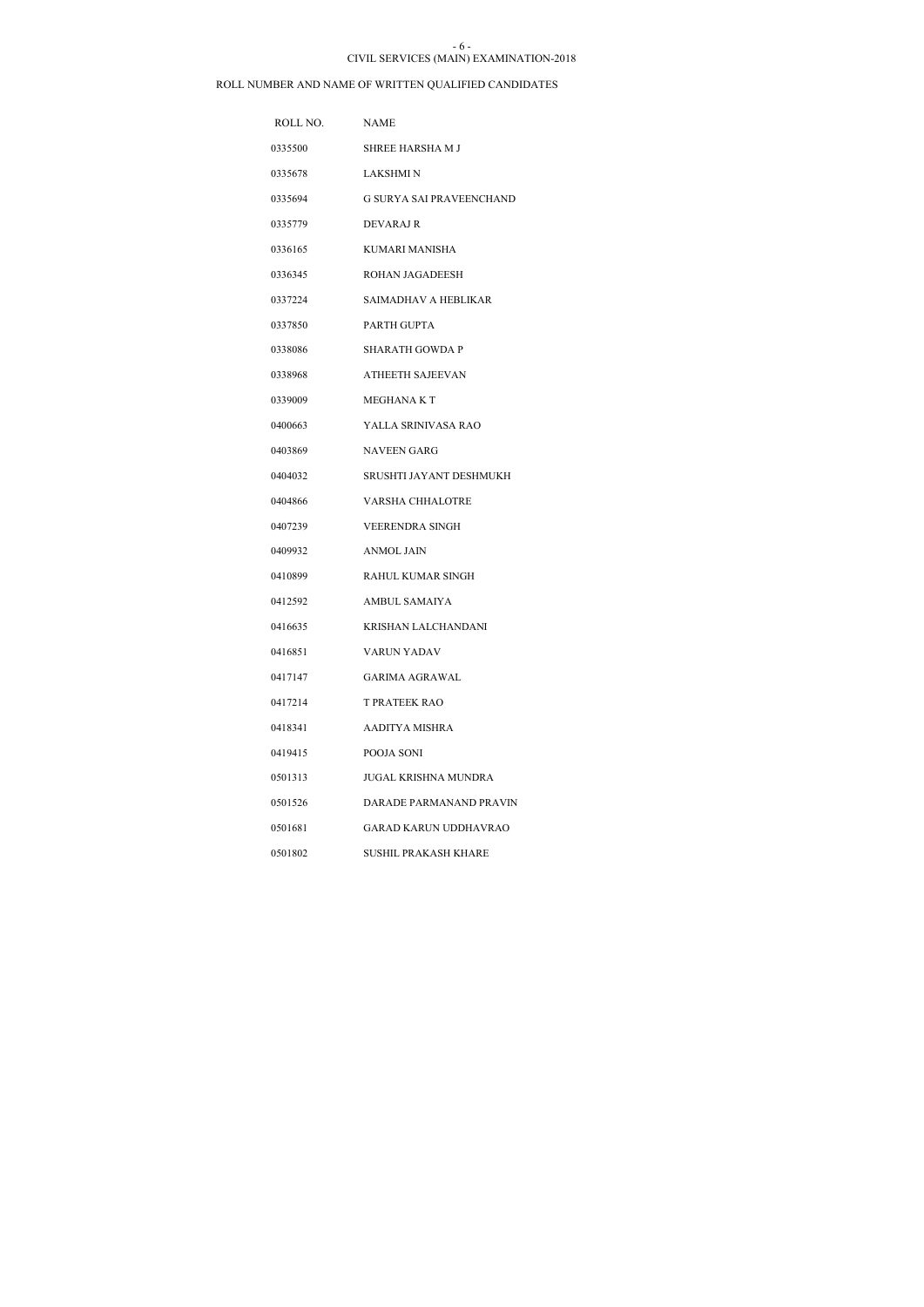#### CIVIL SERVICES (MAIN) EXAMINATION-2018 - 7 -

| ROLL NO. | <b>NAME</b>                    |
|----------|--------------------------------|
| 0502324  | SINGHVI RONAK KUNDANMAL        |
| 0503237  | SOMANANDA SAHOO                |
| 0504039  | PRATIK KHAMATKAR               |
| 0504546  | <b>MANOJ KUMAR</b>             |
| 0505163  | <b>SMIT SANTOSH LODHA</b>      |
| 0505343  | <b>SREEJITH JR</b>             |
| 0505566  | <b>FULZELE SACHIN MADHUKAR</b> |
| 0506061  | MAHATO AMITKUMAR SIDHIPRASAD   |
| 0507381  | <b>MONA ROAT</b>               |
| 0507791  | <b>GEETH DEVARA</b>            |
| 0510145  | ADITYA KUMAR                   |
| 0510886  | <b>RAUT VINIT RAGHUNATH</b>    |
| 0511060  | <b>GHODKE CHANDRASHEKHAR R</b> |
| 0511305  | SHIKHAR CHANDAN                |
| 0512947  | CHAVAN MAYUR VISHNU            |
| 0514057  | <b>VIKAS NARAIN</b>            |
| 0514653  | SHINDE PRASAD SITARAM          |
| 0515554  | TENDOLKAR DAYANAND RAMAKANT    |
| 0516494  | PARMESHWAR VIVEK MOHANLAL      |
| 0516569  | AKASH VERMA                    |
| 0518795  | <b>MANJEET SINGH</b>           |
| 0519378  | <b>SHAIKH MOHD ZAIB ZAKIR</b>  |
| 0521354  | DHEERAJ KHORIYA                |
| 0523916  | <b>ASHOK KUMAR</b>             |
| 0605003  | <b>RINI CHOUDHURY</b>          |
| 0606463  | SUSHANT SINGH                  |
| 0606690  | SAWAN KUMAR                    |
| 0607597  | SAYANTAN GHOSH                 |
| 0608380  | SOUMYADIP CHATTERJEE           |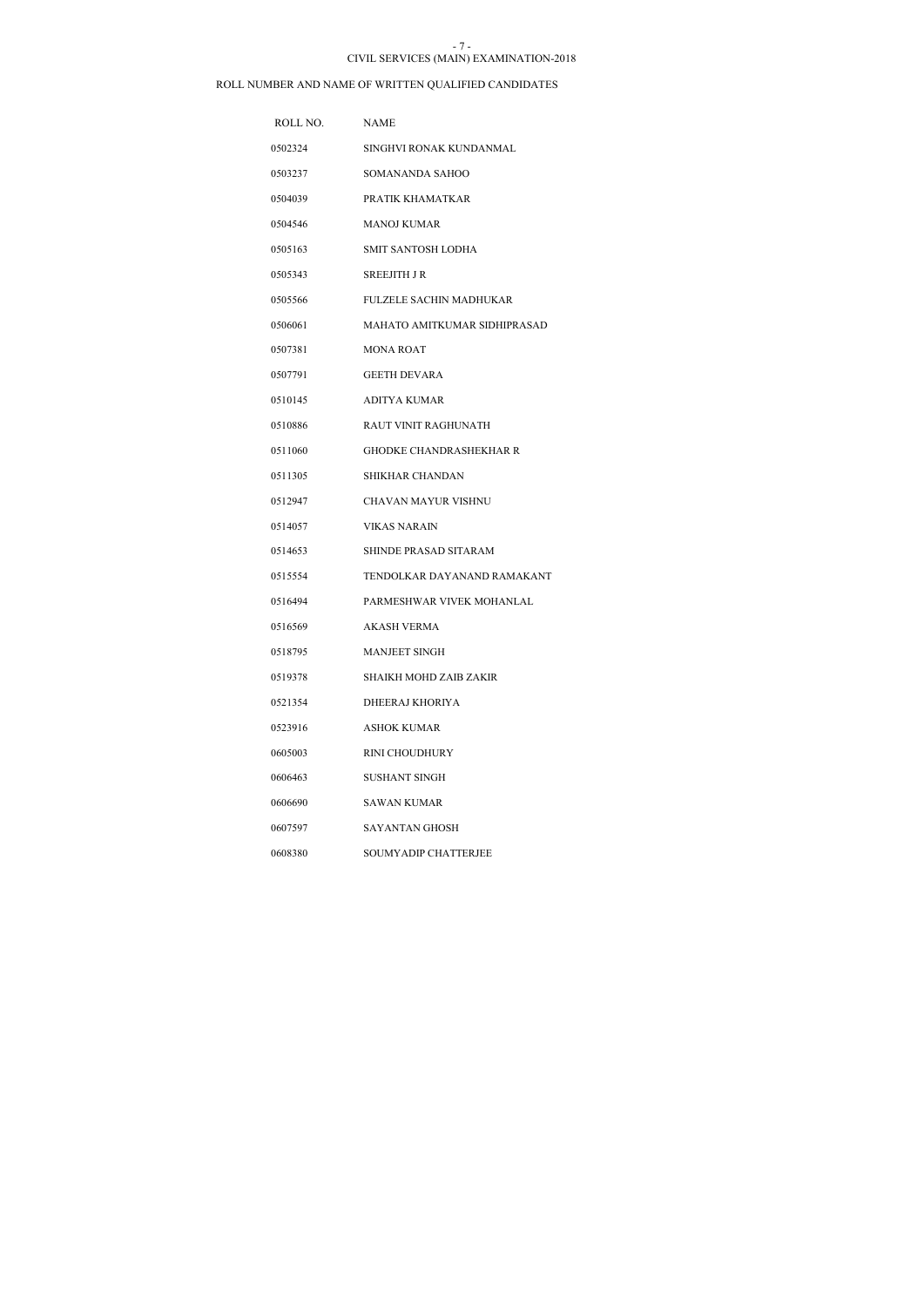#### CIVIL SERVICES (MAIN) EXAMINATION-2018 - 8 -

| ROLL NO. | <b>NAME</b>                 |
|----------|-----------------------------|
| 0610271  | SHATANGSHU NATH CHAKRABORTY |
| 0610801  | ARVIND KUMAR ANAND          |
| 0615400  | SAURABH KUMAR BHUWANIA      |
| 0616070  | <b>SANDIP GARAI</b>         |
| 0625393  | <b>JOYDEEP MOITRA</b>       |
| 0626382  | <b>MAHESWAR MAJI</b>        |
| 0630657  | <b>AJAY CHOUDHARY</b>       |
| 0633018  | NAMRATA KEDIA               |
| 0702824  | UPASANA MOHAPATRA           |
| 0703100  | ANKUR ABHILASH              |
| 0703939  | PARTHA SARATHI TRIPATHY     |
| 0707945  | ASHUTOSH KUMAR SAHU         |
| 0707987  | MAHESH KUMAR BEHERA         |
| 0713798  | SOUMYA RANJAN ROUT          |
| 0714935  | <b>AMLAN JYOTI</b>          |
| 0715135  | <b>KUMAR BISWARANJAN</b>    |
| 0716244  | <b>SHRIVASTAV SINGH</b>     |
| 0716616  | <b>SUMEET MAHAPATRA</b>     |
| 0716638  | <b>BIBHUTI BHUSAN NAYAK</b> |
| 0800031  | SIDDHARTHA JAIN             |
| 0800200  | <b>GAGAN DEEP SINGH</b>     |
| 0800462  | AMAR SHEKHAR PAARCHA        |
| 0800482  | <b>AMIT KUMAWAT</b>         |
| 0800550  | <b>GIRDHAR</b>              |
| 0800566  | WANARE RAJABHAU BHOJAPPA    |
| 0800635  | ARUNABH CHOUDHURY           |
| 0800789  | RAJESH KUMAR SAMOTA         |
| 0800939  | VISHAL KUMAR                |
| 0801022  | KANISHKA SINGH              |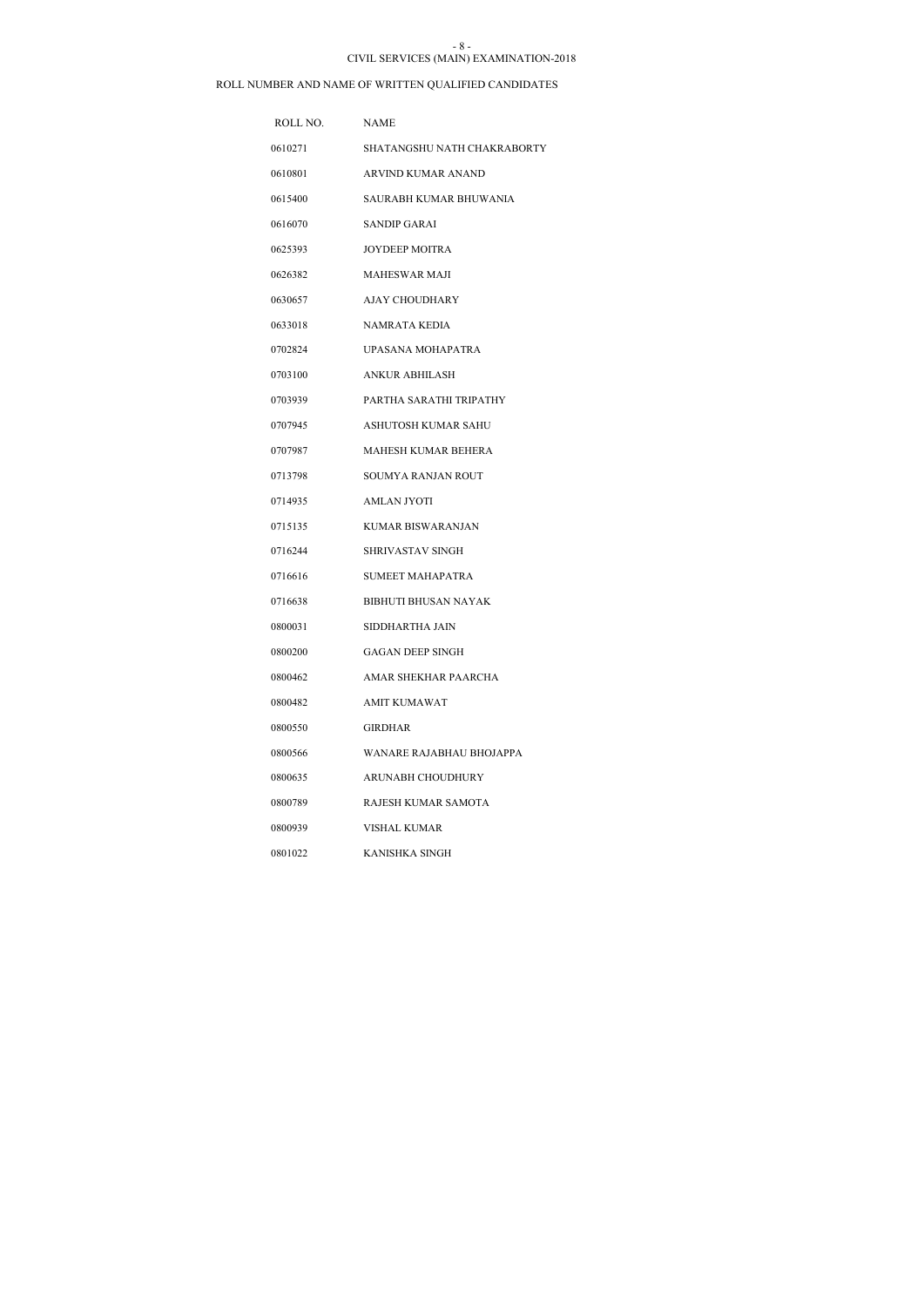#### CIVIL SERVICES (MAIN) EXAMINATION-2018 - 9 -

| ROLL NO. | <b>NAME</b>                     |
|----------|---------------------------------|
| 0801118  | <b>RASHMI SINHA</b>             |
| 0801276  | <b>GARIMA GARG</b>              |
| 0801356  | <b>MAHENDRA SINGH</b>           |
| 0801371  | <b>MANOJ YADAV</b>              |
| 0801402  | <b>ALOK KUMAR</b>               |
| 0801494  | <b>RATAN PRIYA</b>              |
| 0801604  | <b>VARUN MOR</b>                |
| 0802044  | PAWAR VINAY VITTHAL             |
| 0802513  | ABHISHEK NARAYAN SINHA          |
| 0802913  | AGALE AKASH VINAYAKRAO          |
| 0802938  | DEEPIKA TAANK                   |
| 0803095  | <b>BHAWNA</b>                   |
| 0803099  | <b>ROHIT VERMA</b>              |
| 0803186  | <b>KUMAR ANURAG</b>             |
| 0803295  | <b>GUNDALA REDDYRAGHAVENDRA</b> |
| 0803385  | <b>RANDHIR KUMAR</b>            |
| 0803490  | <b>SINDHUKUSH</b>               |
| 0803502  | <b>ABHIJIT GUPTA</b>            |
| 0803551  | SIDDHARTH DHAPOLA               |
| 0803730  | <b>VIVEK KUMAR</b>              |
| 0803753  | <b>GAURAV KUMAR</b>             |
| 0803767  | <b>ANKIT KUMAR PANCHAL</b>      |
| 0803860  | MRIGANK SHEKHAR PATHAK          |
| 0803882  | VIDUSHI SINGH                   |
| 0804005  | PUJYA PRIYADARSHNI              |
| 0804012  | <b>RISHAV MANDAL</b>            |
| 0804118  | VIVEK KUMAR MODI                |
| 0804285  | <b>AVINASH PANDEY</b>           |
| 0804348  | MOHIT KASNIYA                   |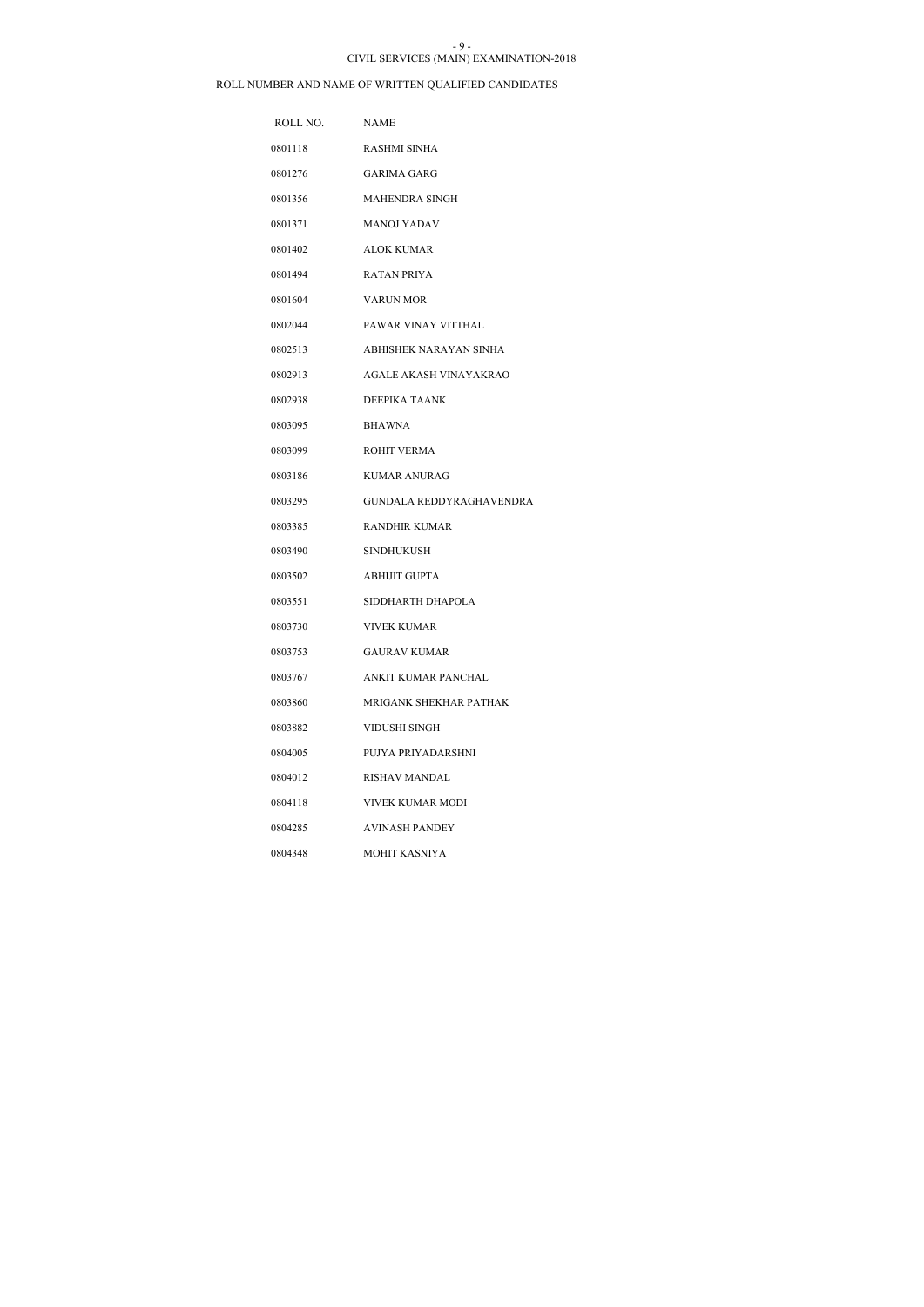### CIVIL SERVICES (MAIN) EXAMINATION-2018 - 10 -

| ROLL NO. | <b>NAME</b>              |
|----------|--------------------------|
| 0804541  | <b>MAYANK SHARMA</b>     |
| 0804599  | <b>ANKIT SAHU</b>        |
| 0804606  | MR RAJ                   |
| 0804727  | <b>ISHIKA GUPTA</b>      |
| 0804756  | <b>RAMYASRINPC</b>       |
| 0804962  | <b>HEMANTH N</b>         |
| 0805075  | <b>DEEPAK</b>            |
| 0805235  | <b>MANUPRIYA</b>         |
| 0805379  | RAVINDRA KUMAR MEENA     |
| 0805412  | RAVI KUMAR MEENA         |
| 0805453  | MOHD FAHEEM QUARAISHI    |
| 0805458  | SHAH JAY MANOJ           |
| 0805653  | <b>HAFEZ HANEEFA</b>     |
| 0805691  | YATHISH K R              |
| 0805741  | <b>IMAMUL HAK</b>        |
| 0805772  | PANKAJ KUMAR SINHA       |
| 0806033  | <b>ABHINAV DHIMAN</b>    |
| 0806274  | SONAKSHI SAXENA          |
| 0806327  | <b>SUMIT KUMAR SINGH</b> |
| 0806332  | <b>ROHIT SINGH</b>       |
| 0806359  | PUSULURU RAVI KIRAN      |
| 0806404  | <b>SRISHTI GUPTA</b>     |
| 0806529  | ABHISHEK KUMAR GARG      |
| 0806645  | RAGHUMANDA SUNIL KUMAR   |
| 0806752  | VISHAL DEWAN             |
| 0806780  | <b>PRADEEP SINGH</b>     |
| 0806843  | PRINCE KUMAR             |
| 0806897  | <b>HIMADREE KAUSHIK</b>  |
| 0806986  | <b>AMIT KUMAR</b>        |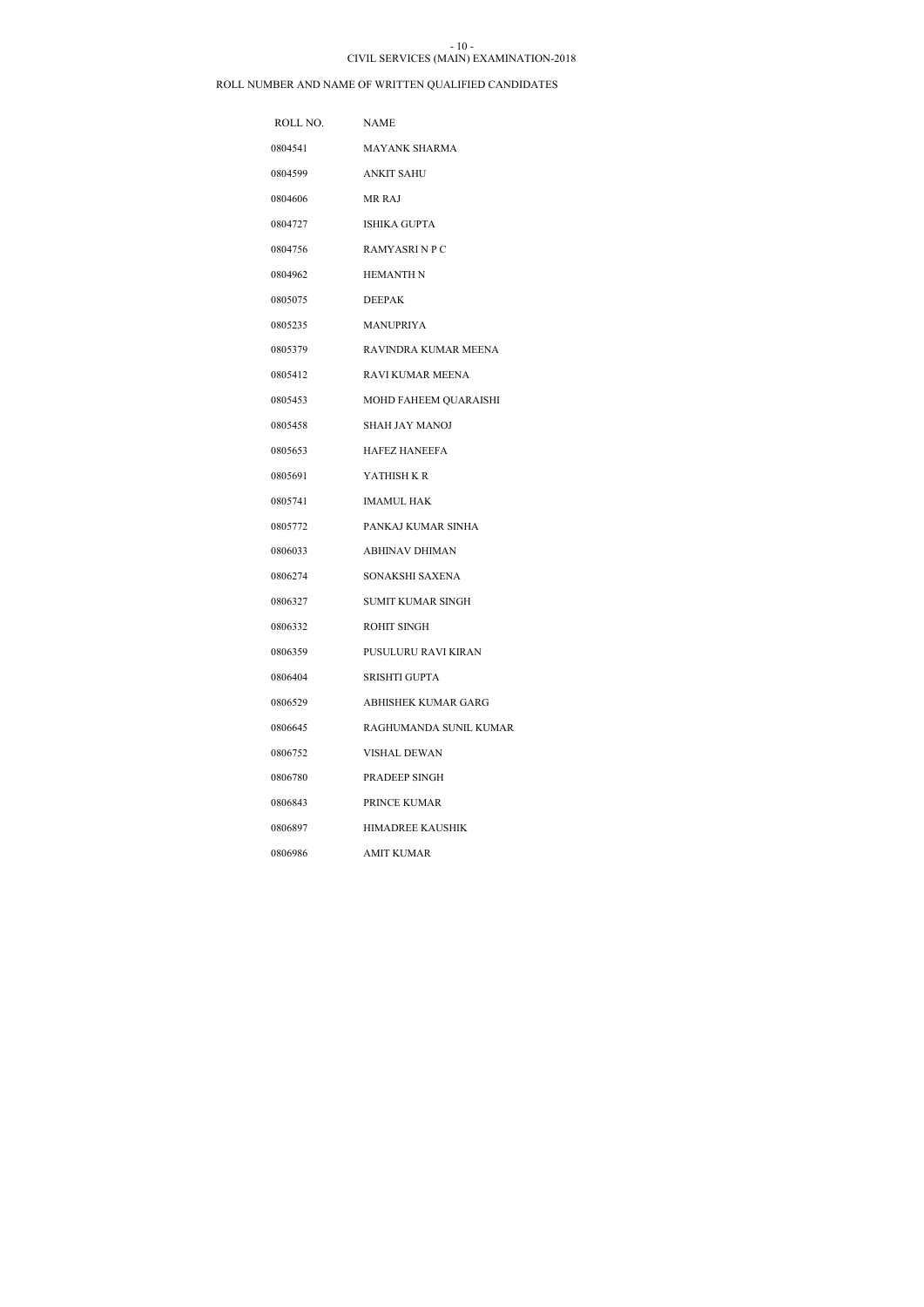### CIVIL SERVICES (MAIN) EXAMINATION-2018 - 11 -

| ROLL NO. | <b>NAME</b>               |
|----------|---------------------------|
| 0807045  | <b>GAURAV GUNJAN</b>      |
| 0807053  | PRERNA JOSHI              |
| 0807656  | <b>SHRUTHI MK</b>         |
| 0807714  | SHASHANK SINGH            |
| 0808001  | KATTA RAVI TEJA           |
| 0808038  | <b>KAVITA MEENA</b>       |
| 0808327  | <b>AJAY SHEORAN</b>       |
| 0808335  | ANJALI TIWARI             |
| 0808475  | <b>SALONI KHEMKA</b>      |
| 0808503  | <b>RAM SINGH</b>          |
| 0808746  | UTKARSH SINGH VATS        |
| 0808748  | <b>VINAY KUMAR DUBEY</b>  |
| 0808829  | <b>DALJEET KUMAR</b>      |
| 0809038  | YASHWANT KUMAR            |
| 0809209  | ABHILASH GAIROLA          |
| 0809237  | RAWALE KRUSHIKESH PRADEEP |
| 0809436  | DEVKE VISHAL BABURAO      |
| 0809981  | <b>VIDUSHI</b>            |
| 0810322  | <b>GIRDHARI LAL MEENA</b> |
| 0810377  | <b>VILAS WAHI</b>         |
| 0810428  | <b>MOHIT KUMAR</b>        |
| 0811083  | <b>NATISHA MATHUR</b>     |
| 0811108  | <b>ARVIND CHAUHAN</b>     |
| 0811117  | NITIN MUKESH NIKOSE       |
| 0811128  | NIKHIL YADAV              |
| 0811147  | <b>SUHEL YASIR</b>        |
| 0811217  | ANUP GARG                 |
| 0811250  | POURUSH SHIV              |
| 0811607  | <b>ARCHANA CHAUDHARY</b>  |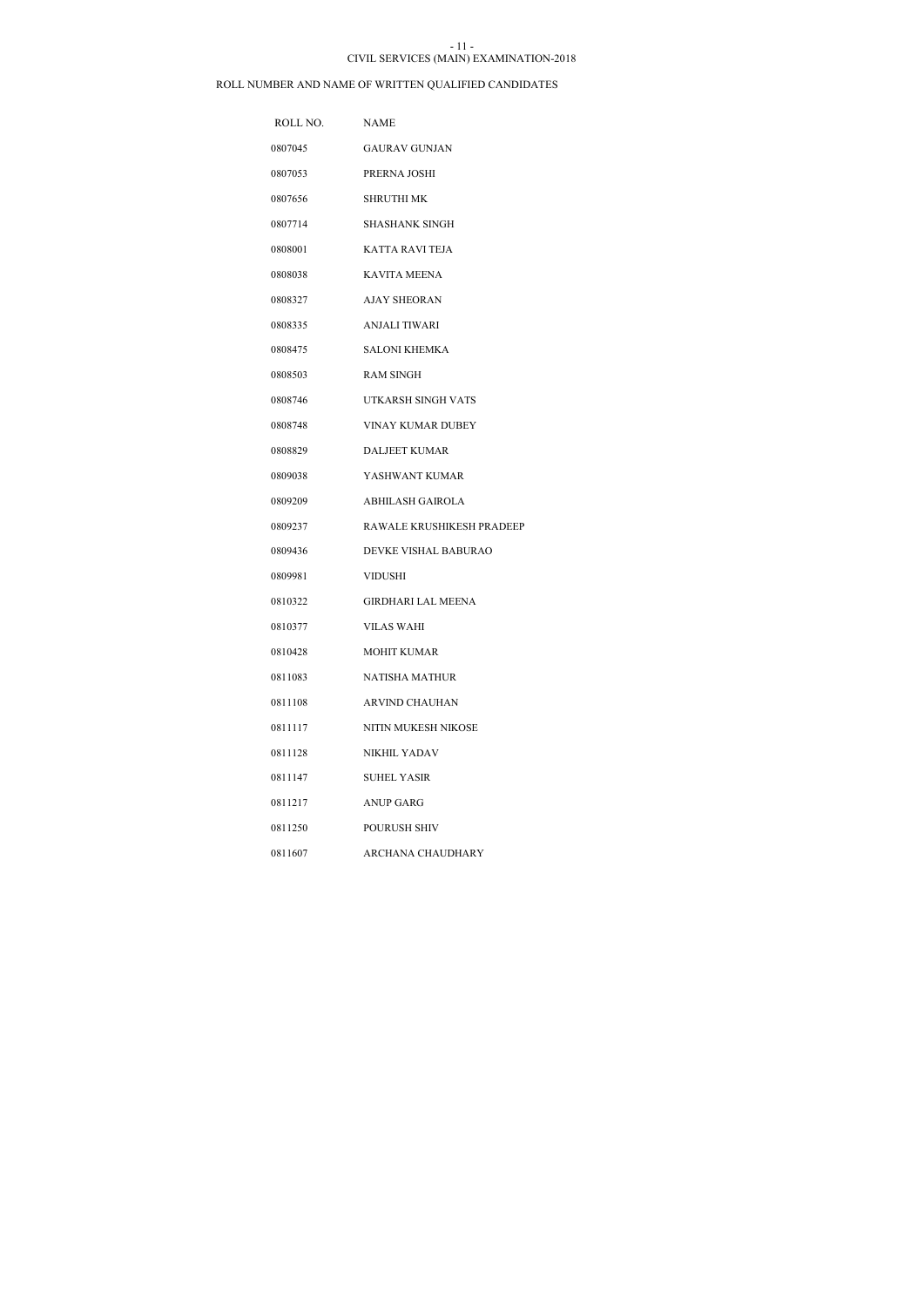#### CIVIL SERVICES (MAIN) EXAMINATION-2018 - 12 -

| ROLL NO. | <b>NAME</b>           |
|----------|-----------------------|
| 0811706  | ADITYA KUSHWAHA       |
| 0811804  | <b>MAYANK MISHRA</b>  |
| 0812081  | LAXMAN TIWARI         |
| 0812114  | <b>ABHISHEK KUMAR</b> |
| 0812119  | <b>SACHIN KUMAR</b>   |
| 0812456  | HIMANSHU NAGPAL       |
| 0812518  | VIVEK KUMAR JHA       |
| 0812761  | <b>PRADEEP SINGH</b>  |
| 0813010  | VENKATA SREEKAR PATEL |
| 0813042  | RAHUL BHARDWAJ        |
| 0813072  | ASHISH GAUR           |
| 0813446  | PARUL JAIN            |
| 0813561  | SUYASH BHARATIYA      |
| 0813586  | ABHISHEK KUMAR SINGH  |
| 0813590  | ANYA DAS              |
| 0813678  | PRIYATAM SAMRAT       |
| 0813871  | SUDHANSHU RANJAN      |
| 0813872  | RISHABH JAIN          |
| 0813939  | ADITYA BHATT          |
| 0814032  | KULKARNI SNEHAL SUNIL |
| 0814170  | NITESH KUMAR JAIN     |
| 0814244  | JAHNAVI               |
| 0814315  | SIMRATI KAUR          |
| 0814334  | VIBHA TRIPATHI        |
| 0814342  | AMAN CHAUDHARY        |
| 0814589  | KARTIKEYA BAISOYA     |
| 0814609  | TALLURI PREM CHAND    |
| 0815221  | RISHITA GUPTA         |
| 0815304  | ANIRUDH YADAV         |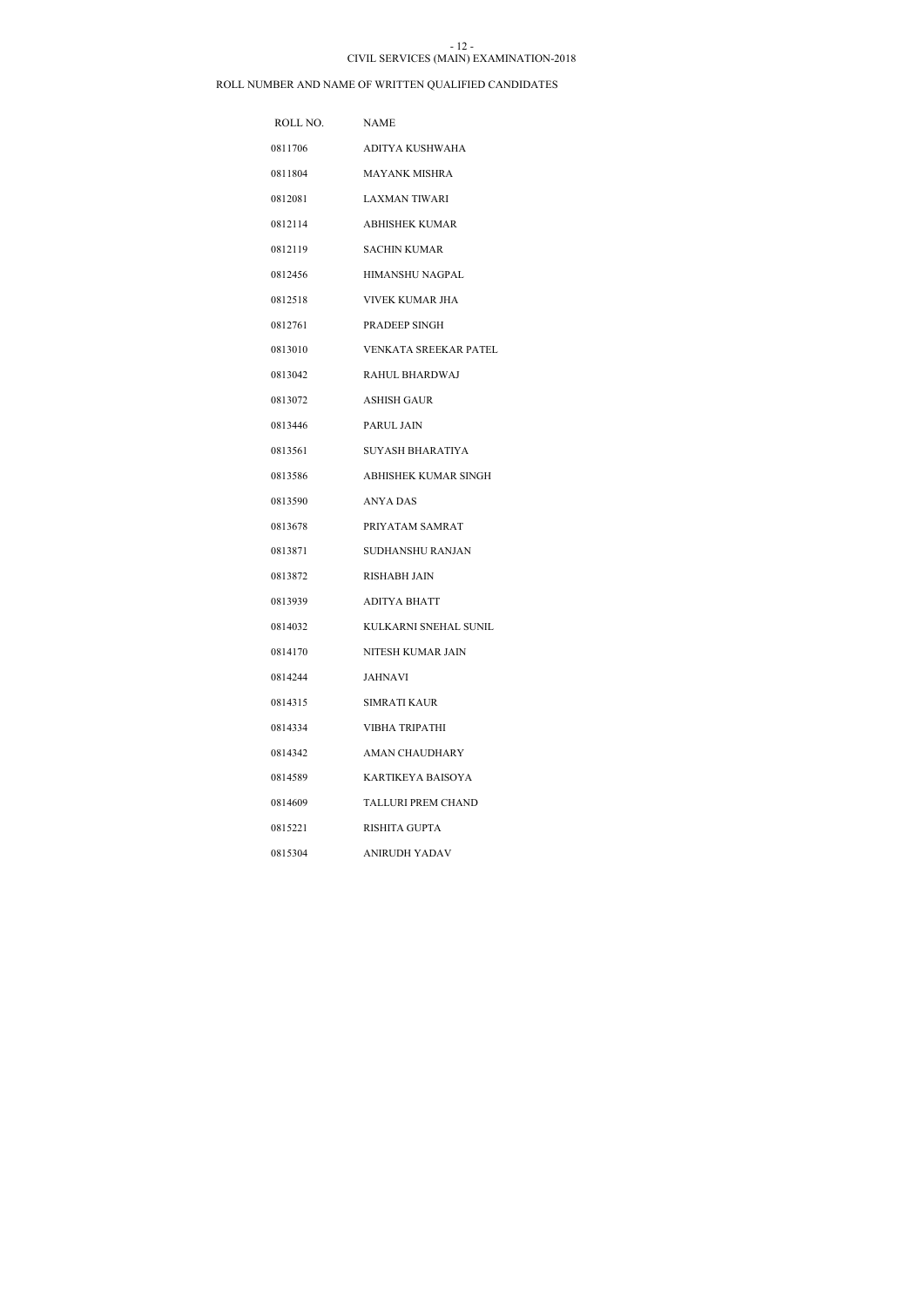#### CIVIL SERVICES (MAIN) EXAMINATION-2018 - 13 -

| ROLL NO. | <b>NAME</b>                  |
|----------|------------------------------|
| 0815438  | <b>SAGAR JAIN</b>            |
| 0815482  | <b>AKSHAYKUMAR P LAWANGE</b> |
| 0815607  | APARAJITA SINGH SINSINWAR    |
| 0815631  | <b>ABHISHEK SHUKLA</b>       |
| 0815654  | <b>GAJENDRA KUMAR MEENA</b>  |
| 0815701  | ANANT DWIVEDI                |
| 0815754  | <b>SHUBHAM SINGH</b>         |
| 0815811  | ROHIT KUMAR                  |
| 0816092  | <b>SHWETA MISHRA</b>         |
| 0816156  | PAWAN KUMAR MEENA            |
| 0816291  | NITYANAND JHA                |
| 0816387  | <b>VIKAS AHLAWAT</b>         |
| 0816547  | HIMMAT SINGH UJJAWAL         |
| 0816578  | NISHITH NIRVAN TRIPATHY      |
| 0816683  | <b>ANMOL SAGAR</b>           |
| 0816713  | <b>ANUBHAV SINGH</b>         |
| 0816798  | RAJ KUMAR KOLIPAKA           |
| 0816825  | TAPDIYA SHRIKANT R           |
| 0817048  | GITTE MADHAV VITTHALRAO      |
| 0817096  | CHITRA MISHRA                |
| 0817202  | <b>ATUL SAGAR</b>            |
| 0817442  | POONAM GAUTAM                |
| 0817462  | KALE AMIT MARUTIRAO          |
| 0817510  | <b>RAHUL JAIN</b>            |
| 0817567  | A NAVIN PRASATH              |
| 0817985  | <b>SAMEER SAURABH</b>        |
| 0818129  | DEVENDRA PRATAP SINGH        |
| 0818171  | ATUL SINGH MANKOTIA          |
| 0818237  | <b>VENKATESHA M G</b>        |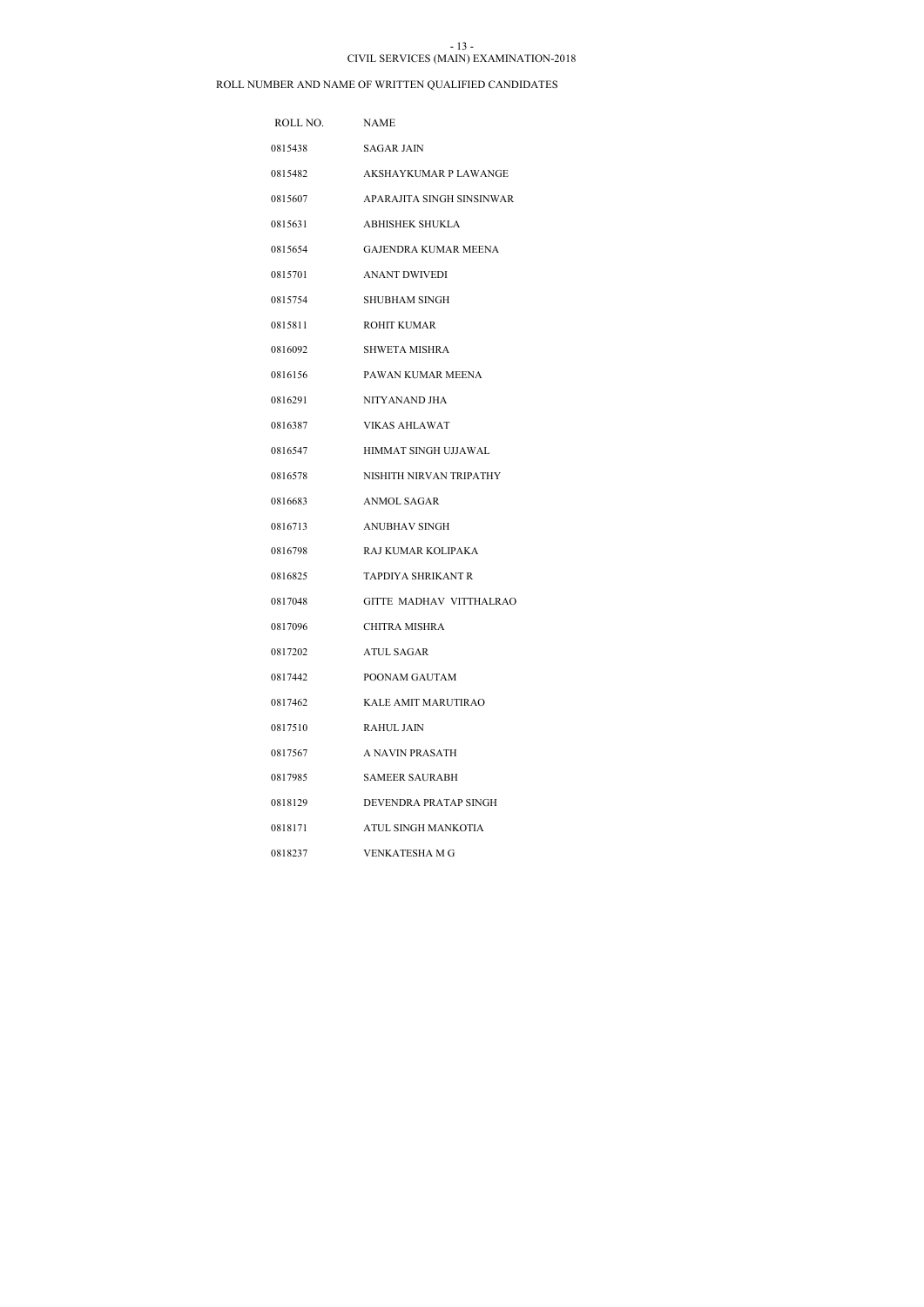### CIVIL SERVICES (MAIN) EXAMINATION-2018 - 14 -

| ROLL NO. | <b>NAME</b>                    |
|----------|--------------------------------|
| 0818412  | PINNANI SANDEEP KUMAR          |
| 0818524  | ASHISH KUMAR THAKUR            |
| 0818788  | <b>SARANSH MAHAJAN</b>         |
| 0818809  | <b>SACHIN BANSAL</b>           |
| 0818905  | <b>SHILPA KUMARI</b>           |
| 0819006  | YEKKITEELA RAMAKRISHNA         |
| 0819051  | LALIT GOEL                     |
| 0819086  | DILIP KUMAR MEENA              |
| 0819087  | SUNIL KUMAR DHANWANTA          |
| 0819124  | AJAY GANDHI                    |
| 0819134  | IRUKALA VENKATA SAI SHASHIDHAR |
| 0819557  | AMAN MITTAL                    |
| 0819672  | <b>AYUSH JAIN</b>              |
| 0819817  | <b>GAURAVJEET SINGH</b>        |
| 0819841  | MESHRAM ABHAY RAMESH           |
| 0820009  | <b>SAURAV KUMAR</b>            |
| 0820115  | NARENDRA KUMAR GANGWAR         |
| 0821039  | <b>KANCHAN</b>                 |
| 0821057  | <b>RAJIV KUMAR</b>             |
| 0821214  | <b>SHREYA GUPTA</b>            |
| 0821449  | MOHABANSI TUSHAR LOKESH        |
| 0821628  | <b>VINAY KUMAR</b>             |
| 0821647  | <b>SANJAY SAHU</b>             |
| 0821700  | THIPE RANJEET HARISHCHANDRA    |
| 0821863  | KULDEEP SINGH                  |
| 0822051  | ANIMESH RANJAN                 |
| 0822066  | <b>VIKRAM GREWAL</b>           |
| 0822271  | GEETANJALI SHARMA              |
| 0822579  | RESHAM                         |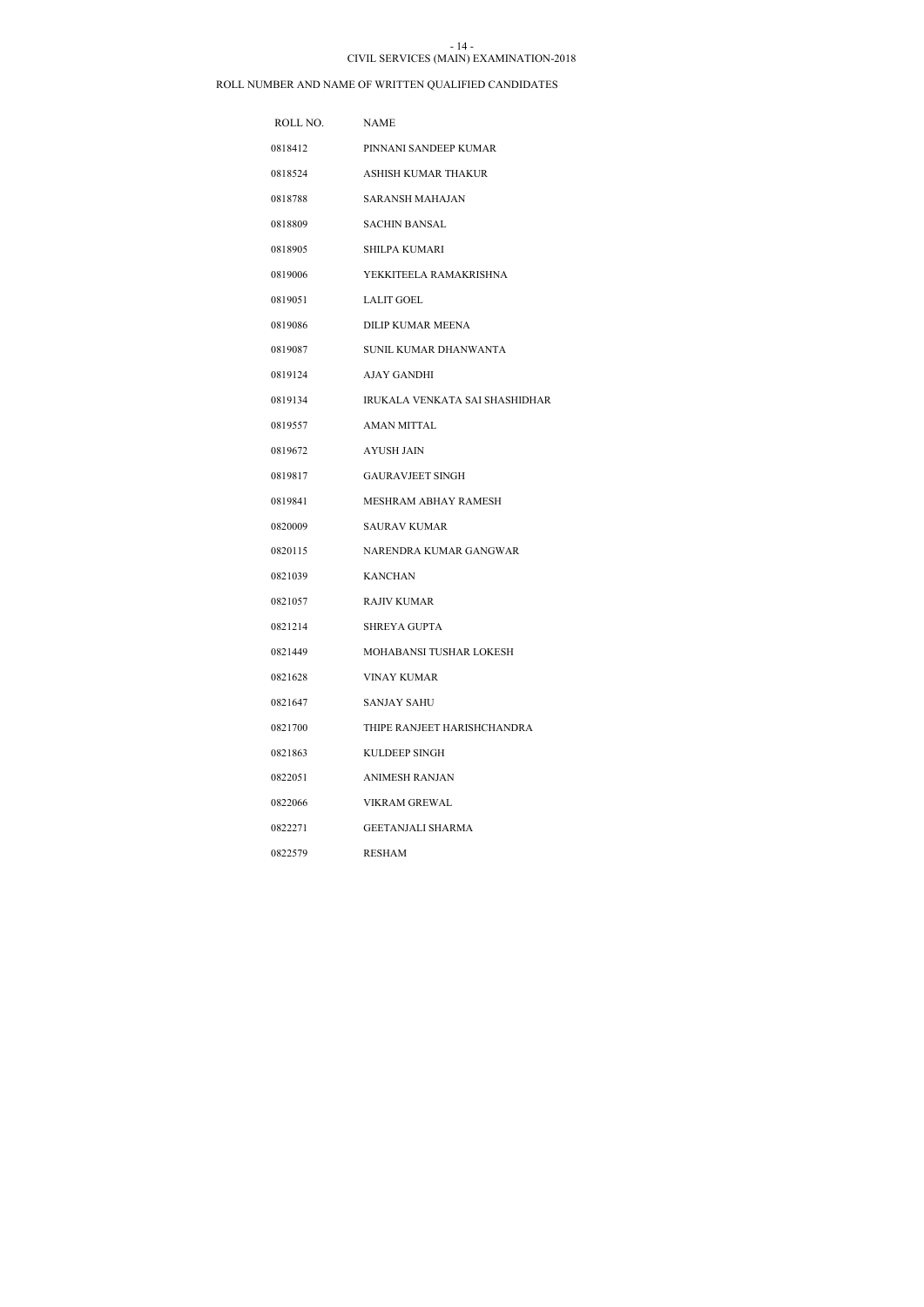#### CIVIL SERVICES (MAIN) EXAMINATION-2018  $-15 -$

| ROLL NO. | <b>NAME</b>                   |
|----------|-------------------------------|
| 0822960  | PRATEEK RAJ YADAV             |
| 0823064  | <b>VIPASHA PARUL</b>          |
| 0823275  | SOMALIN SUBHADARSINI          |
| 0823432  | <b>AMIT JAIN</b>              |
| 0823467  | <b>VAIBHAV SINGH</b>          |
| 0823505  | TAPOSH BASUMATARY             |
| 0823828  | APARNA SINGH                  |
| 0824535  | ABHISHEK GOSWAMI              |
| 0824551  | SATYANARAYAN PRAJAPAT         |
| 0824803  | <b>DEEPTI BAGGA</b>           |
| 0825173  | <b>SURJIT SINGH GAUTAM</b>    |
| 0825425  | PRACHI SINGHAL                |
| 0825909  | <b>ANKIT SINGH</b>            |
| 0825980  | PRABHAT KUMAR                 |
| 0826322  | MITHILESH TIWARI              |
| 0826645  | <b>SUMIT KUMAR MAHOBIA</b>    |
| 0826664  | RADHESHYAM MEENA              |
| 0826731  | <b>HARSHIT KUMAR</b>          |
| 0826785  | <b>RANJAN RAJEEV</b>          |
| 0827230  | <b>MUDRA GAIROLA</b>          |
| 0827344  | <b>RAHUL KUMAR</b>            |
| 0827586  | KAILASH CHAND MEENA           |
| 0827594  | AJAY KUMAR GAUTAM             |
| 0827760  | <b>TENGALE GANESH MAHADEV</b> |
| 0827837  | SHUBHAM MAURYA                |
| 0827929  | ADITI SINGH                   |
| 0827967  | <b>HEMENDRA SINGH</b>         |
| 0827992  | OMEGALI                       |
| 0828166  | KORUPOLU SATYA DHARMA PRATAP  |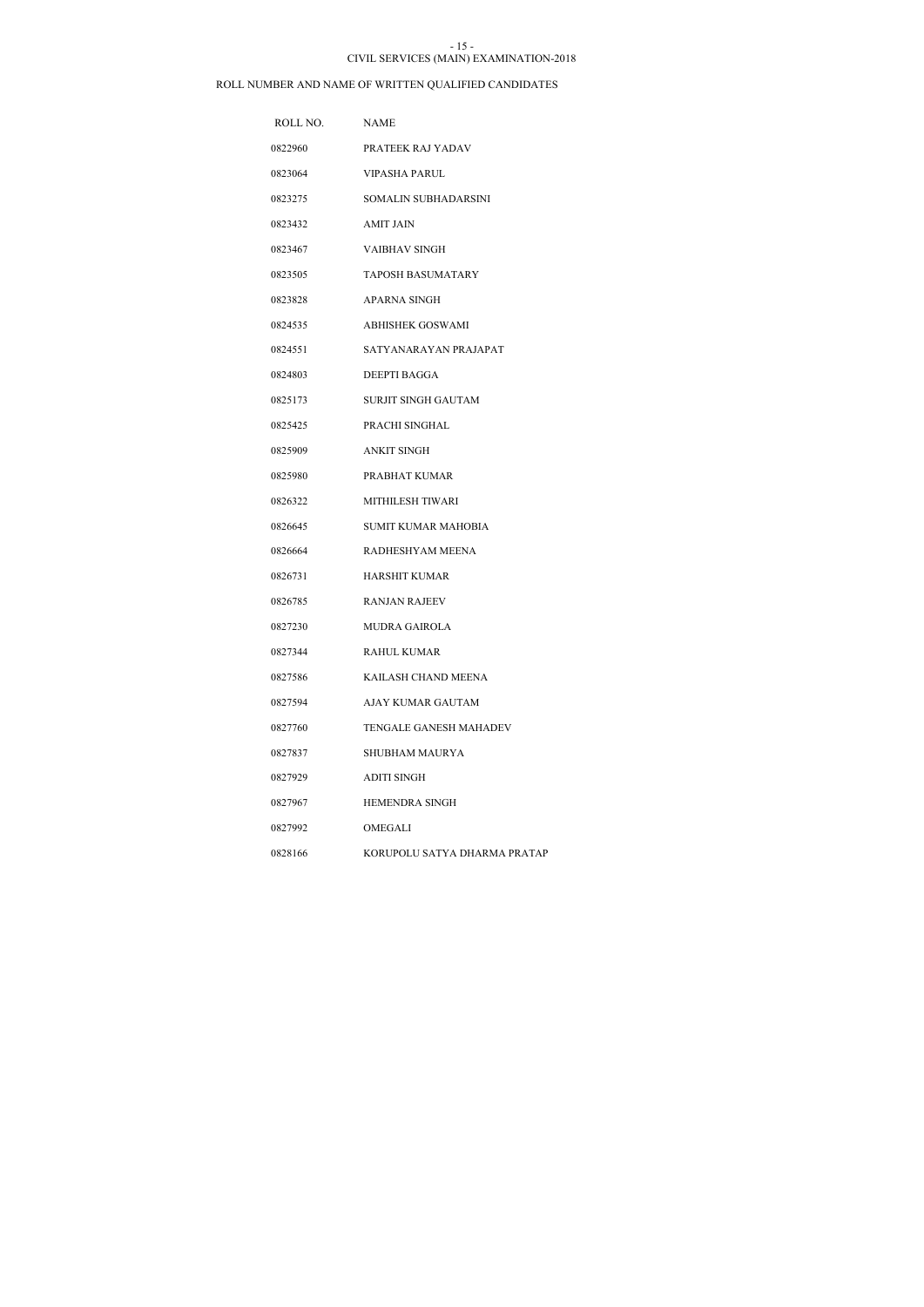#### CIVIL SERVICES (MAIN) EXAMINATION-2018 - 16 -

| ROLL NO. | <b>NAME</b>                 |
|----------|-----------------------------|
| 0828320  | AJITA AGARWALA              |
| 0828409  | SUDARSHAN KUMAR             |
| 0828462  | <b>NITINSHAKYA</b>          |
| 0828682  | <b>NITIN KUMAR</b>          |
| 0828707  | PRASHANT SAGAR              |
| 0828969  | ARSHI AADIL                 |
| 0829136  | PRABHAKAR KUMAR VERMA       |
| 0829254  | SHIVAL TIWARI               |
| 0829489  | <b>SHEENAM JAIN</b>         |
| 0829556  | SUVENDHU KUMAR PATRA        |
| 0829624  | <b>SURUCHI SINGH</b>        |
| 0829842  | DINESH KUMAR MEENA          |
| 0829892  | <b>AMIT ANAND</b>           |
| 0830040  | <b>VIVEK KV</b>             |
| 0830124  | PIYUSH PRADHAN              |
| 0830308  | ANURAG KUMAR SINGH          |
| 0830384  | <b>LALITESH KUMAR MEENA</b> |
| 0830559  | ANUGANDULA SAIKUMAR GOUD    |
| 0830699  | ANIL GOYAL                  |
| 0830964  | SANDEEP KUMAR MEENA         |
| 0831018  | SIDDHARTH KUMAR MEENA       |
| 0831306  | <b>SUNIL KUMAR</b>          |
| 0831520  | <b>ANSHUMAN</b>             |
| 0831630  | ARUN SINGH TOMAR            |
| 0831743  | <b>VIVEK</b>                |
| 0831947  | <b>DALIP KUMAR</b>          |
| 0832081  | RAHUL KUMAR DUBEY           |
| 0832331  | <b>NITIN YADAV</b>          |
| 0832448  | <b>CHET RAM MEENA</b>       |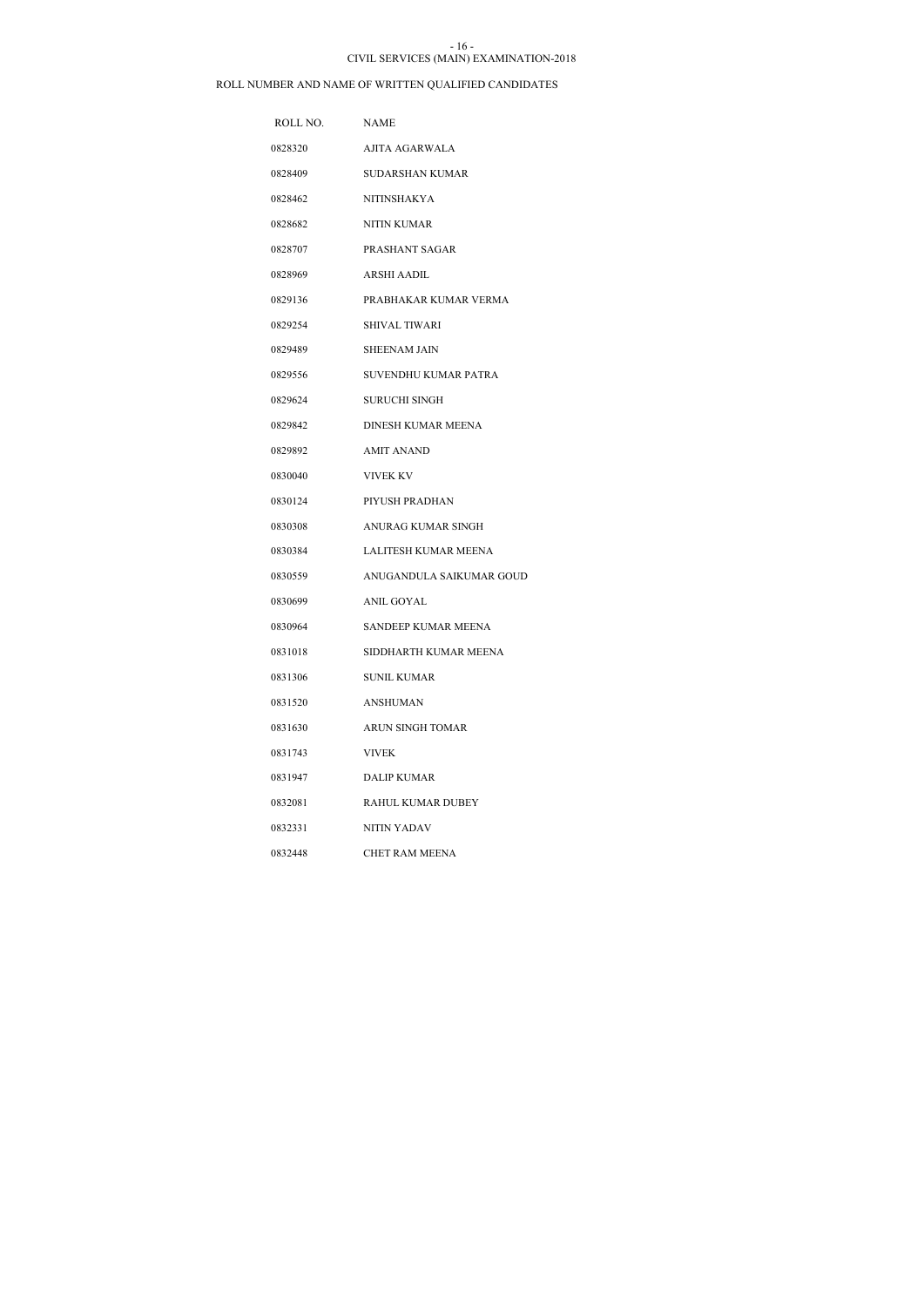### CIVIL SERVICES (MAIN) EXAMINATION-2018 - 17 -

| ROLL NO. | <b>NAME</b>                 |
|----------|-----------------------------|
| 0832511  | K V L AKSHAY                |
| 0832718  | <b>RENU DAHIYA</b>          |
| 0832763  | KRISHNA GOPAL MEENA         |
| 0833280  | <b>VIKAS YADAV</b>          |
| 0833344  | <b>VIVEK SUGANDH</b>        |
| 0833506  | PARIKSHIT KHATANA           |
| 0833512  | <b>MRIDUL SINGH</b>         |
| 0833545  | NABAL KUMAR JAIN            |
| 0833632  | <b>SWATI SHARMA</b>         |
| 0833744  | ARANYAK SAIKIA              |
| 0833843  | RAJENDRA SINGH              |
| 0833950  | ANKIT SHANKAR MISHRA        |
| 0834469  | <b>ANOOP MEENA</b>          |
| 0834494  | <b>SUNAND KUMAR</b>         |
| 0834609  | ADITYA GOYAL                |
| 0834655  | <b>AMAN AKASH</b>           |
| 0834883  | GIRISH DHARMARAJ KALAGONDA  |
| 0835079  | NAVNEET SEHARA              |
| 0835135  | SANGEETA SHEORAN            |
| 0835361  | <b>SAURABH SINGH BAGHEL</b> |
| 0835445  | ABHISHEK SHARMA             |
| 0835629  | <b>KRITIKA MISHRA</b>       |
| 0835774  | <b>HIMANSHU PRAJAPATI</b>   |
| 0835868  | BHOR MAHARUDRA JAGANNATH    |
| 0835983  | KULAL YOGESH VILAS          |
| 0836011  | <b>DHIRENDRA</b>            |
| 0836059  | <b>HRITURAJ SINGH</b>       |
| 0836087  | <b>RAJESH KUMAR</b>         |
| 0836344  | ROCKY KASANA                |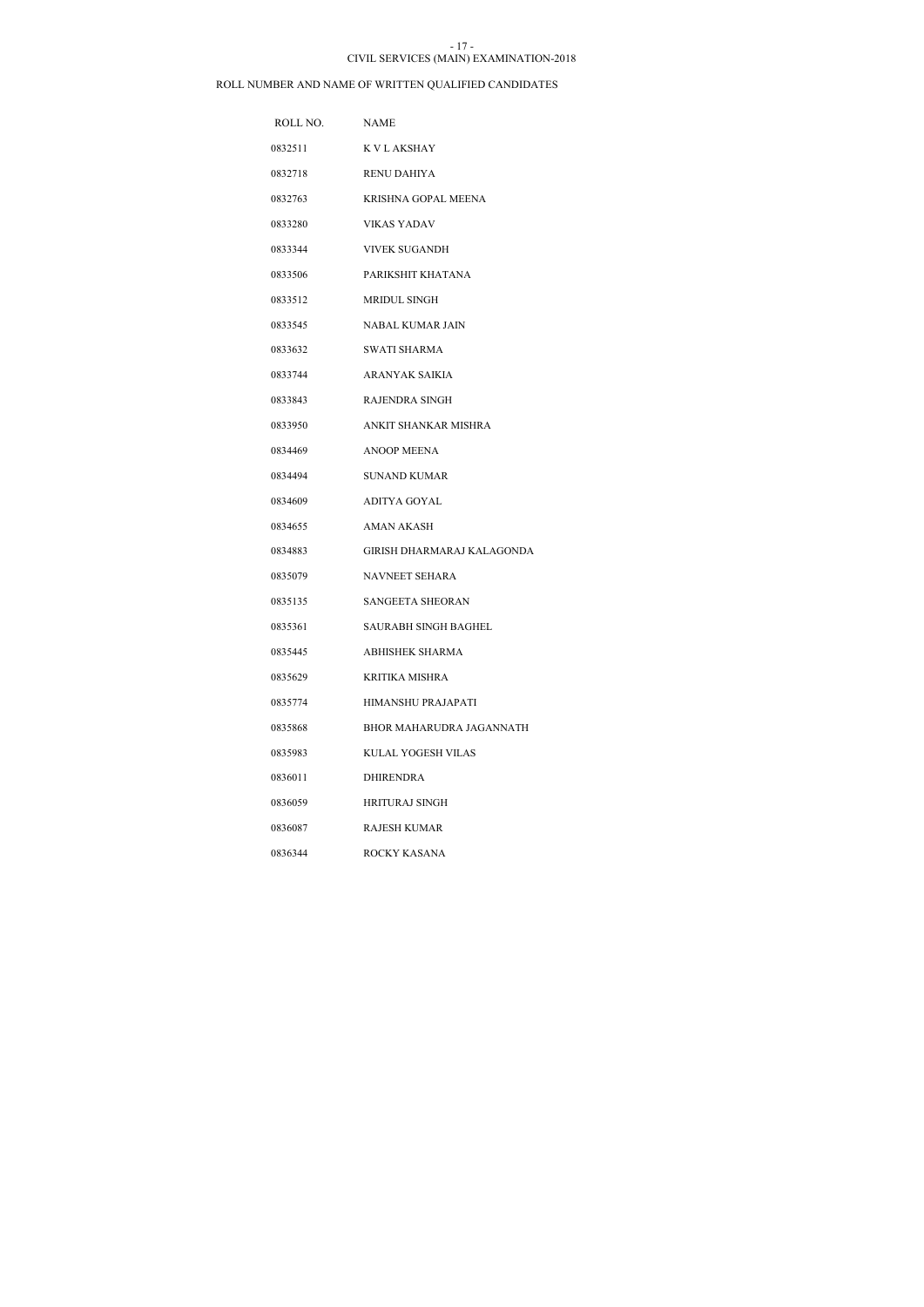### CIVIL SERVICES (MAIN) EXAMINATION-2018 - 18 -

| ROLL NO. | <b>NAME</b>                  |
|----------|------------------------------|
| 0836383  | <b>MANOJ KUMAR</b>           |
| 0836849  | VIDITA DAGAR                 |
| 0837468  | <b>KUMAR ASHISH</b>          |
| 0837749  | SHIKHA SHUKLA                |
| 0837992  | ADITYA JAIN                  |
| 0838207  | PARAS CHITKARA               |
| 0838744  | PRANSHU SHARMA               |
| 0838998  | ANANYA KIRTI                 |
| 0839004  | TRIVENDRAM PRATAP SINGH      |
| 0839175  | SRI SAI VEMPATI              |
| 0839521  | SANDEEP KUMAR GOYAL          |
| 0839852  | <b>VIVEKANAND</b>            |
| 0840050  | DEEPAK KUMAR SINGH           |
| 0840052  | SHINDE SURESH KAILASRAO      |
| 0840265  | PUKHRAJ KAMAL                |
| 0840304  | <b>ANKUSH SOLANKI</b>        |
| 0840465  | PRABODH YADAV                |
| 0840550  | ADITYA KUMAR JHA             |
| 0840923  | ASHISH GANGWAR               |
| 0841096  | NIKAS KUMAR                  |
| 0841926  | <b>ROHIT GUPTA</b>           |
| 0842494  | DINESH PRATAP SINGH RATHORE  |
| 0842664  | <b>TUSHAR KUMAR</b>          |
| 0842687  | <b>RAHUL</b>                 |
| 0842812  | SANTOSH JAISWAL              |
| 0842927  | SURESH GODARA                |
| 0843052  | GAJBHIYE SACHINKUMAR PANCHAM |
| 0843074  | ANKUR KUMAR JAIN             |
| 0843292  | LAKSHAY KUMAR CHOWDHURY      |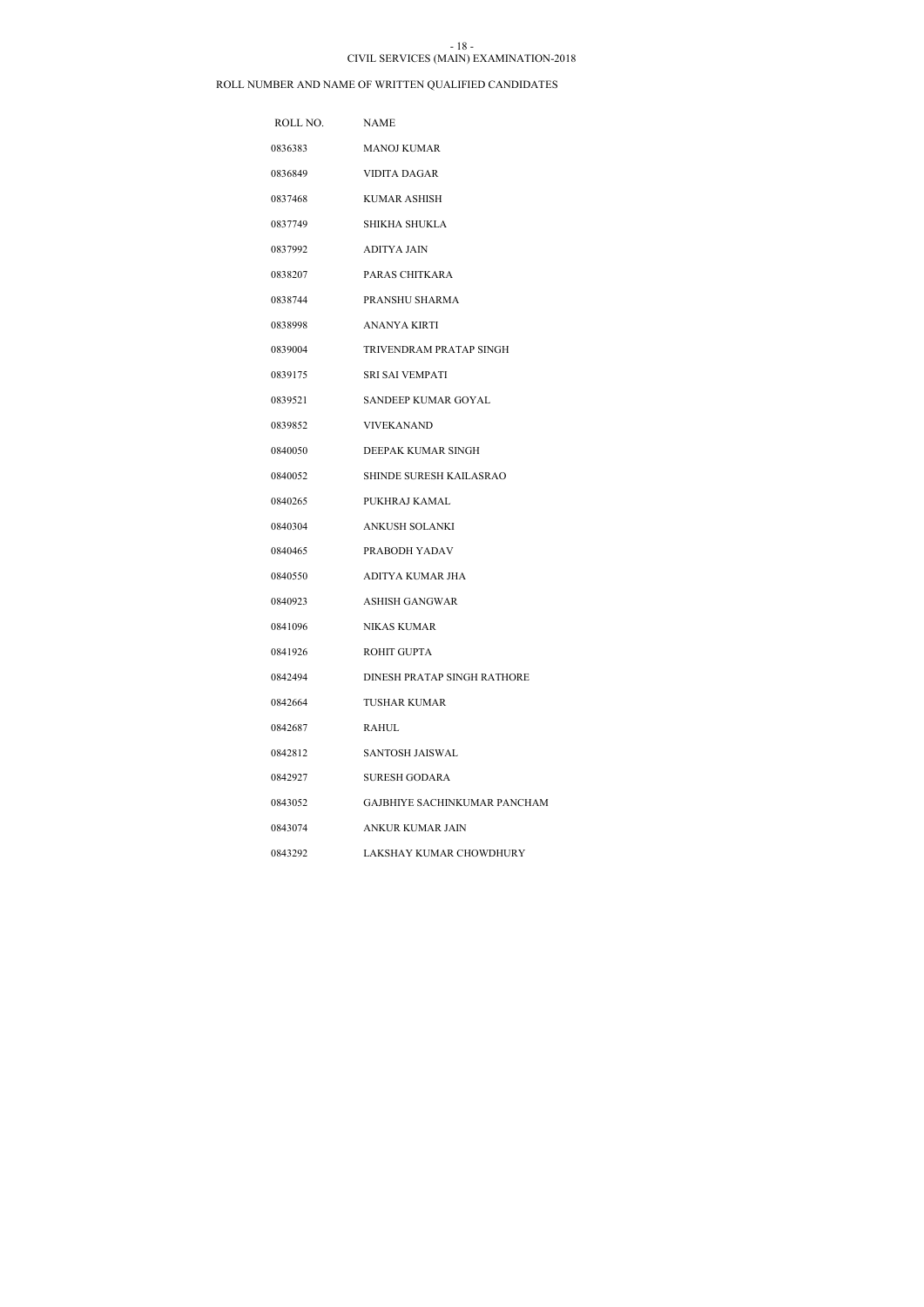#### CIVIL SERVICES (MAIN) EXAMINATION-2018 - 19 -

| ROLL NO. | <b>NAME</b>                |
|----------|----------------------------|
| 0843318  | <b>BASAV SINGH</b>         |
| 0843545  | ARUN KABILAN A K           |
| 0843644  | RAHUL BANSAL               |
| 0843729  | ANJU                       |
| 0843996  | ADITYA MANGLA              |
| 0844129  | AWADHESH SINGH             |
| 0844398  | PRABHAT KUMAR              |
| 0844697  | <b>NUPUR</b>               |
| 0844709  | PIYUSH GUPTA               |
| 0844730  | <b>ARNAV SHIVENDU</b>      |
| 0845277  | <b>MONICA</b>              |
| 0845365  | GADEWAD PANKAJ SHYAMSUNDAR |
| 0845500  | ANUPAM JAKHAR              |
| 0845891  | VIVEK CHANDRA YADAV        |
| 0845990  | <b>KUNAL</b>               |
| 0846093  | HIMANSHU NIGAM             |
| 0846160  | SPARSH SHARMA              |
| 0846361  | <b>NAVNEET MITTAL</b>      |
| 0846365  | URVASHI SHEKHAWAT          |
| 0846371  | AKASH PURI GOSWAMI         |
| 0846778  | JARAD PRATIK ANIL          |
| 0846838  | SIDDARTH DAHIYA            |
| 0846907  | YOGESH DUBEY               |
| 0846940  | AYUSH NOPANY               |
| 0847010  | RAYEAS HUSSAIN             |
| 0847152  | NIKHIL KUMAR BISSEN        |
| 0847311  | ANVITI CHATURVEDI          |
| 0847520  | KRISHAN KUMAR POONIA       |
| 0847601  | SHEETAL KUMARI             |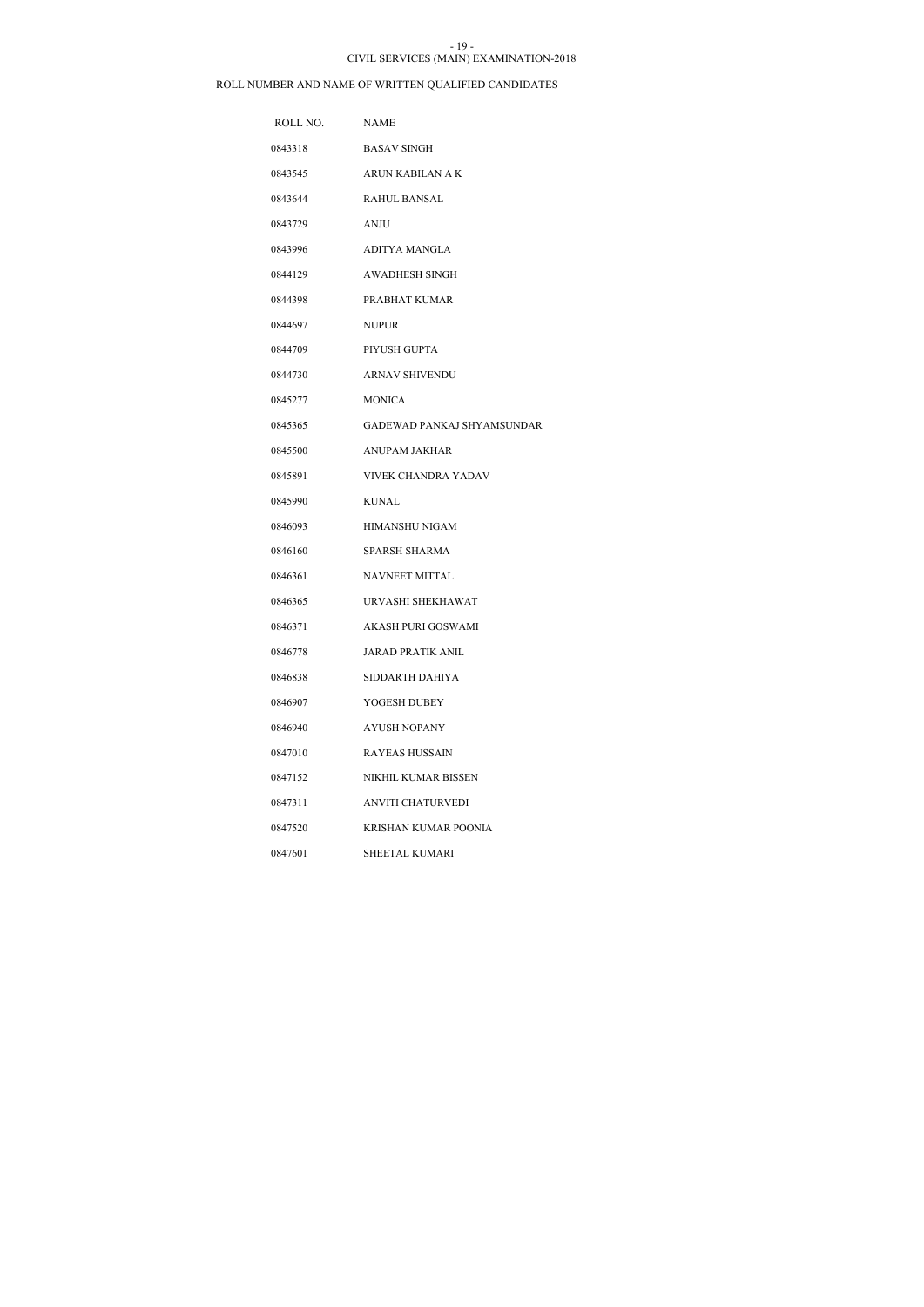### CIVIL SERVICES (MAIN) EXAMINATION-2018 - 20 -

| ROLL NO. | <b>NAME</b>                   |
|----------|-------------------------------|
| 0847955  | AYUSH SHARMA                  |
| 0848064  | <b>ANSHIT GOSWAMI</b>         |
| 0848281  | VIBHAV SAINI                  |
| 0848331  | ANKITA JAIN                   |
| 0848522  | <b>SAURAV PANDEY</b>          |
| 0848832  | VISHAKHA SINGH DESHWAL        |
| 0849370  | <b>GOURAV GARG</b>            |
| 0849766  | AVINASH SAHU                  |
| 0850148  | PRIYANKA JAIN                 |
| 0850444  | PRIYANKA SHUKLA               |
| 0850587  | RAHUL KRISHNA SHARMA          |
| 0850622  | <b>AKHLESH GARG</b>           |
| 0850852  | <b>ROHIT KUMAR SINGH</b>      |
| 0850944  | <b>KUMAR GAURAV SINGH</b>     |
| 0851051  | ANKIT KUMAR VERMA             |
| 0851194  | VISHAL SINGH                  |
| 0851213  | K SAI SURYA                   |
| 0851227  | AANAND PRAKASH MEENA          |
| 0851291  | PUNEET KUMAR SINGH            |
| 0851302  | <b>VIKASH KUMAR</b>           |
| 0851342  | CHIRUMAMILLA VINAY K CHOWDARY |
| 0851367  | TOSHNIWAL SANJOG DWARKADAS    |
| 0851411  | PIYUSH MOHANTY                |
| 0851459  | <b>ANIL KUMAR</b>             |
| 0851730  | CHANDAN KUMAR DWIWEDY         |
| 0851824  | ABHISHEK KUMAR                |
| 0851826  | KAUSHAL KISHORE MEENA         |
| 0851873  | <b>RAJESH MEENA</b>           |
| 0852097  | NEERUKONDA MURALI KRISHNA     |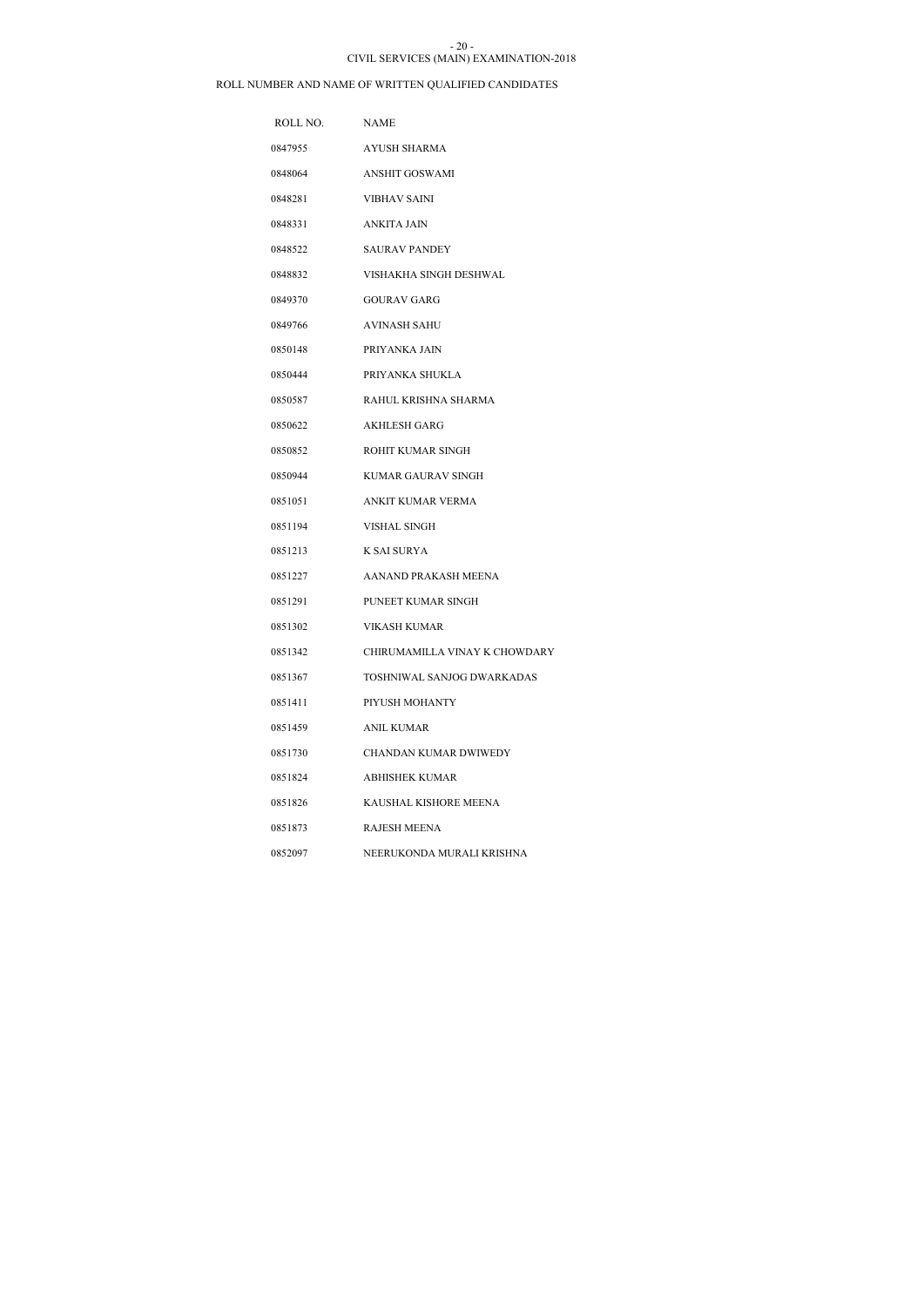### CIVIL SERVICES (MAIN) EXAMINATION-2018 - 21 -

| ROLL NO. | <b>NAME</b>                  |
|----------|------------------------------|
| 0852107  | <b>DEBASMITA BAL</b>         |
| 0852113  | ASHIS KUMAR PANDA            |
| 0852213  | KUMAR KANISHK                |
| 0852235  | ANIL KUMAR JHAJHARIA         |
| 0852514  | HITESH KUMAR MEENA           |
| 0852561  | <b>LAKSHMAN KUMAR</b>        |
| 0852586  | AWHALE MANISHA MANIKRAO      |
| 0852659  | PIYUSH                       |
| 0852762  | NAMRATA JAIN                 |
| 0853070  | RAJESH                       |
| 0853076  | KAMYAA MISRA                 |
| 0853231  | ANURAG MEENA                 |
| 0853252  | ABHISHEK KUMAR TIWARI        |
| 0853262  | AMIT KUMAR JHURAWAT          |
| 0853315  | <b>MANISH PRABHAKAR</b>      |
| 0853523  | <b>KRITI PANDEY</b>          |
| 0853707  | SHUBHAM KUMAR                |
| 0853734  | <b>GARIMA</b>                |
| 0853757  | DEEPAK KEN                   |
| 0853762  | <b>ASHISH CHERIAN SAMUEL</b> |
| 0853873  | <b>SAUMYA BANSAL</b>         |
| 0854090  | <b>KUMAR KESHAV</b>          |
| 0854159  | <b>SAURAV KUMAR SUMAN</b>    |
| 0854203  | <b>MD JAWED HUSSAIN</b>      |
| 0854911  | MADHUKANT KUMAR              |
| 0854953  | SHAILENDRA KUMAR             |
| 0854995  | ZAREKAR ABHIJIT ASHOK        |
| 0855211  | <b>MANISH CHOUDHARY</b>      |
| 0855360  | ABHINAV CHOUDHARY            |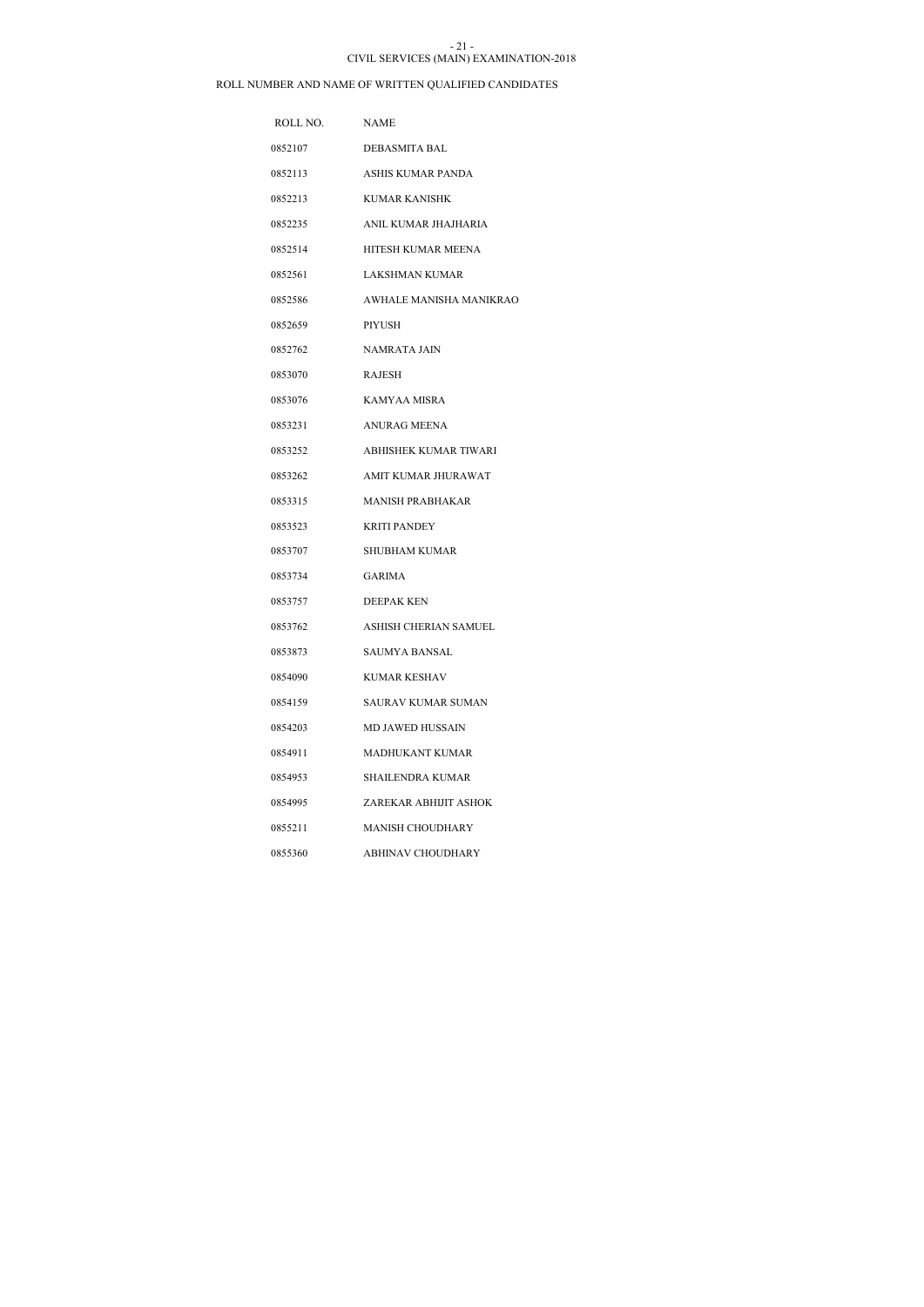#### CIVIL SERVICES (MAIN) EXAMINATION-2018 - 22 -

| ROLL NO. | <b>NAME</b>                       |
|----------|-----------------------------------|
| 0855640  | VASUDHA SEHRAWAT                  |
| 0855649  | ANSHUL JAIN                       |
| 0855673  | <b>RAHUL MEENA</b>                |
| 0855899  | <b>MINAL KARANWAL</b>             |
| 0856221  | AGRAWAL SACHIN SANJAYKUMAR        |
| 0856375  | SAMBHAV KUMAR SINGH               |
| 0856384  | <b>MAYANK SHARMA</b>              |
| 0856475  | LOVISHA ARORA                     |
| 0856571  | BABAR ALI CHAGATTA                |
| 0856586  | <b>SUDHANSHU NAYAK</b>            |
| 0856757  | <b>SHASHANK BHATT</b>             |
| 0856837  | SHREYANS KUMAT                    |
| 0857097  | <b>GULSHAN SHARMA</b>             |
| 0857289  | <b>GOPIKRISHNA B</b>              |
| 0857302  | <b>BHANGE KHANDESH GUNWANTRAO</b> |
| 0857611  | ANSHUMAAN SINGH                   |
| 0857651  | <b>ADITYA</b>                     |
| 0857686  | <b>KUSHAL JAIN</b>                |
| 0858244  | <b>ARPIT BOHRA</b>                |
| 0858270  | <b>MAYANK CHAUDHARY</b>           |
| 0858322  | POOJA GUPTA                       |
| 0858362  | <b>ATUL BALIRAM SURWASE</b>       |
| 0858542  | <b>MONIKA</b>                     |
| 0858555  | N SANTOSH KUMAR REDDY             |
| 0858558  | KHANDEBHARAD AMIT KASHINATH       |
| 0858593  | AWAGHADE UDAY ASHOK               |
| 0858619  | SHASHANK                          |
| 0858745  | ANKUR KAUSHIK                     |
| 0859139  | <b>KUSH JAIN</b>                  |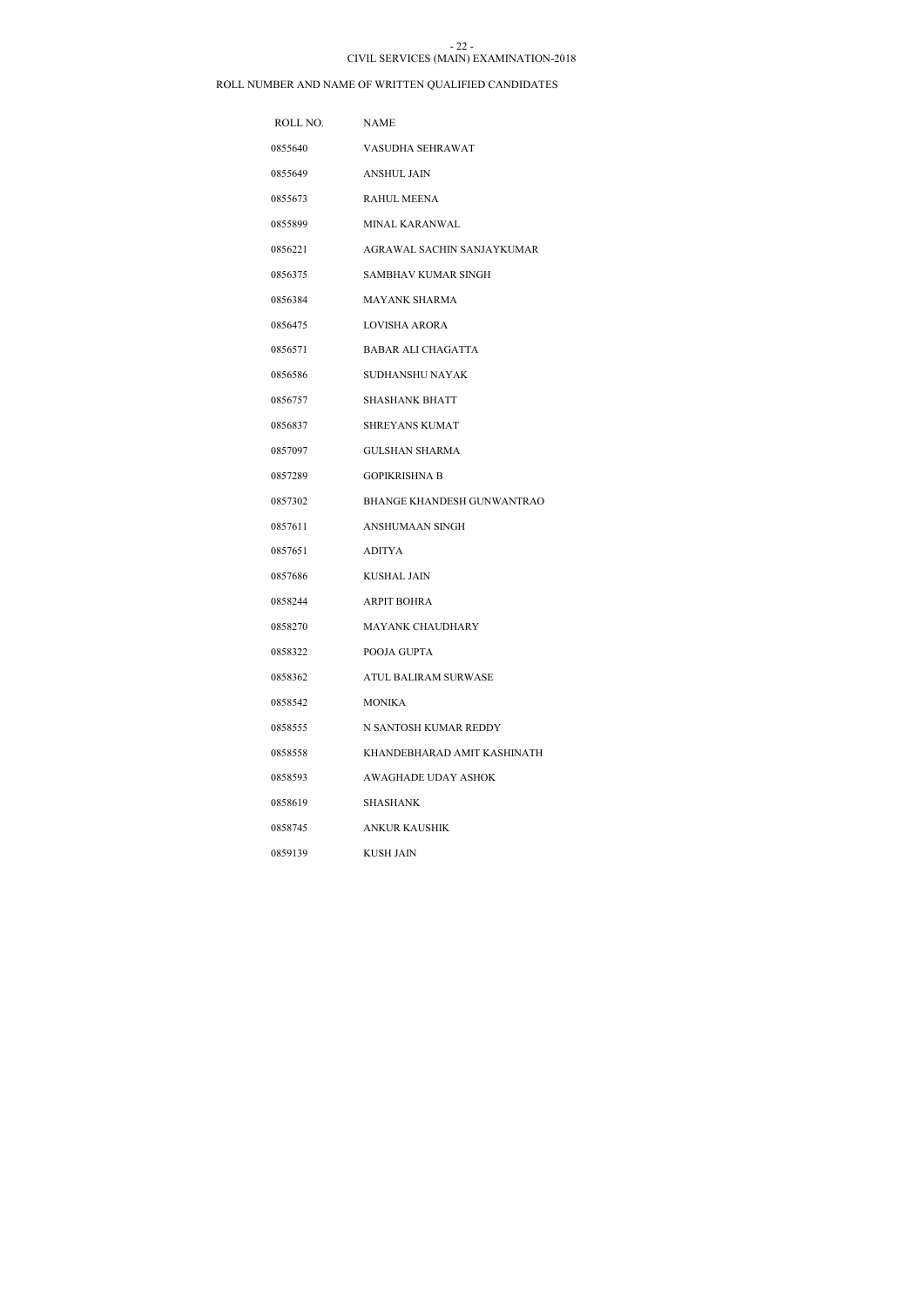#### CIVIL SERVICES (MAIN) EXAMINATION-2018 - 23 -

| ROLL NO. | <b>NAME</b>              |
|----------|--------------------------|
| 0859233  | AMRATANSH SHUKLA         |
| 0859504  | <b>ARPIT GALAV</b>       |
| 0859509  | <b>SACHIN KUMAR</b>      |
| 0859554  | <b>RAHUL GAJBHIYE</b>    |
| 0859614  | DEVANSHU CHAUDHARY       |
| 0859863  | <b>GAURAV KUMAR</b>      |
| 0859916  | NAMIT PATHAK             |
| 0859961  | <b>TARUN PRAKASH</b>     |
| 0860063  | <b>BHARAT SONI</b>       |
| 0860065  | REKHA YADAV              |
| 0860099  | <b>ADARSH KUMAR</b>      |
| 0860135  | KAPIL CHOUDHARY          |
| 0860159  | POLUR SREELEKHA          |
| 0860286  | PRAGYA SHARMA            |
| 0860299  | NIKETA ROHATGI           |
| 0860305  | <b>TARUN TOMAR</b>       |
| 0860387  | <b>SURAJ SHAJI</b>       |
| 0860474  | <b>MANOJ KUMAR YADAV</b> |
| 0860520  | PRADEEP KUMAR DWIVEDI    |
| 0860706  | <b>ANKITA CHOUDHARY</b>  |
| 0860712  | <b>TARUN BANSAL</b>      |
| 0860789  | YASAR WAHEED KHAN        |
| 0861096  | ABHINAY VISHWAKARMA      |
| 0861373  | ANANYA KUMAR SINGH       |
| 0861461  | <b>GAURAV SIKARWAR</b>   |
| 0861529  | ANKIT KUMAR CHOUKSEY     |
| 0861552  | <b>BHAWNA</b>            |
| 0861644  | AKASH KUMAR SHARMA       |
| 0861964  | <b>RAJA PRABU M</b>      |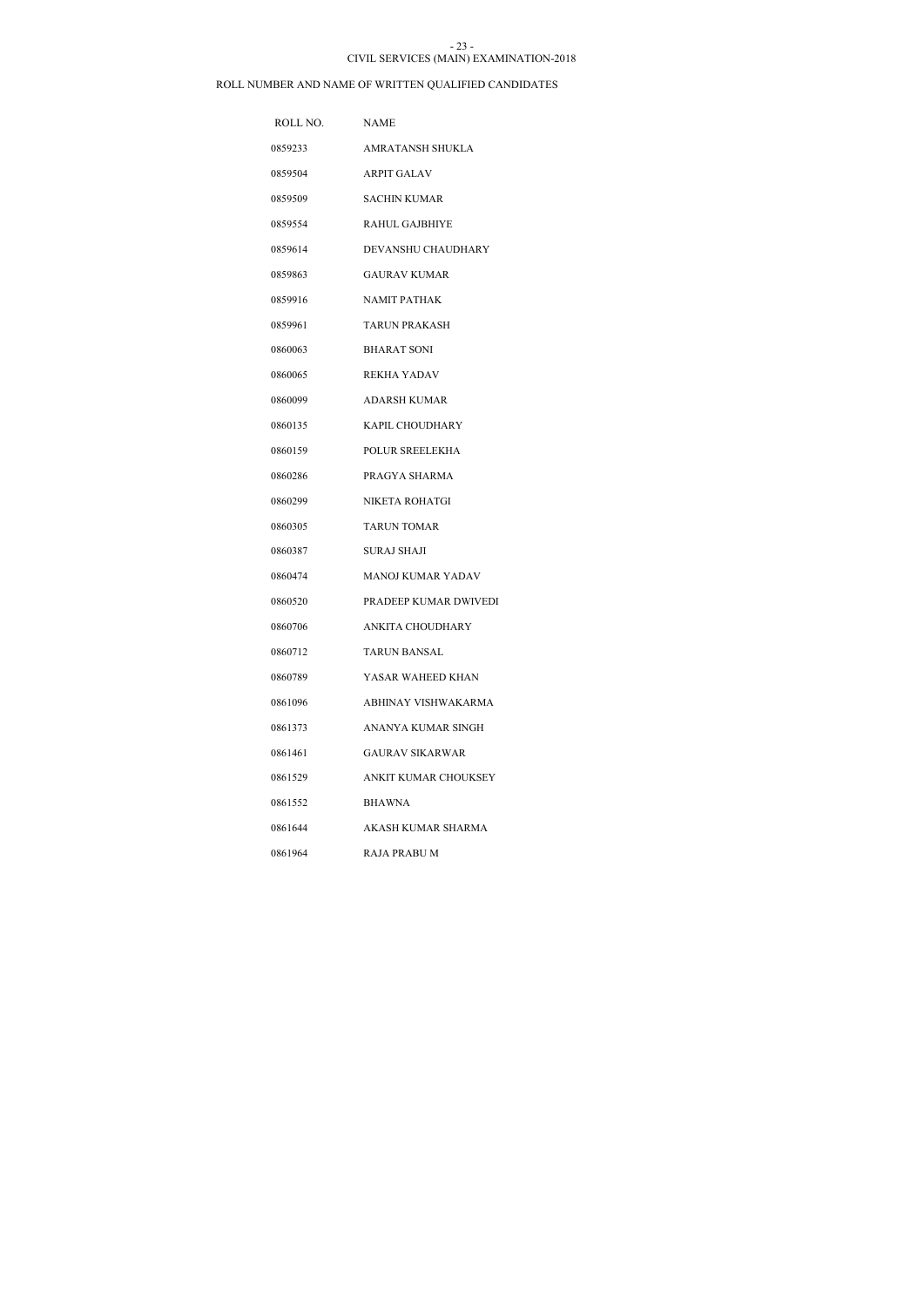#### CIVIL SERVICES (MAIN) EXAMINATION-2018 - 24 -

| ROLL NO. | <b>NAME</b>               |
|----------|---------------------------|
| 0861995  | DEBJYOTI BARMAN           |
| 0862064  | PRAVEEN KUMAR MAHATO      |
| 0862068  | NAMRATA DAHIYA            |
| 0862335  | ABHISHEK KUMAR SINGH      |
| 0862592  | <b>SUDHIR KUMAR</b>       |
| 0862686  | <b>JVALIN TEJPAL</b>      |
| 0862721  | KARANDEEP                 |
| 0862744  | MAYANK GUPTA              |
| 0863162  | <b>ABHIMANYU</b>          |
| 0863170  | KANCHAN KUMAR KANDPAL     |
| 0863197  | <b>MANUJ TOMAR</b>        |
| 0863229  | PAWAN KUMAR MEENA         |
| 0863241  | LAKSHAY PANDEY            |
| 0863409  | <b>AHMAD BELAL ANWAR</b>  |
| 0863569  | <b>JUNAID AHMAD</b>       |
| 0863750  | NAYANKUMAR LEELCHAND JAIN |
| 0863905  | <b>MAYANK MITTAL</b>      |
| 0864032  | RENNY JOPOL JOHNSON       |
| 0864065  | <b>MANISH LADLA</b>       |
| 0864280  | <b>MANISH SUDAN</b>       |
| 0864371  | <b>NAVEEN KUMAR</b>       |
| 0864416  | PARITOSH PANKAJ           |
| 0864559  | <b>JAI KISHAN</b>         |
| 0864629  | <b>HEMENDRA SWAROOP</b>   |
| 0864739  | PARI BISHNOI              |
| 0864794  | GUNDLAPALLI SURENDRA      |
| 0864858  | <b>AYMAN JAMAL</b>        |
| 0865019  | <b>INABAT KHALIQ</b>      |
| 0865233  | KUNAL AGGARWAL            |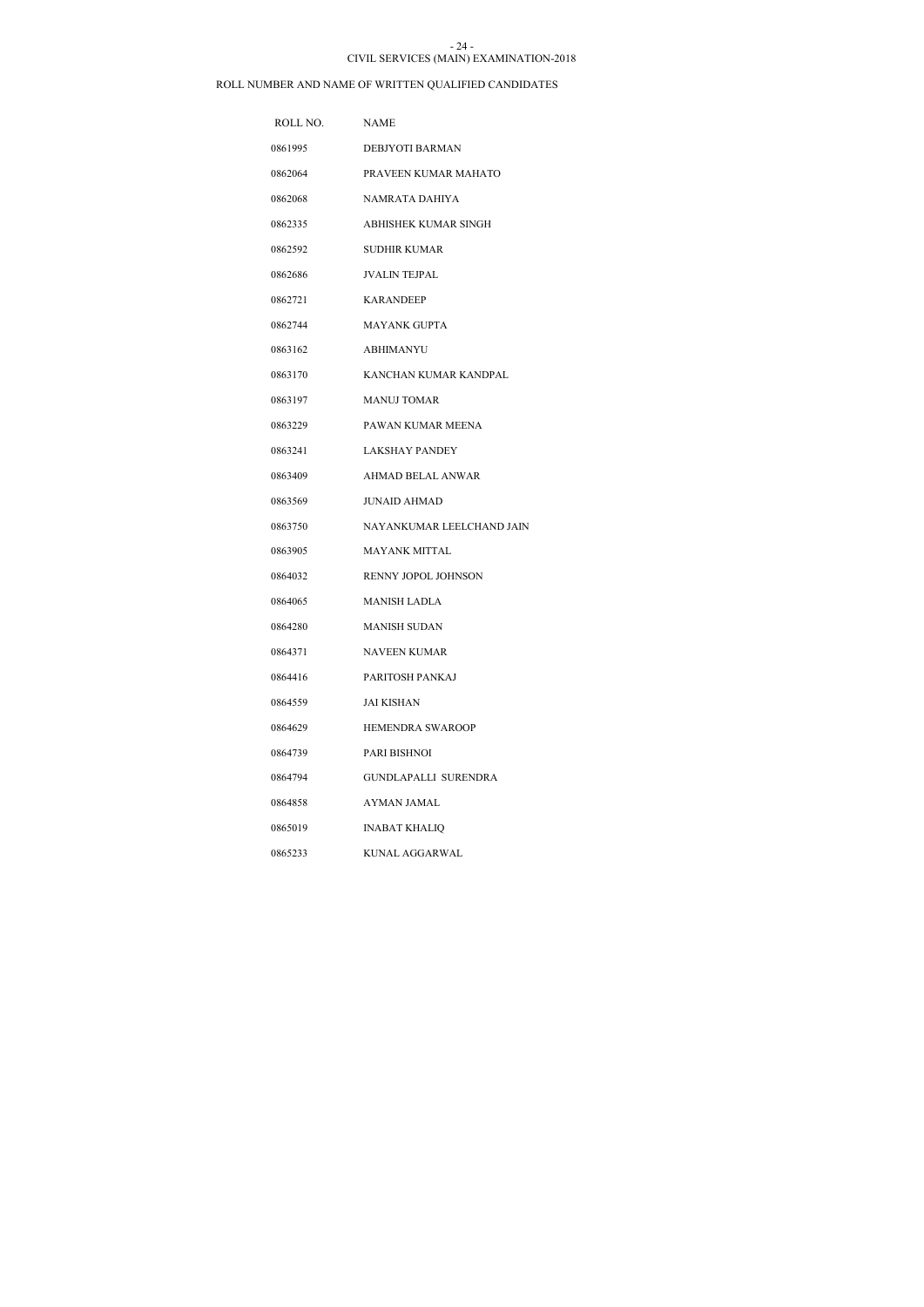#### CIVIL SERVICES (MAIN) EXAMINATION-2018 - 25 -

| ROLL NO. | <b>NAME</b>                 |
|----------|-----------------------------|
| 0865285  | PANKAJ KUMAWAT              |
| 0865337  | AJAY JAIN                   |
| 0865379  | <b>SAHIL GARG</b>           |
| 0865486  | PRAVEEN CHALLA              |
| 0865544  | <b>SAMIR AHMAD</b>          |
| 0865650  | SUMIT KUMAR RAI             |
| 0866136  | <b>VIPUL PANDEY</b>         |
| 0866147  | PRAMOD KUMAR TIWARI         |
| 0866192  | <b>ABHISHEK JAIN</b>        |
| 0866235  | NAGRALE SHUBHAM PRAKASH     |
| 0866307  | <b>MOHIT SAIN</b>           |
| 0866319  | <b>AVINASH RAI</b>          |
| 0866347  | <b>SOURABH JAIN</b>         |
| 0866498  | <b>INDERVEER SINGH</b>      |
| 0866834  | PRAMOD KUMAR SINGH          |
| 0866916  | PRAYAS KAUSHIK              |
| 0866917  | SHAFQAT AMNA                |
| 0866956  | DIPANKAR CHOUDHARY          |
| 0867252  | <b>ARUN KUMAR</b>           |
| 0867348  | ABHISHEK MEENA              |
| 0867384  | <b>MAYANK DWIVEDI</b>       |
| 0867397  | <b>SHAKTI MOHAN AVASTHY</b> |
| 0867543  | PARAS GARG                  |
| 0867622  | RISHABHA GARG               |
| 0867633  | MOHAMMED MUSTAFA AEJAZ      |
| 0867688  | ATUL KUMAR BANSAL           |
| 0867696  | NAVEEN KUMAR                |
| 0867804  | VIVEK KUMAR MAURYA          |
| 0867867  | <b>DHRUV MITTAL</b>         |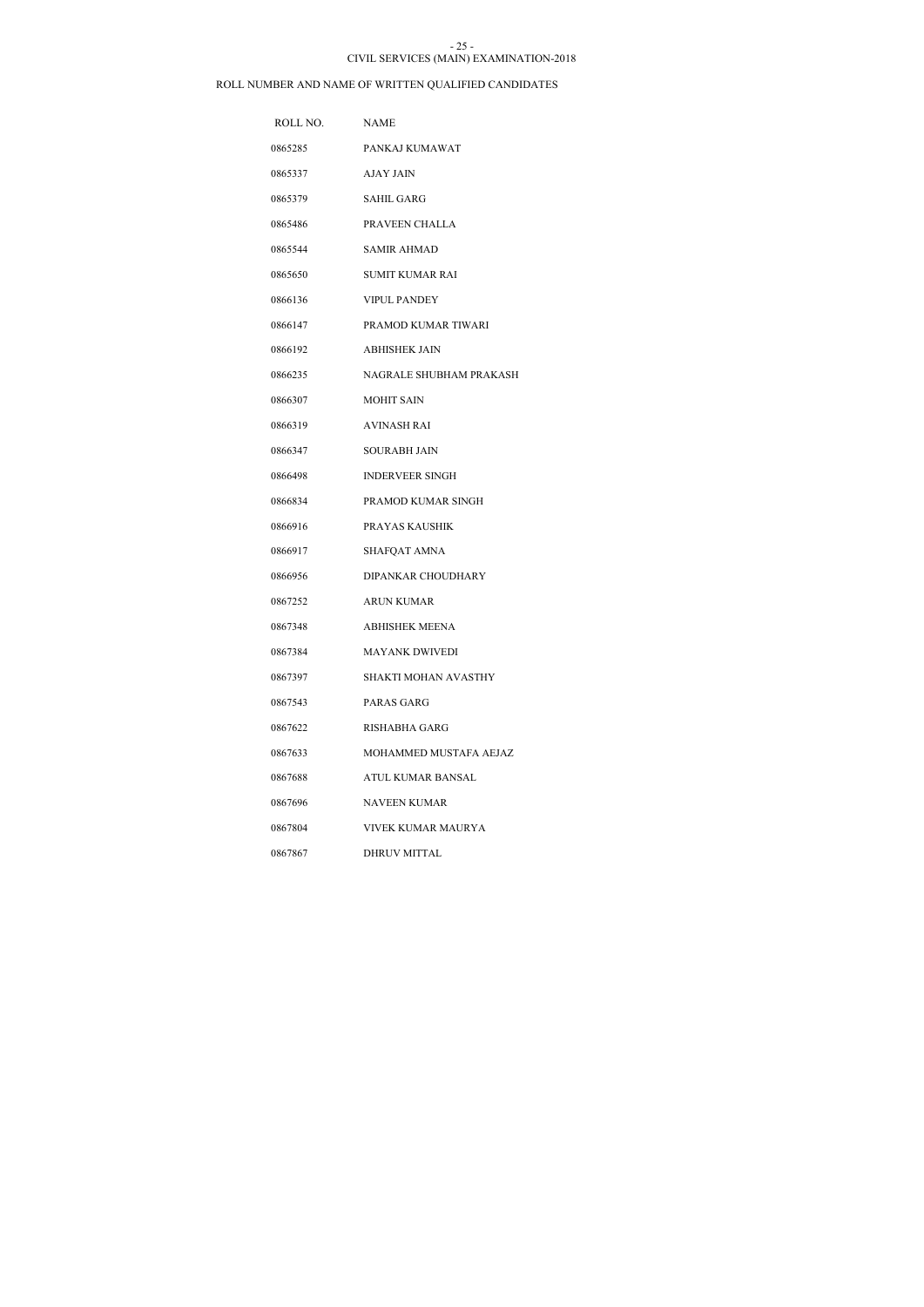#### CIVIL SERVICES (MAIN) EXAMINATION-2018 - 26 -

| ROLL NO. | <b>NAME</b>                   |
|----------|-------------------------------|
| 0867922  | <b>BHAISARE SHUBHAM ASHOK</b> |
| 0867950  | NITIN KUMAR                   |
| 0868106  | <b>ANKIT</b>                  |
| 0868141  | VIKASH KUMAR KARN             |
| 0868159  | <b>SUNIL</b>                  |
| 0868670  | <b>KARMVEER KESHAV</b>        |
| 0868700  | PRANAV BHARDWAJ               |
| 0868767  | <b>SARVESH PANWAR</b>         |
| 0868932  | PRAVIN NANASAHEB GAVHANE      |
| 0869211  | <b>NASEEM AKRAM</b>           |
| 0869510  | <b>ANISH SAINI</b>            |
| 0869697  | SIDDHARTH SINGH DANGI         |
| 0869756  | ASHISH                        |
| 0869968  | <b>SHUBHANK MISHRA</b>        |
| 0869976  | <b>BIPLABJOY PURKAYASTHA</b>  |
| 0870458  | AISHWARYA SINGH               |
| 0870672  | <b>SHOUVIK BISWAS</b>         |
| 0870913  | KADAM NIKETAN BANSILAL        |
| 0871432  | L ANGSHIM DANGSHAWA MARING    |
| 0872594  | PAWAR NAVJIVAN VIJAY          |
| 0872630  | <b>GOVIND MAURYA</b>          |
| 0872717  | HARSH BANSAL                  |
| 0872937  | <b>RAJAT VARSHNEY</b>         |
| 0872958  | SAURABH MISHRA                |
| 0873108  | PRAVEEN NAYAK NUNAVATH        |
| 0873463  | <b>SOHAN LAL</b>              |
| 0873657  | MEDHA BHUSHAN                 |
| 0873706  | DUDAM VINAY KANTH             |
| 0874071  | <b>ABIRAMI S P</b>            |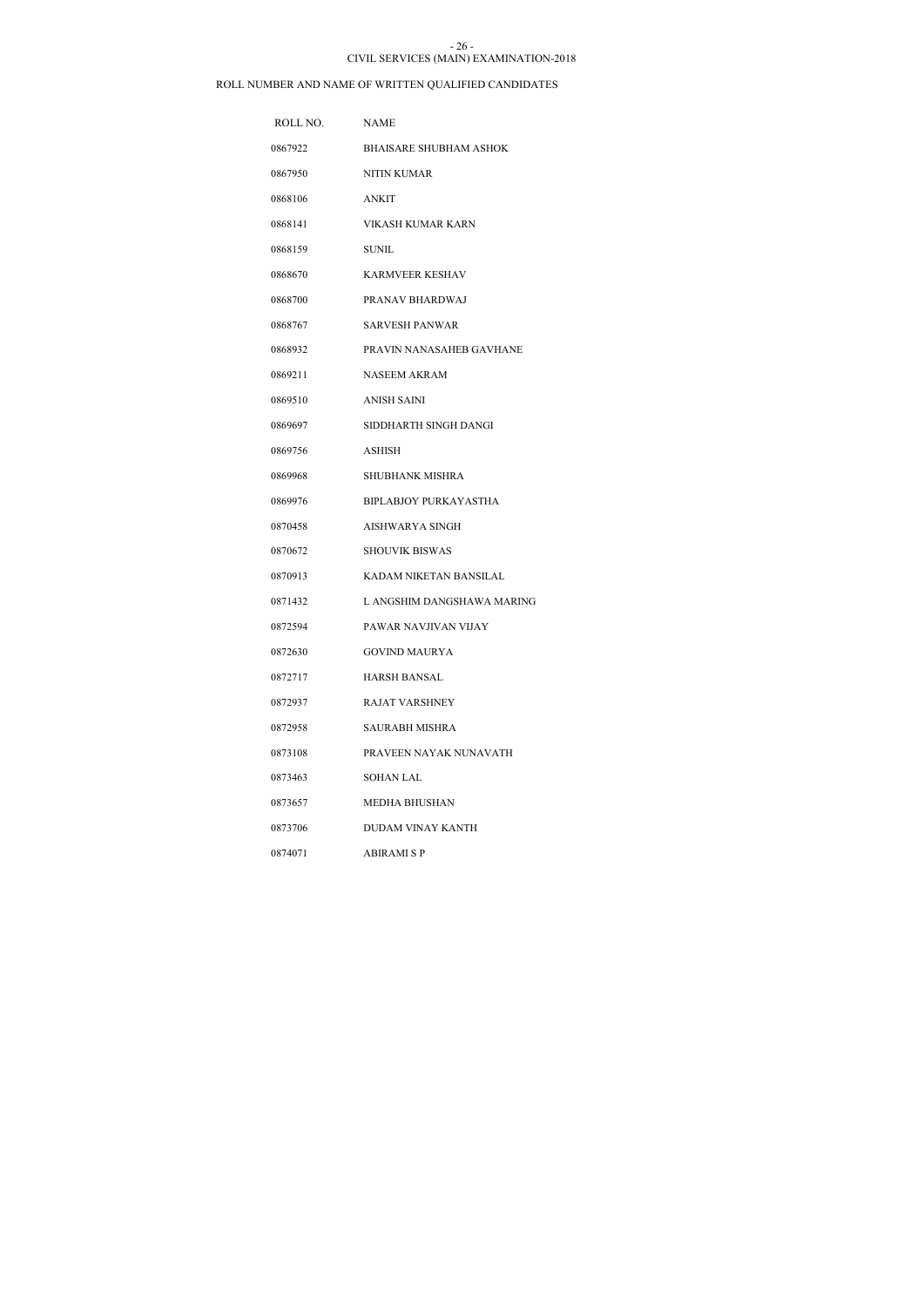### CIVIL SERVICES (MAIN) EXAMINATION-2018 - 27 -

| ROLL NO. | <b>NAME</b>                |
|----------|----------------------------|
| 0874481  | DIPIKA KUMARI              |
| 0874497  | <b>ADITI MEHROTRA</b>      |
| 0874566  | VISHAL DEEP CHANDAN        |
| 0874772  | SANTOSH KUMAR              |
| 0875368  | <b>ADITI SINGH</b>         |
| 0875755  | <b>KARTHICKRAJ N</b>       |
| 0875960  | <b>CHARU</b>               |
| 0876072  | RAHUL KUMAR GUPTA          |
| 0876383  | SWATI KUMARI               |
| 0876907  | <b>SHRI PRAKASH PANDEY</b> |
| 0876958  | <b>LAKSHAY SINGHAL</b>     |
| 0877129  | LEKHRAJ MEENA              |
| 0877249  | RATNA SINGH                |
| 0877298  | VISHNU KUMAR               |
| 0877562  | <b>SUNIL KUMAR</b>         |
| 0877611  | <b>HIMANSHI YADAV</b>      |
| 0877667  | <b>AKHIL BIHARI DAS</b>    |
| 0878065  | PRATIK KUMAR               |
| 0878555  | ABHISHEK SHIRRA            |
| 0879438  | NILESH MAHADEV KUMBHAR     |
| 0879444  | <b>ATUL CHOUDHARY</b>      |
| 0879567  | KUMAR SIDDHARTHA           |
| 0879615  | <b>CHIRAG JAIN</b>         |
| 0879764  | NAVENDU SHEKHAR            |
| 0879784  | <b>BARIYA MANSOOR</b>      |
| 0879789  | RASHI AGARWAL              |
| 0879888  | TANMAY VASHISTHA SHARMA    |
| 0880062  | DIVESH SHASHNI             |
| 0880211  | PRATIK JAIN                |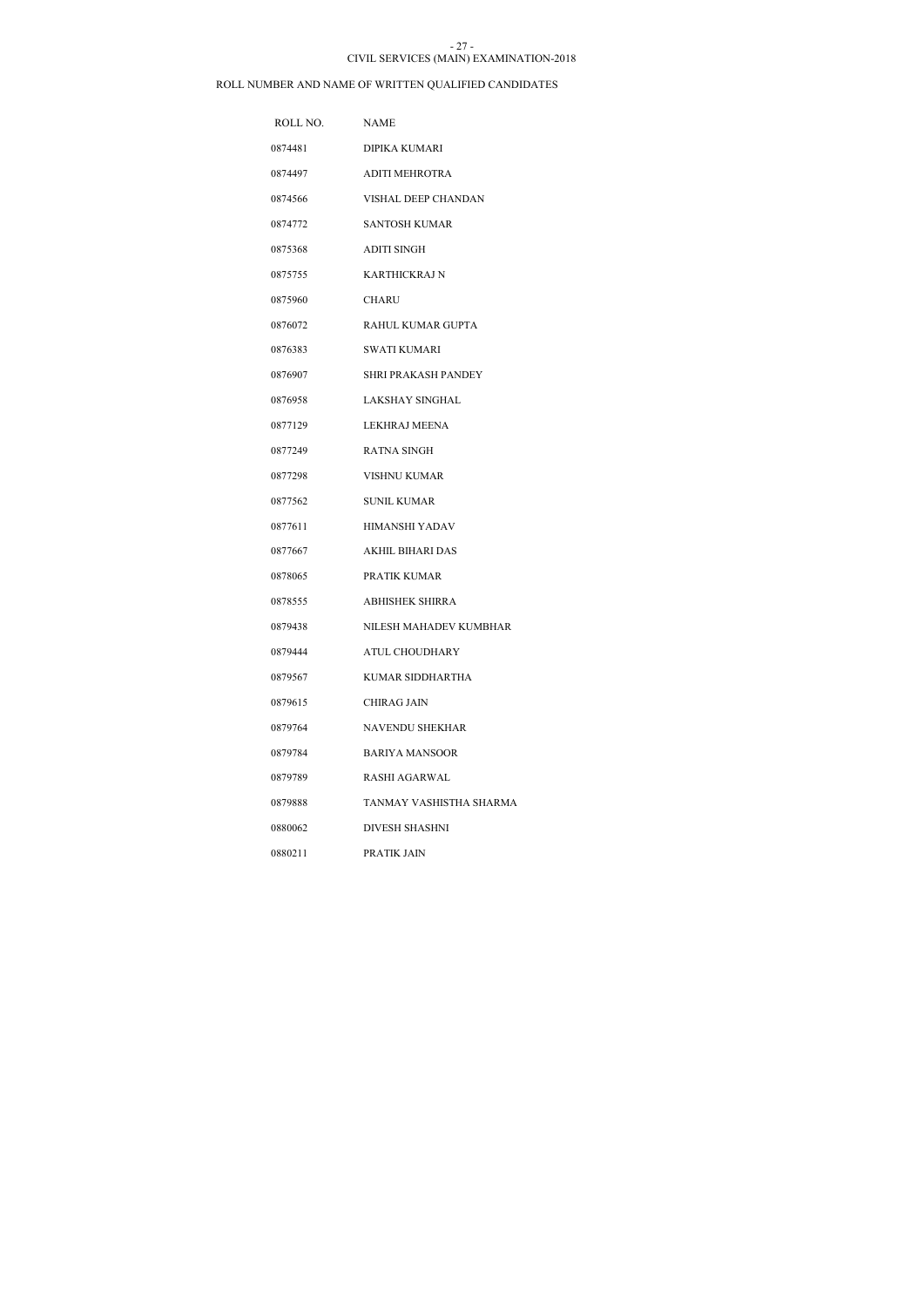#### CIVIL SERVICES (MAIN) EXAMINATION-2018 - 28 -

| ROLL NO. | <b>NAME</b>                   |
|----------|-------------------------------|
| 0880344  | ANIKET MARUTI WANVE           |
| 0880345  | VIKAS MARMAT                  |
| 0880393  | WAYKOS ABHIJIT JINCHANDRA     |
| 0881035  | VIKAS AGARWAL                 |
| 0881063  | <b>JATINDER SOHAL</b>         |
| 0881127  | <b>ABHINAV KUMAR SINGH</b>    |
| 0881146  | ADITYA SAHARIYA               |
| 0881253  | AMAN PRAKASH MEENA            |
| 0881608  | DEOKAR YOGESH NAVNATH         |
| 0881723  | KAORE OMKAR DEEPAK            |
| 0881808  | RAMAN SINGLA                  |
| 0881926  | PRAVEEN PUSHKAR               |
| 0882498  | RAJU NAMDEO WAGH              |
| 0882880  | <b>SUNABH SINGH</b>           |
| 0882897  | <b>FWWRMAN BRAHMA</b>         |
| 0882941  | VISHAL SAH                    |
| 0883326  | NEHA YADAV                    |
| 0883515  | <b>DUKE BISWAS</b>            |
| 0884381  | <b>GAIKWAD VIJAY DASHRATH</b> |
| 0884557  | DHANNASI GOWTHAMI RAO         |
| 0884586  | JITENDRA KUMAR DAYAMA         |
| 0884628  | WAYBHASE DHANANJAY KUNDLIK    |
| 0884851  | ABHIROOP ROY CHOWDHURY        |
| 0885264  | PARIKSHIT CHAKRABORTY         |
| 0885444  | SHRISTI SINGH                 |
| 0885681  | MANISH                        |
| 0885992  | <b>MIHIR SHUKLA</b>           |
| 0886216  | ASHISH ANAND                  |
| 0886886  | NAVNEET KUMAR                 |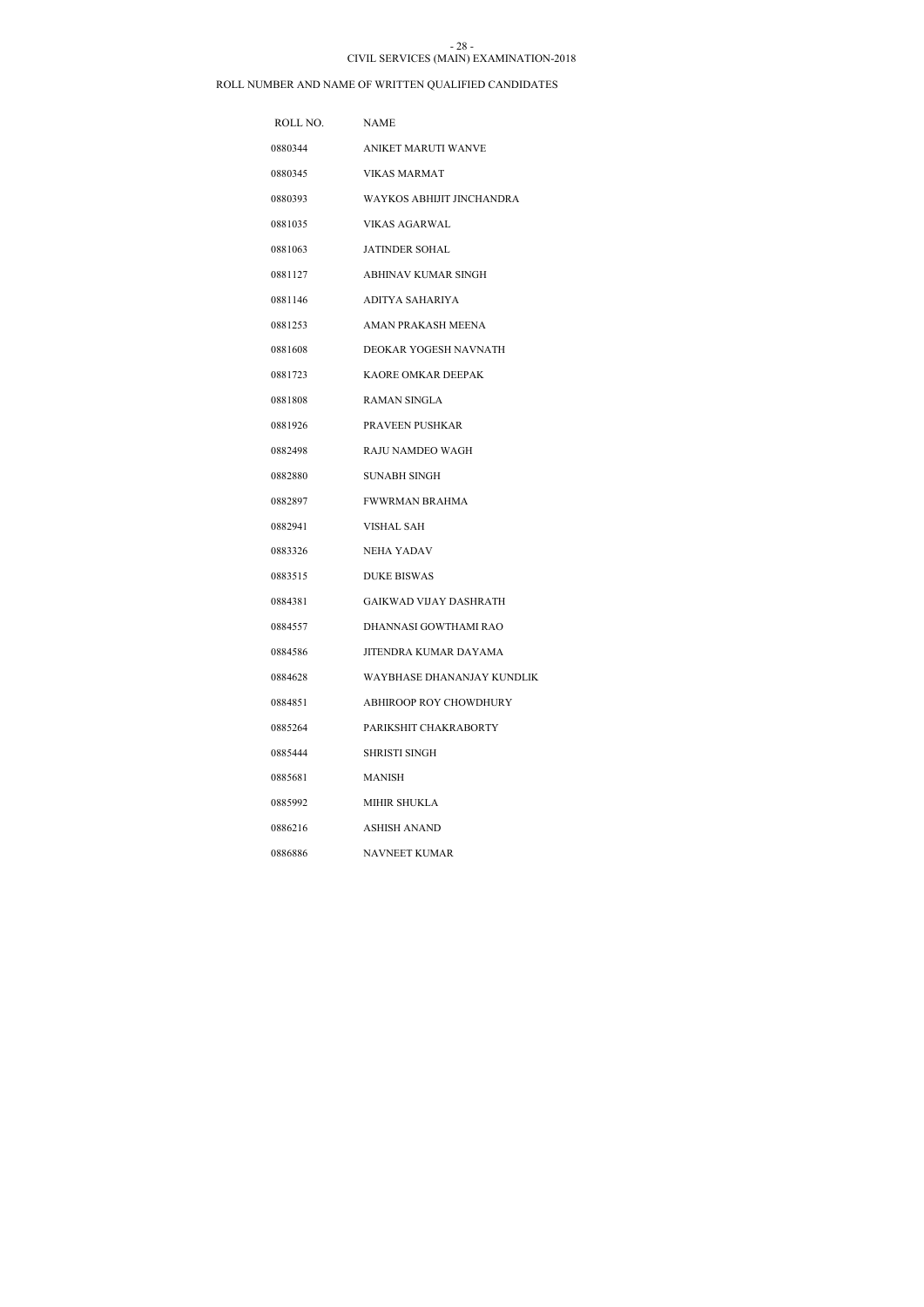#### CIVIL SERVICES (MAIN) EXAMINATION-2018 - 29 -

| ROLL NO. | <b>NAME</b>                 |
|----------|-----------------------------|
| 0886924  | <b>RINA PRADHAN</b>         |
| 0887008  | MOHAMMAD MUSADDIQUE         |
| 0887024  | MUKESH KUMAR SONI           |
| 0887037  | <b>ANKIT GUPTA</b>          |
| 0887041  | <b>KESHAV GOEL</b>          |
| 0887106  | <b>SHUBHANSHU JAIN</b>      |
| 0887126  | NIKITA YADAV                |
| 0887181  | ADITI GUPTA                 |
| 0887202  | <b>VARUN JAT</b>            |
| 0887555  | <b>NAIK VISHAL SAHEBRAO</b> |
| 0887796  | DEEKSHA JAIN                |
| 0887824  | ZUGE KIRAN DATTATRAYA       |
| 0887924  | KALLAM SRIKANTH REDDY       |
| 0887935  | <b>MANOJ KUMAR PANDEY</b>   |
| 0887975  | SPARSH GUPTA                |
| 0887985  | <b>AKSHAY GUPTA</b>         |
| 0888002  | <b>AAKASH BUTOLIA</b>       |
| 0888004  | NSK SUJAYAKAR REDDY         |
| 0888010  | PRODUTURI SUCHENTAN REDDY   |
| 0888050  | RAKESH                      |
| 0900513  | <b>JUGENDRA KARDONG</b>     |
| 0901532  | <b>RAAHUL DUBEY</b>         |
| 0903033  | <b>OUNKAR SINGH</b>         |
| 0904592  | RAI GAURAV RAMPRAVESH       |
| 1000491  | POLUMATI SHARANYA           |
| 1000927  | NEELAM LALITADITYA          |
| 1001578  | SAURABH PRATAP SINGH        |
| 1002684  | C VISHNU CHARAN             |
| 1004598  | K V MAHESWARAREDDY          |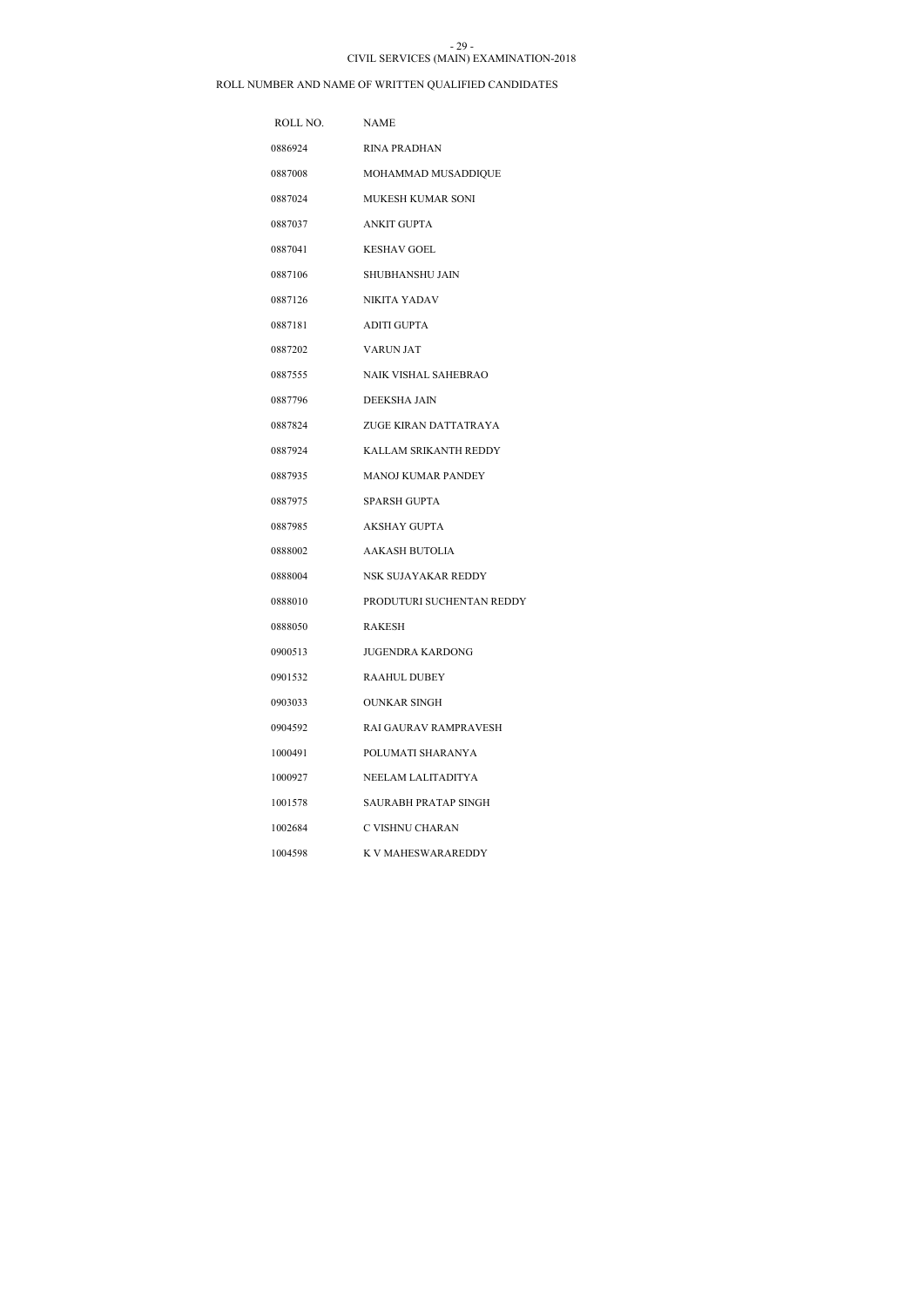### CIVIL SERVICES (MAIN) EXAMINATION-2018 - 30 -

| ROLL NO. | <b>NAME</b>                          |
|----------|--------------------------------------|
| 1005163  | ANUPAM YADAV                         |
| 1005519  | <b>GELLA SHAMANTH KUMAR</b>          |
| 1006048  | <b>BANOTH MRUGENDER LAL</b>          |
| 1006609  | <b>ANSHUMAN MITRA</b>                |
| 1006849  | KIRANMAYI KOPPISETTI                 |
| 1006942  | <b>KARANAM RAJESH KUMAR</b>          |
| 1007631  | <b>B VAISHNAVI</b>                   |
| 1008277  | SISHTU BALAKRISHNA                   |
| 1008626  | <b>SHRUTI KUSHWAHA</b>               |
| 1009337  | <b>JUVVANAPUDI MAHESH</b>            |
| 1010298  | PATNAM SUBRAHMANYAM                  |
| 1010319  | <b>G ANUSHA</b>                      |
| 1010457  | <b>B SUDHEER KUMAR</b>               |
| 1010622  | <b>B RAVITEJA</b>                    |
| 1011563  | <b>V TEJA DEEPAK</b>                 |
| 1011875  | <b>MITHUN RAJA YADAV BERI</b>        |
| 1012295  | <b>BENDUKURI MAURYA TEJ</b>          |
| 1013542  | <b>BILLURI SIRI TEJASWINI</b>        |
| 1014222  | CHINTAMREDDY RAVI KUMAR REDDY        |
| 1015034  | <b>GANAPURAM SHIVA SHANKAR REDDY</b> |
| 1015800  | <b>GHANATHEY SWETHA</b>              |
| 1016174  | JYOTHI MURALI KRISHNA                |
| 1017023  | PRASHANT NAGAR                       |
| 1017328  | TAKKELLAPALLY YASHWANTH RAO          |
| 1017563  | K SAI SREEMUKH                       |
| 1017815  | <b>JANGAM KULADEEP</b>               |
| 1017880  | SADHANA RASHMI PERUMAL               |
| 1017999  | S MAHESH KUMAR                       |
| 1018350  | <b>CHENNURI RUPESH</b>               |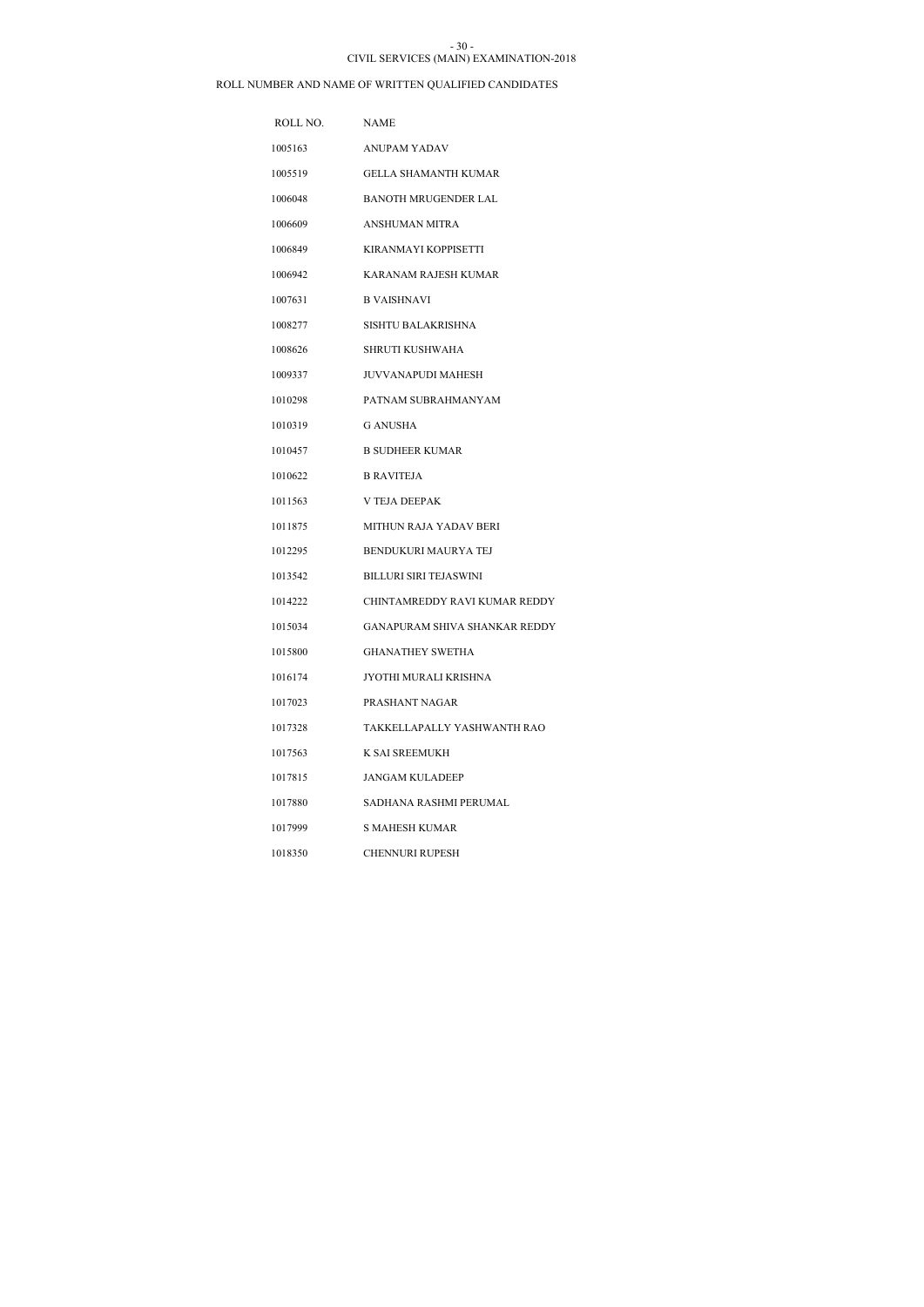### CIVIL SERVICES (MAIN) EXAMINATION-2018 - 31 -

| ROLL NO. | <b>NAME</b>                  |
|----------|------------------------------|
| 1018786  | KODITHALA VAMSHI KRISHNA     |
| 1018920  | <b>BHAVIRI SANTOSH KUMAR</b> |
| 1020782  | ATMALA LOKNATH HARIKRISHNA   |
| 1022604  | NADIMINTI VINDHYA            |
| 1022838  | <b>ADITI NARAYAN</b>         |
| 1023632  | ANUMULA SRIKAR               |
| 1024610  | BAYYAPUREDDY CHAITANYA       |
| 1024919  | BAVANDLA VINAY KUMAR         |
| 1025066  | PULIJALA SRINAJAH            |
| 1026356  | <b>MD SHAHBAZ AKHTER</b>     |
| 1027053  | DHEERAJ KUMAR BATCHU         |
| 1028758  | SAUMYA GURURANI              |
| 1028978  | VEERLAPATI ADITYA RAMAN      |
| 1029096  | PEDDI SURAJ                  |
| 1029297  | TIRLANGI SAI KRISHNA         |
| 1029351  | KAPALA PAVAN KUMAR           |
| 1030674  | V SAI VAMSI VARDHAN          |
| 1030769  | PRATHYUSH SARASA             |
| 1031074  | KOTA KIRAN KUMAR             |
| 1031116  | <b>SIRI MEGHANA</b>          |
| 1031341  | P SHRAVAN KUMAR              |
| 1031869  | A ARAVIND                    |
| 1032533  | SHIV NEHARIKA SINGH          |
| 1034616  | VENU A                       |
| 1035810  | PONNA VENKATESH              |
| 1037071  | A VENKATESHWAR REDDY         |
| 1037201  | PEDDITI DHATRI REDDY         |
| 1038276  | MUDAM ANIRUDH                |
| 1041927  | RAHUL KOPPATI                |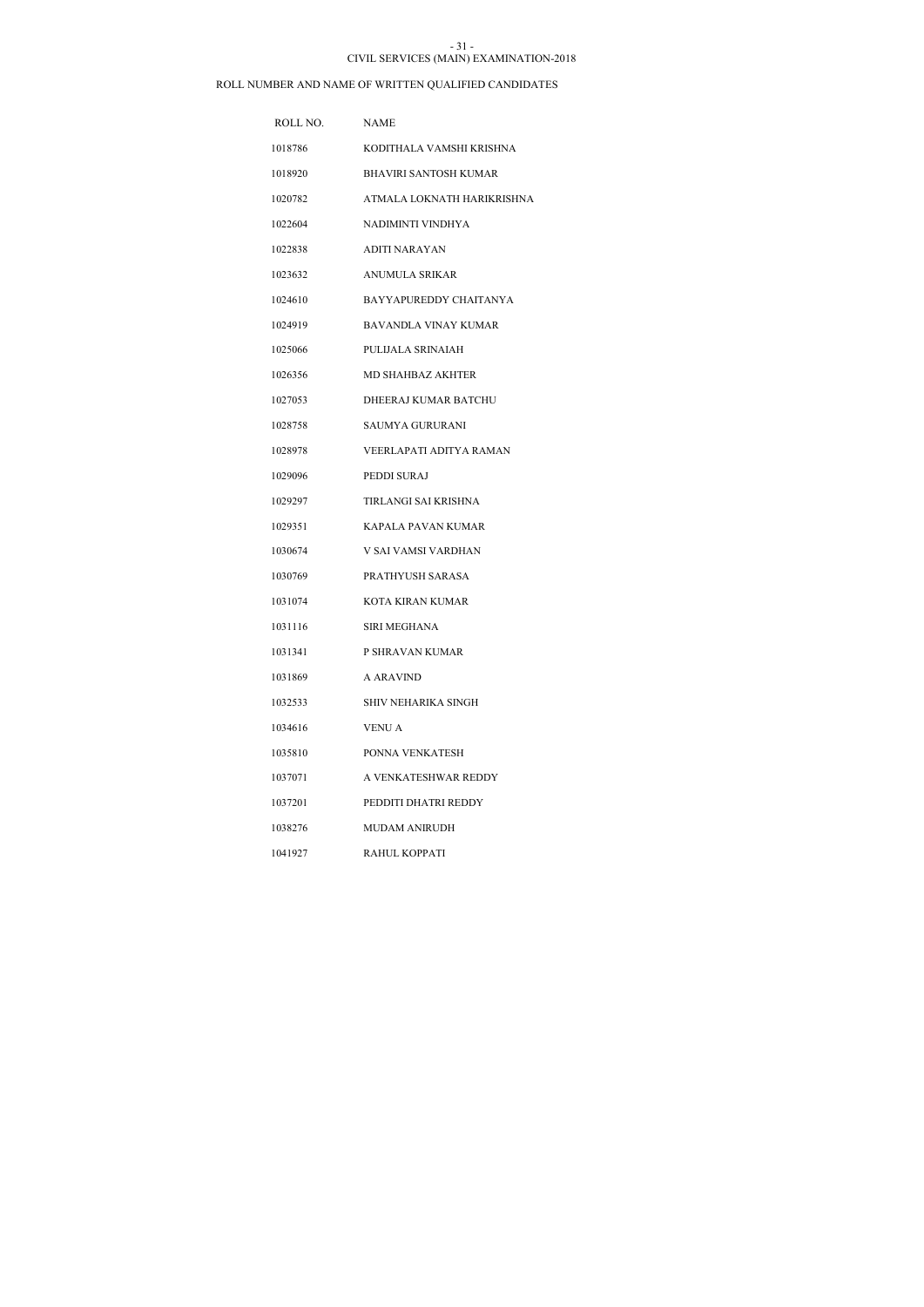#### CIVIL SERVICES (MAIN) EXAMINATION-2018 - 32 -

| ROLL NO. | <b>NAME</b>              |
|----------|--------------------------|
| 1042571  | <b>MALLARAPU NAVEEN</b>  |
| 1043697  | SHAILENDRA KUMAR VERMA   |
| 1044048  | TARUN REDDY G            |
| 1044094  | RAGHAVA SRI RAM VANGALA  |
| 1044212  | SIRISETTI SANKEERTH      |
| 1044584  | VIRENDRA PRATAP CHOWDHRY |
| 1045318  | AKASH SINGH              |
| 1046285  | SURESH GUGULOTHU         |
| 1047013  | BHUKYA CHARAN NAIK       |
| 1047290  | NISTHA CHOUDHARY         |
| 1047731  | <b>G ANANTH RAGHAV</b>   |
| 1047758  | TAWAREJ KSHITIJ KISHOR   |
| 1048458  | G CHANDEESH              |
| 1048862  | KATTA SIMHACHALAM        |
| 1100996  | KRISHAN KUMAR MEENA      |
| 1101036  | KHUSHBOO LATHER          |
| 1101264  | PRATEETI GOYAL           |
| 1101375  | DIVYA SINGH MISHRAN      |
| 1103208  | <b>ASHUTOSH SINGH</b>    |
| 1104407  | <b>AKSHAT JAIN</b>       |
| 1105356  | PRITAM SINGH YADAV       |
| 1105916  | <b>KAMLESH MEENA</b>     |
| 1106359  | <b>MAYUR KHANDELWAL</b>  |
| 1106851  | REETA MEENA              |
| 1107475  | VISHNU MEENA             |
| 1107694  | <b>SANDEEP SHEORAN</b>   |
| 1108129  | TEJASVI SINGH            |
| 1108440  | TAPENDRA MEENA           |
| 1108642  | NARENDRA KUMAR MEENA     |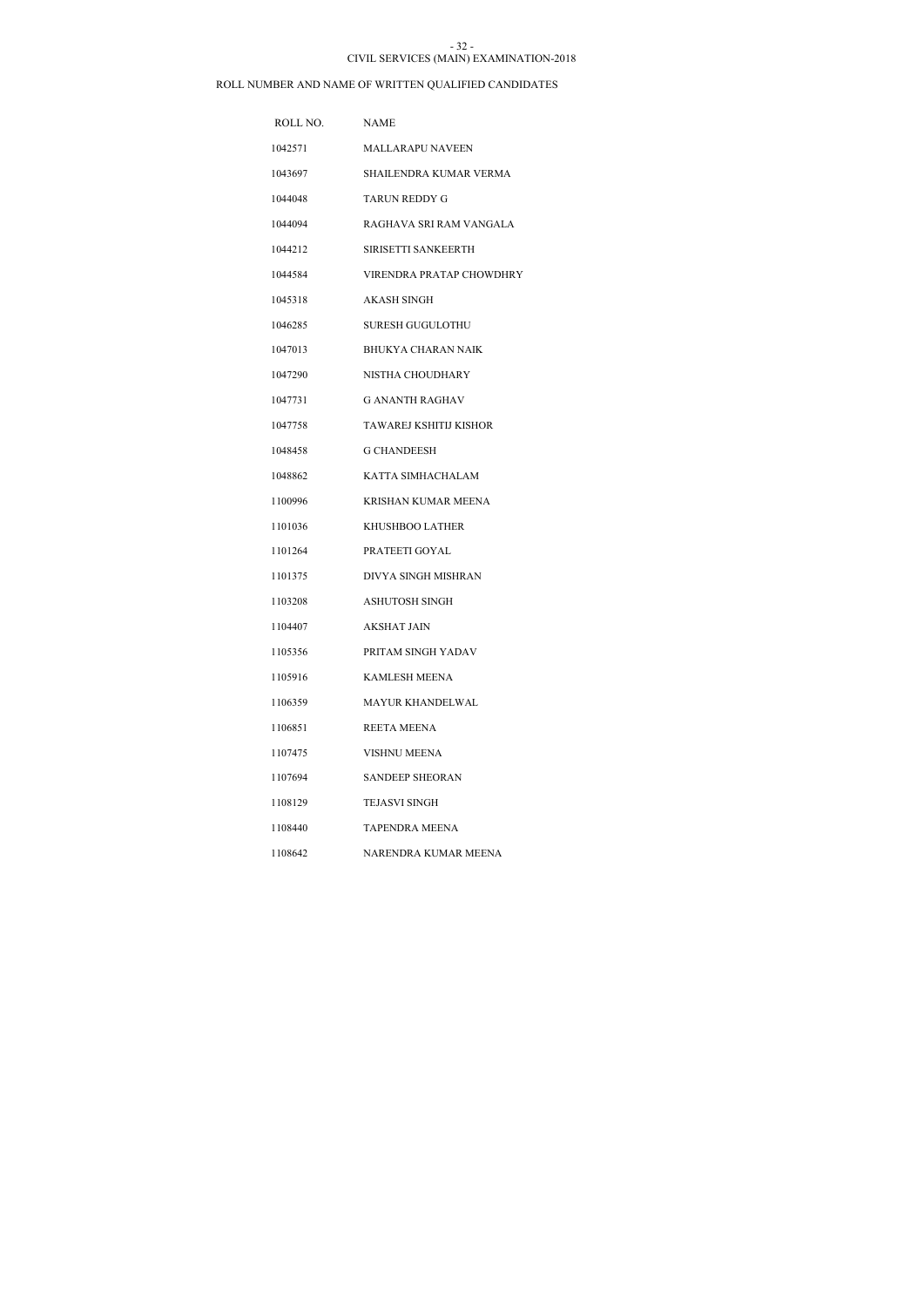#### CIVIL SERVICES (MAIN) EXAMINATION-2018 - 33 -

| ROLL NO. | <b>NAME</b>                    |
|----------|--------------------------------|
| 1108999  | URVASHI YADAV                  |
| 1109229  | <b>VINITA SHARMA</b>           |
| 1109284  | <b>RAVI KUMAR</b>              |
| 1109496  | <b>RAHUL GARG</b>              |
| 1109558  | RAHUL NEELMANI                 |
| 1109571  | DEVENDER SINGH CHAUDHARY       |
| 1109664  | SHASHIKANT MEENA               |
| 1110104  | <b>GANESH KUMAR MEENA</b>      |
| 1110120  | VINOD KUMAR MEENA              |
| 1110671  | <b>SHREYANSH YADAV</b>         |
| 1111263  | ASHISH KRISHNA                 |
| 1113448  | DEVENDRA PRAKASH MEENA         |
| 1113517  | <b>ANUPAM SHARMA</b>           |
| 1113550  | <b>SHIV SINGH MEENA</b>        |
| 1114058  | <b>SALONI SHARMA</b>           |
| 1114193  | VIJENDRA KUMAR MEENA           |
| 1114569  | <b>JIWAN DEVASHISH BENIWAL</b> |
| 1114776  | RAM NIWAS BUGALIA              |
| 1115402  | KUNAL ROHILLA                  |
| 1115541  | DEVANSH SHARMA                 |
| 1116162  | <b>OMPRAKASH</b>               |
| 1117409  | RAVINDRA MEENA                 |
| 1117788  | <b>HEMANT SEERVI</b>           |
| 1117819  | ARVIND KUMAR MEENA             |
| 1118263  | GOVIND SINGH YADAV             |
| 1118517  | SONAKSHI AGRAWAL               |
| 1118647  | <b>IMRAN KHAN</b>              |
| 1119102  | RAHUL KUMAR MEENA              |
| 1120404  | <b>JATIN BHARADWAJ</b>         |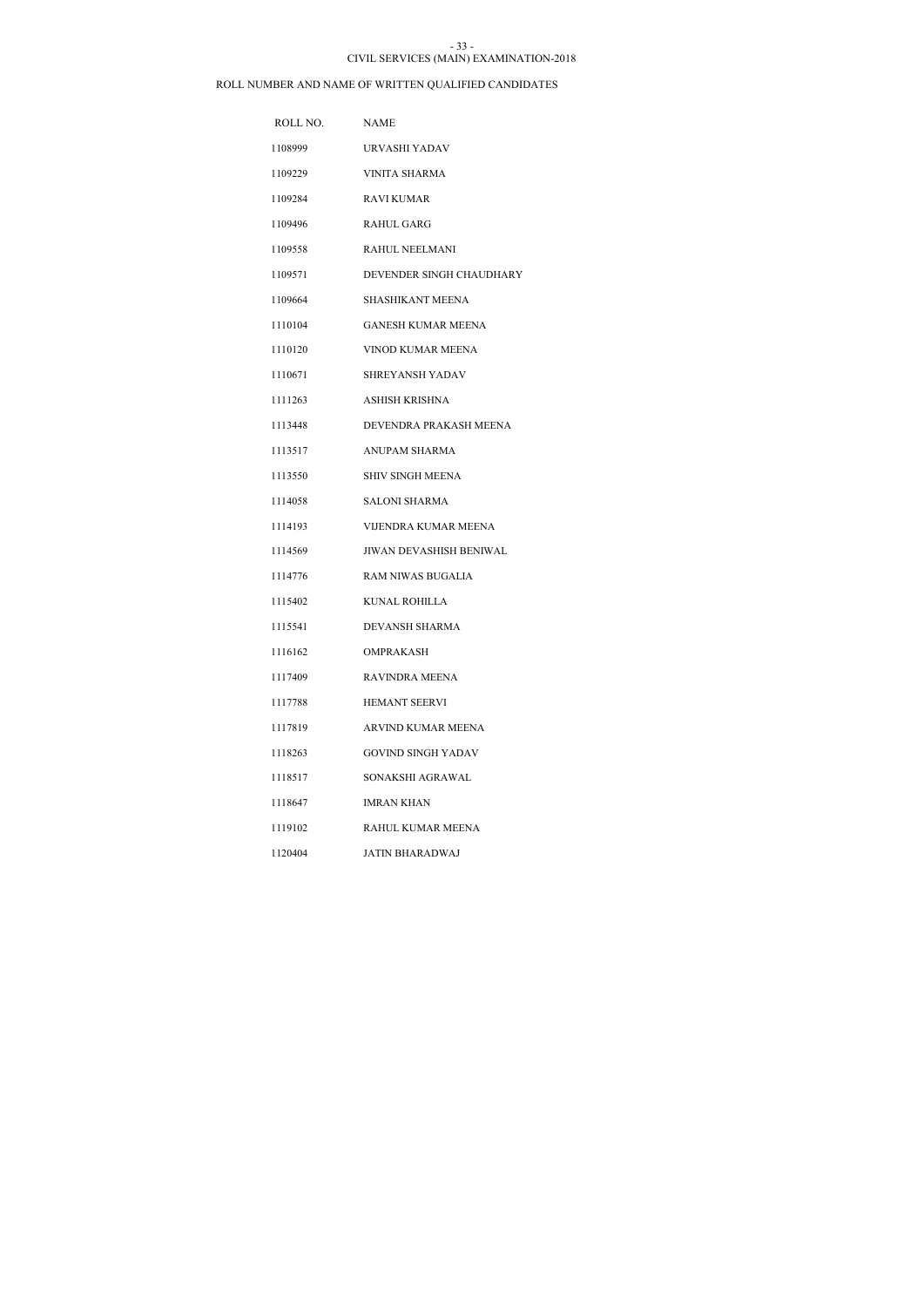### CIVIL SERVICES (MAIN) EXAMINATION-2018 - 34 -

| ROLL NO. | <b>NAME</b>                 |
|----------|-----------------------------|
| 1120420  | <b>MANOJ KUMAR MEENA</b>    |
| 1120543  | <b>SHIVAM SAXENA</b>        |
| 1121120  | ABHIMANYU SIDDHA            |
| 1121140  | <b>NARESH CHOUDHARY</b>     |
| 1121728  | <b>ROSHAN MEENA</b>         |
| 1121764  | YOGESH KUMAR YADAV          |
| 1121918  | ANKITA MEENA                |
| 1122665  | <b>INDRAJEET SIRRA</b>      |
| 1124170  | ABHISHEK LAMBA              |
| 1124219  | <b>JYOTI MEENA</b>          |
| 1124643  | YASHRAJ NAIN                |
| 1125127  | JAGDISH BANGARWA            |
| 1125603  | <b>ARVIND MEENA</b>         |
| 1126183  | PAVAN KUMAR                 |
| 1126198  | YOGESH MANDHAIYA            |
| 1126910  | SALIL GOPAL KANSAL          |
| 1127049  | <b>ANSHUL KUMAR SINGH</b>   |
| 1127343  | <b>ABHILASH JAJOO</b>       |
| 1128565  | MANASVI VASHISTHA           |
| 1128566  | <b>MANISH MEENA</b>         |
| 1128756  | RAVI KUMAR MEENA            |
| 1128829  | SHAILESH MEENA              |
| 1129688  | <b>BHAWANI SINGH BARHAT</b> |
| 1130117  | SAIYAM JHAJHARIA            |
| 1130379  | DILKHUSH MEENA              |
| 1131047  | DEEPAK KUMAR JEWARIA        |
| 1131732  | RAGHU SHARMA                |
| 1132513  | SHIVAM SHARMA               |
| 1133015  | PRIYANKA VAISHNAV           |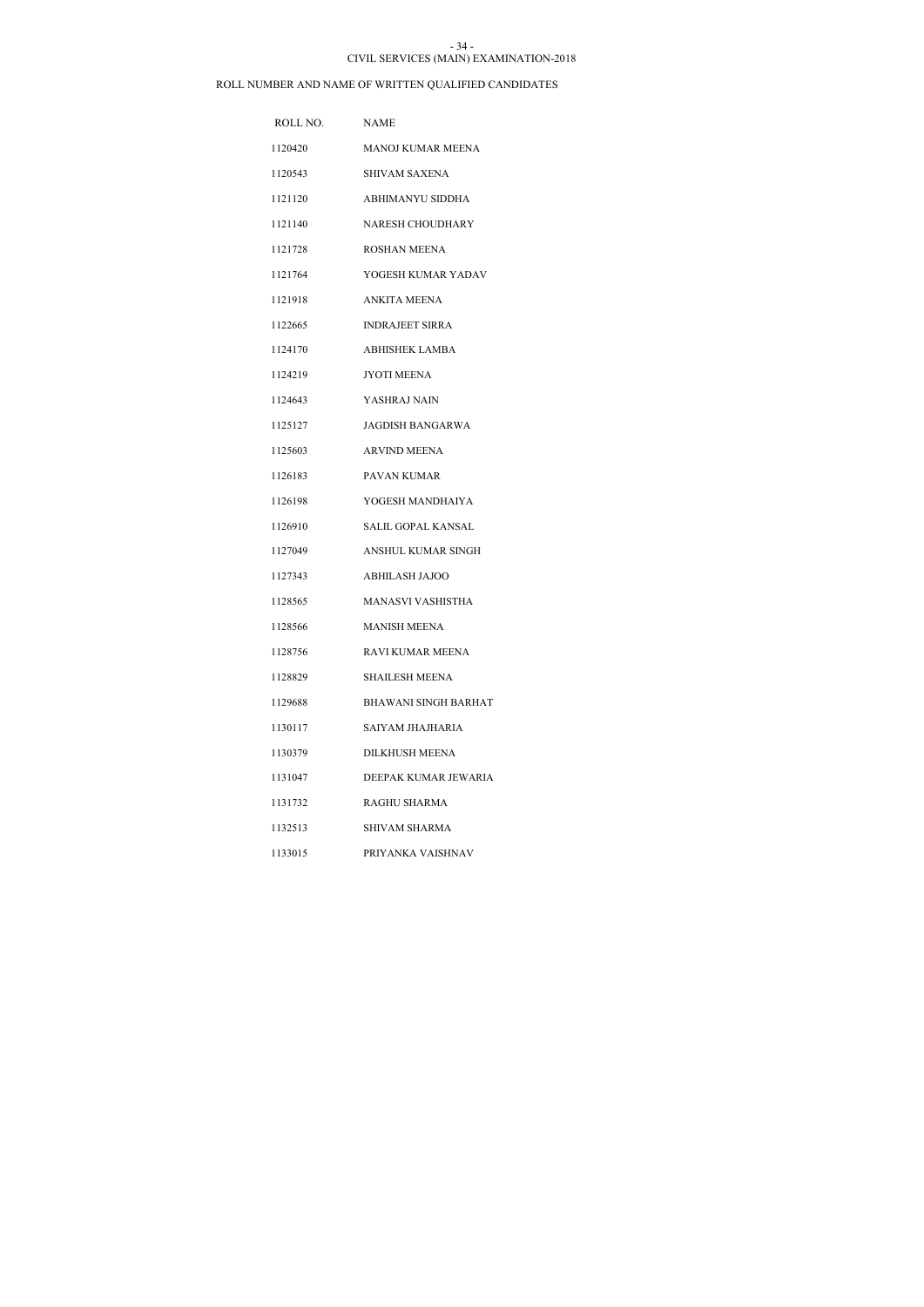#### CIVIL SERVICES (MAIN) EXAMINATION-2018 - 35 -

| ROLL NO. | <b>NAME</b>              |
|----------|--------------------------|
| 1133082  | RASHMI SHAKRAWAL         |
| 1133144  | ANIMESH GARG             |
| 1133664  | KANISHAK KATARIA         |
| 1134201  | <b>HEMANT SINGH</b>      |
| 1134949  | NEMI CHAND DADARWAL      |
| 1135303  | <b>ASEEM BHARDWAJ</b>    |
| 1135344  | SUDHANSHU GOYAL          |
| 1135889  | <b>AMAR MEENA</b>        |
| 1136144  | KANTA JANGIR             |
| 1136309  | <b>RAGHAV JAJU</b>       |
| 1136454  | RAJESH KUMAR MEENA       |
| 1137453  | <b>GHASI LAL GUJAR</b>   |
| 1137590  | <b>ACHIN GARG</b>        |
| 1139101  | <b>BRIJ MOHAN MEENA</b>  |
| 1139170  | <b>SUMEET MEHARDA</b>    |
| 1139270  | <b>VIBHOR KHANDELWAL</b> |
| 1139387  | NIKHIL JAIN              |
| 1139475  | VINOD KUMAR              |
| 1139479  | RAVI KUMAR SIHAG         |
| 1139707  | <b>AKSHAY KABRA</b>      |
| 1139745  | <b>AMIT GEMAWAT</b>      |
| 1139864  | NIDHI MEENA              |
| 1140557  | SHIVAM VERMA             |
| 1141396  | MAYANK JAIN              |
| 1141457  | AVDHESH DIXIT            |
| 1142063  | MANISH                   |
| 1142177  | MUKESH KUMAR DHAKA       |
| 1142258  | <b>MINTU LAL MEENA</b>   |
| 1142635  | YOGESH CHOUDHARY         |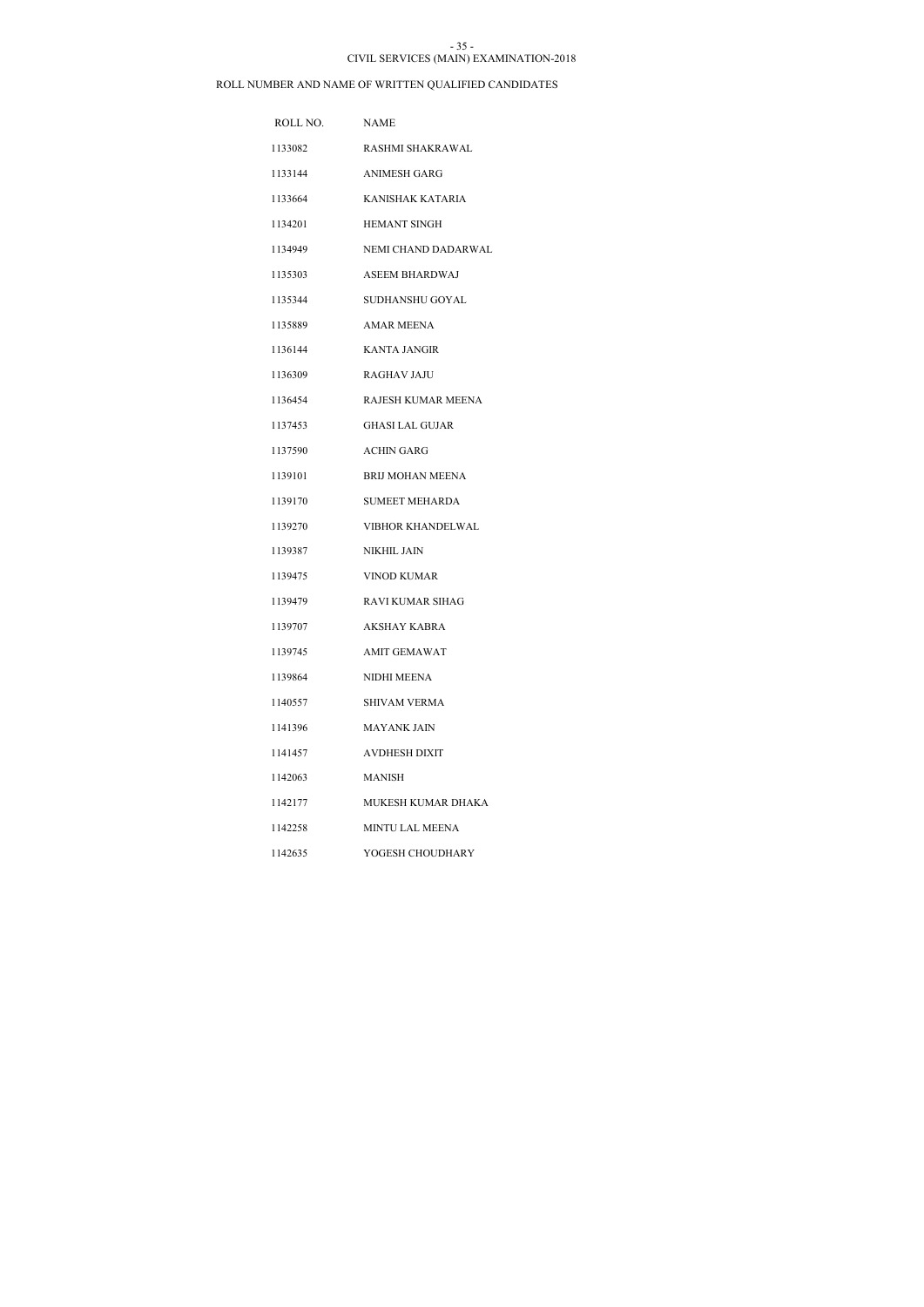#### CIVIL SERVICES (MAIN) EXAMINATION-2018 - 36 -

| ROLL NO. | <b>NAME</b>           |
|----------|-----------------------|
| 1143127  | HANUL CHOUDHARY       |
| 1143883  | <b>UMESH MEENA</b>    |
| 1144265  | <b>VIKAS KUMAR</b>    |
| 1144273  | <b>AMRIT JAIN</b>     |
| 1144514  | <b>RAVI MEENA</b>     |
| 1144839  | RAVI KUMAR            |
| 1145181  | AKHILESH KUMAR SHARMA |
| 1145260  | <b>ANKIT KUMAR</b>    |
| 1145272  | <b>AMIT GET</b>       |
| 1145284  | <b>ANKUR GOYAL</b>    |
| 1200172  | RENJINA MARY VARGHESE |
| 1200208  | <b>RAGUL</b>          |
| 1200242  | <b>KRITHIGA S</b>     |
| 1200718  | <b>K HAFSAL</b>       |
| 1200857  | <b>DHILIPKUMAR T</b>  |
| 1200863  | <b>MITHUNA A V</b>    |
| 1201240  | <b>B SUPRAJA</b>      |
| 1201533  | <b>RHAKUL E S</b>     |
| 1201676  | VENKATESH M           |
| 1201887  | <b>MOLSHREE MALIK</b> |
| 1202153  | SEDHU MADHAVAN S      |
| 1203227  | <b>DHARUN KUMAR S</b> |
| 1203282  | VIJEY SURYA VS        |
| 1203735  | <b>RAGUPATHI B</b>    |
| 1203893  | <b>INDIRAJITH A</b>   |
| 1204592  | <b>ARAVINTH A</b>     |
| 1204984  | ANBUNITHI K           |
| 1205431  | KARTHIKEYAN M         |
| 1205661  | ARUNKUMAR A           |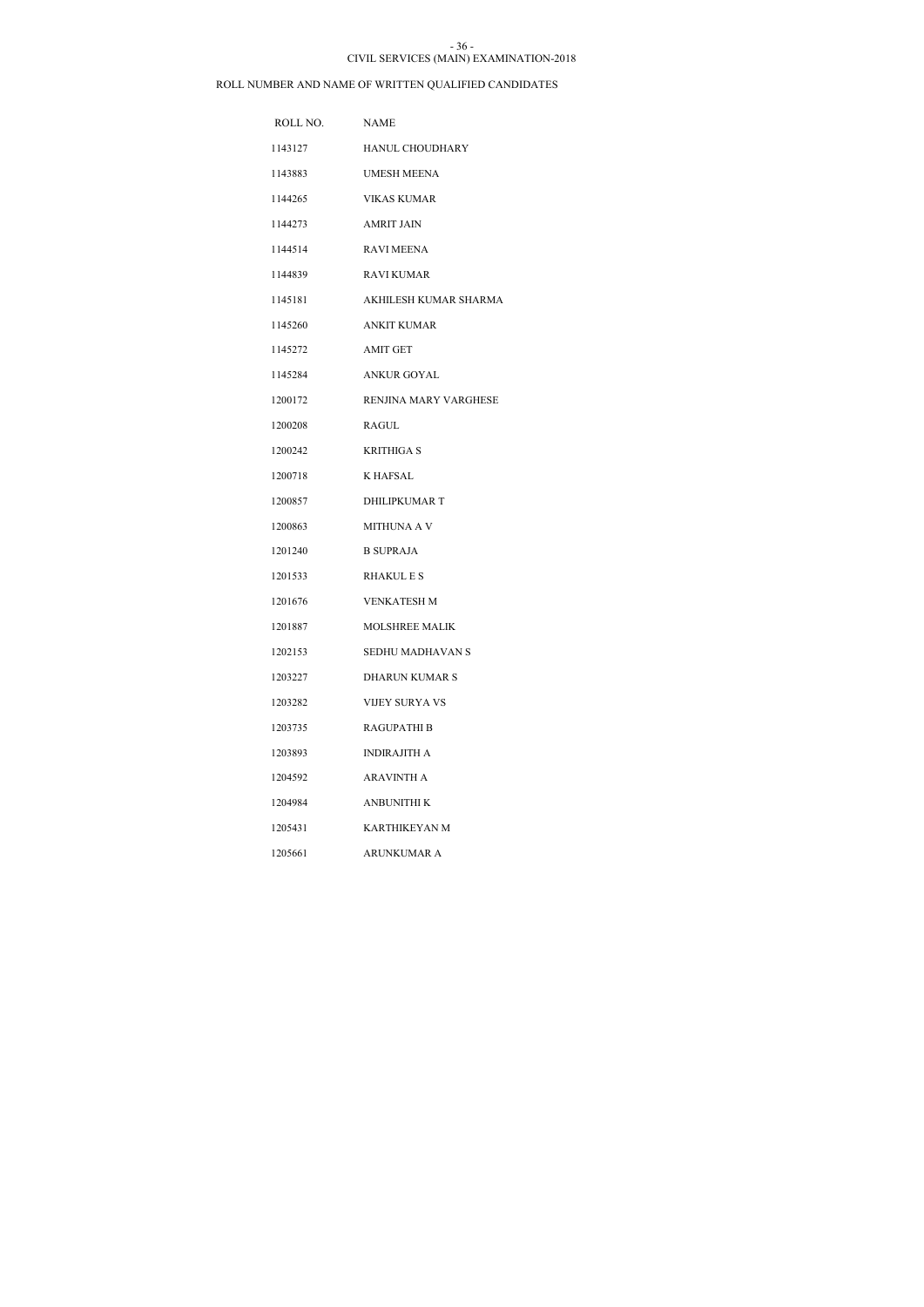#### CIVIL SERVICES (MAIN) EXAMINATION-2018 - 37 -

| ROLL NO. | <b>NAME</b>              |
|----------|--------------------------|
| 1205775  | PRATEEK GOYAL            |
| 1205922  | SARAVANAKUMAR Y          |
| 1205936  | R ANAMIKA                |
| 1206108  | ULLASH GOWDA R           |
| 1206980  | VISHNU PRADEEP K         |
| 1207184  | RAJKUMAR KV              |
| 1207270  | <b>BHARATHY R D</b>      |
| 1207406  | <b>MANOJ PRABHAKAR M</b> |
| 1207863  | <b>ARUNKUMARD</b>        |
| 1208845  | NITHYA RADHAKRISHNAN     |
| 1209099  | ANBAZHAGAN               |
| 1209446  | <b>ASVIN CHANDRU A</b>   |
| 1209977  | UMA MAHESHWARI G         |
| 1210684  | <b>B SARANYA</b>         |
| 1210714  | NITHIYANANTHAM L         |
| 1211056  | <b>ANSHU KUMAR</b>       |
| 1211245  | P PROMOTH                |
| 1211447  | UTPAL KUMAR MISHRA       |
| 1211704  | PERUMAL RAJA E           |
| 1211908  | <b>BIRATHIVIRAJ M</b>    |
| 1212025  | <b>THIRUKURAL R</b>      |
| 1212127  | SINDHUKAVI M R           |
| 1212137  | SRIDHAR R                |
| 1212465  | <b>TAMILMATHI</b>        |
| 1212658  | K BALAJI                 |
| 1212913  | VISWANATH PRATAP N       |
| 1213471  | HARI PRASANTH M R        |
| 1213472  | R VIDYADHAR              |
| 1213566  | <b>ABISHEK S</b>         |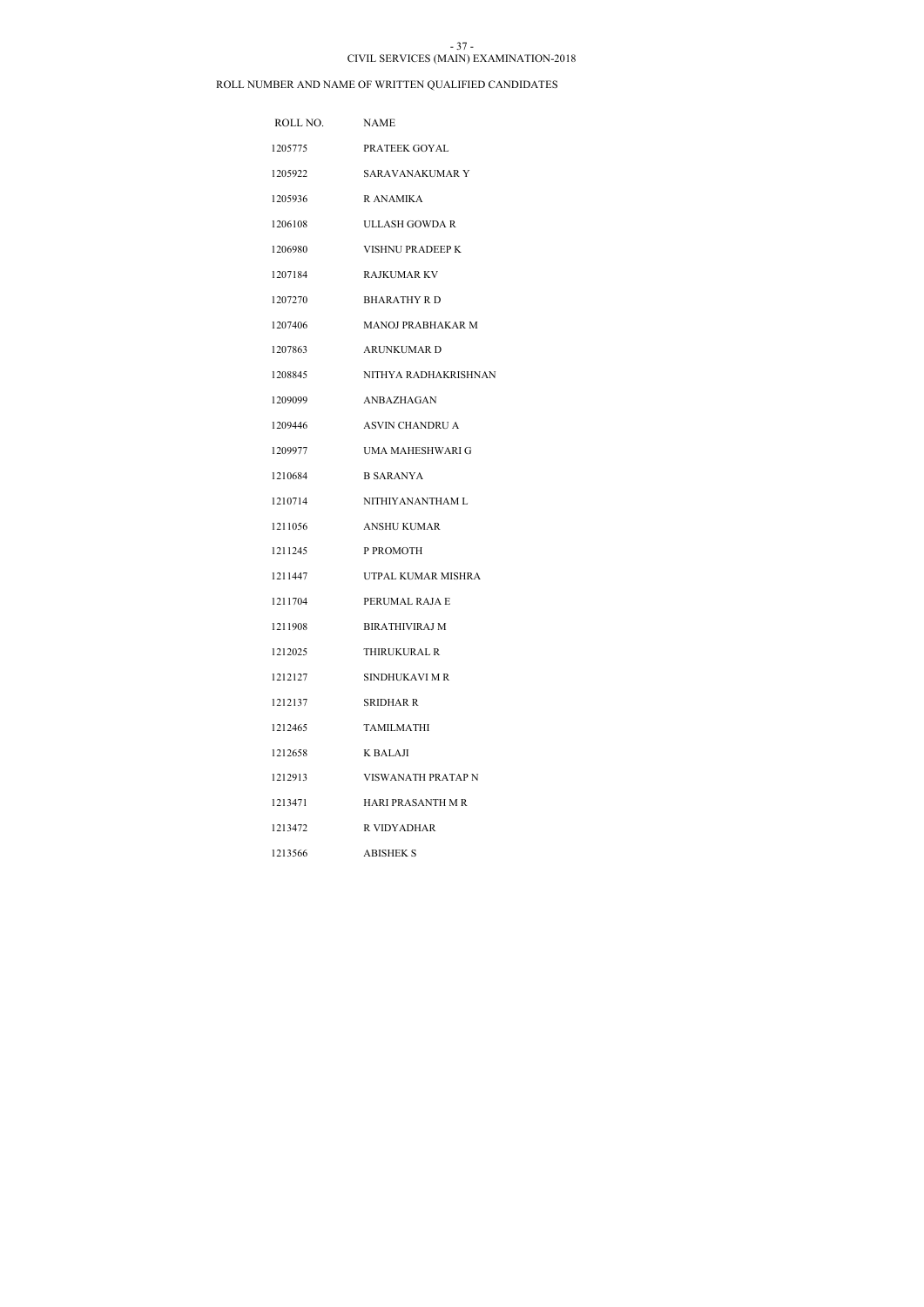#### CIVIL SERVICES (MAIN) EXAMINATION-2018 - 38 -

| ROLL NO. | <b>NAME</b>              |
|----------|--------------------------|
| 1213728  | ARUN PANDIANATHAN M      |
| 1213805  | <b>BHAMINI B</b>         |
| 1214008  | <b>SUBASHINI E</b>       |
| 1214100  | <b>PRIYANKA</b>          |
| 1214276  | <b>DANIEL RAJ C</b>      |
| 1215157  | K S K NEPOLIAN SOCRATIES |
| 1215211  | <b>STALIN R</b>          |
| 1215634  | VIRULKAR KUNAL RAMESHRAO |
| 1215778  | SARAVANAN T              |
| 1216307  | ARUN K                   |
| 1217310  | PONMANI N                |
| 1217359  | <b>GOVINDARAJ A</b>      |
| 1218089  | <b>ABHISEK OSWAL</b>     |
| 1218099  | NITHY ANANDHAM B         |
| 1218539  | M BACKIYAVELU            |
| 1218550  | <b>KIRUBANANTHAN R T</b> |
| 1218705  | DHARMALASHRI D           |
| 1218735  | <b>KINGSTON R</b>        |
| 1218942  | <b>VIVEK ANAND</b>       |
| 1219570  | SIVANENDHARAN K          |
| 1219635  | <b>MUTHUS</b>            |
| 1220409  | <b>KAMARAJP</b>          |
| 1220565  | VIGNESH GA               |
| 1221219  | <b>CHIRANJEEV P JAIN</b> |
| 1221353  | CHILUMULA RAJANIKANT     |
| 1221511  | DIANA J                  |
| 1221877  | <b>GOWTHAMAN R</b>       |
| 1222076  | RAJENDRA CHAUDHARY       |
| 1222311  | SUDHANRAJ M              |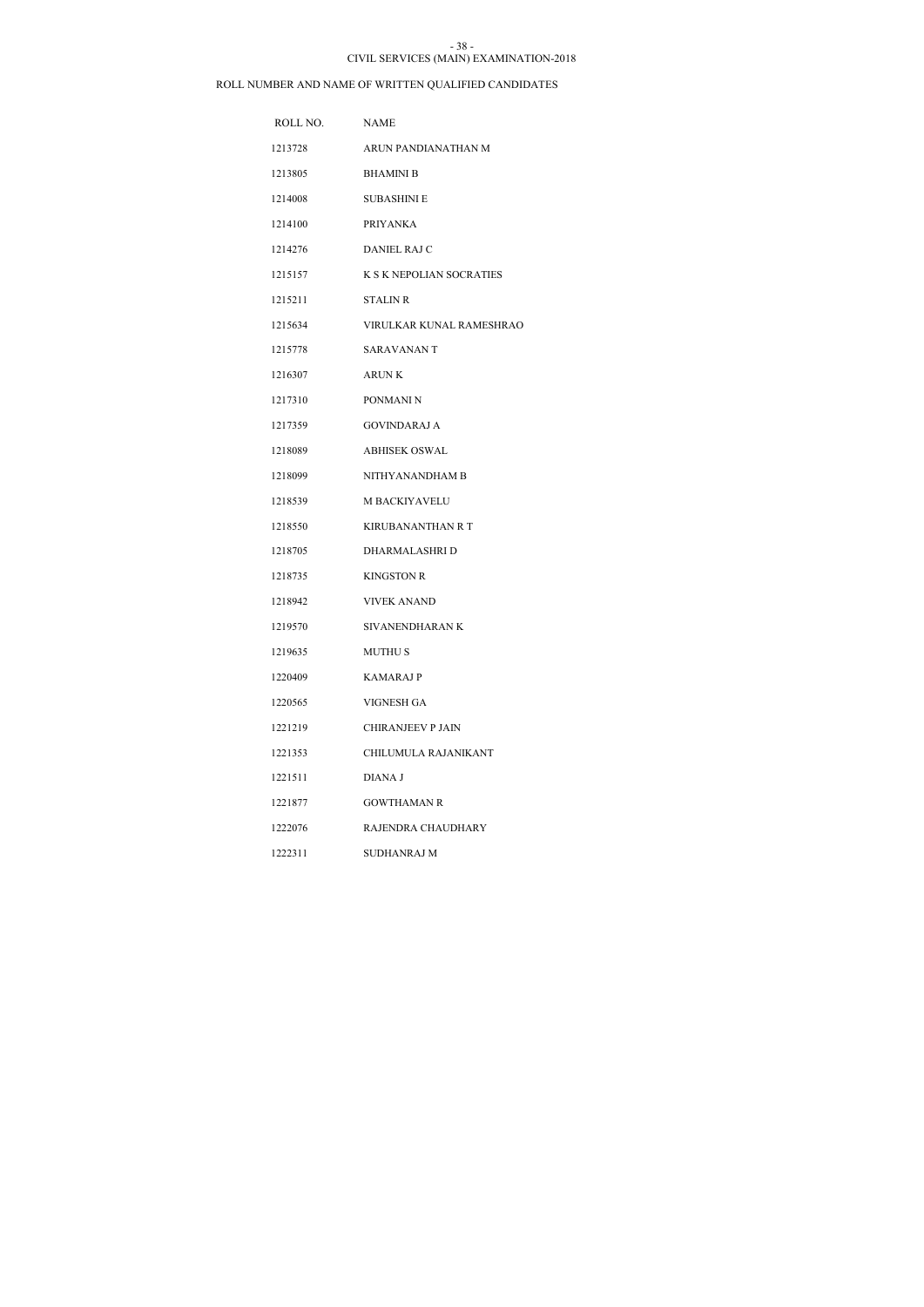#### CIVIL SERVICES (MAIN) EXAMINATION-2018 - 39 -

| ROLL NO. | <b>NAME</b>                 |
|----------|-----------------------------|
| 1223427  | N JEYKUMARAN                |
| 1223561  | <b>T BHUVANESH RAM</b>      |
| 1223654  | ISHWARYA R                  |
| 1224133  | <b>KRISHNAN R</b>           |
| 1224236  | PONKAALIVISHNU A            |
| 1224346  | LOKESHWARAN R               |
| 1224552  | <b>RAJKUMAR M</b>           |
| 1224559  | ABINAYA S                   |
| 1225007  | <b>RISHAB C A</b>           |
| 1225384  | <b>S RISHI RAGHAV</b>       |
| 1226591  | PRAVEEN SHIVANAND JANGAWAD  |
| 1226661  | R AISHWARYA                 |
| 1228042  | THIRUMAHALAKSHMI            |
| 1228178  | ANJALI SU GA                |
| 1228375  | <b>S MOHAMMED YAKUB</b>     |
| 1228663  | PIRAISOODAN B               |
| 1228802  | SEVITI SAI MURALI           |
| 1229087  | <b>INDHUMATHI S</b>         |
| 1229524  | <b>LERISH LAL JOHNSON S</b> |
| 1229731  | <b>AKSHAY KUMAR P</b>       |
| 1229767  | <b>ASHOKKUMAR R</b>         |
| 1230195  | <b>ALARMELMANGAIP</b>       |
| 1230794  | <b>V ABISHEK</b>            |
| 1230948  | GIJI PRIYANKA G             |
| 1231051  | C VIVEK                     |
| 1231660  | DEEPANAVISVESWARI V         |
| 1232231  | KARTHIKEYANI K              |
| 1233092  | KARTHIK B                   |
| 1233826  | <b>SHOBIKA S S</b>          |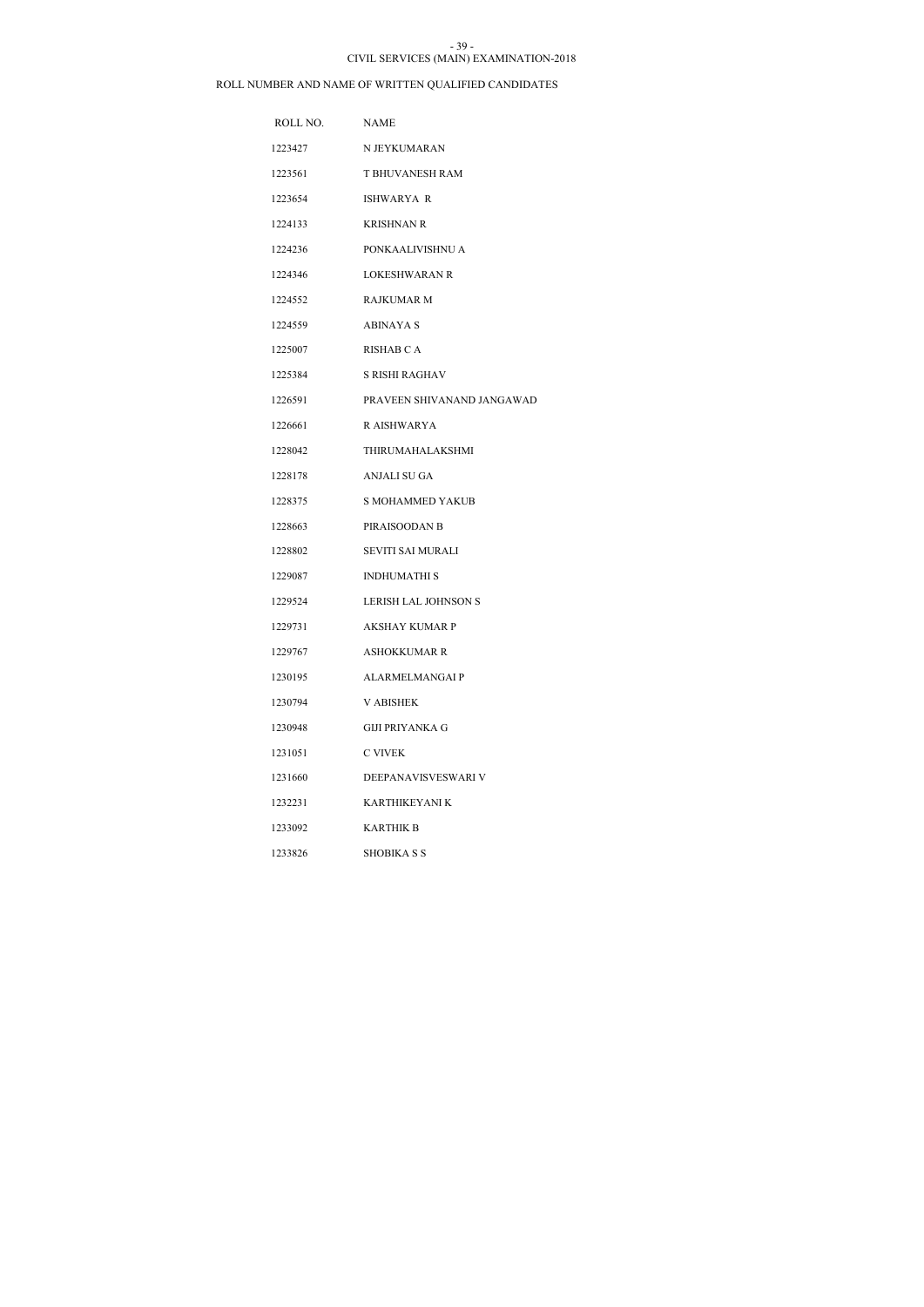#### CIVIL SERVICES (MAIN) EXAMINATION-2018 - 40 -

| ROLL NO. | <b>NAME</b>                  |
|----------|------------------------------|
| 1233866  | <b>VENGATESH PRABHU N</b>    |
| 1233867  | PURANASUNTHARI M             |
| 1300361  | <b>SAKHARE AMIT SURENDRA</b> |
| 1300413  | <b>MESHRAM RAJIV RAMESH</b>  |
| 1300747  | <b>SHUKLA SHUBHAM RAJESH</b> |
| 1304073  | PANKAJ ATULKAR               |
| 1304161  | MD SARFARAZ ALAM             |
| 1306517  | UNDIRWADE KUNAL RUPCHAND     |
| 1308733  | KHILLARE TUSHAR UTTAMRAO     |
| 1310000  | PAWAR SHRIKANT SANJAY        |
| 1311082  | ANURAAG PADMANABHAN NAIDU    |
| 1315338  | KAKDE DIPAK VITTHALRAO       |
| 1316136  | DHOOT SAIPRASAD KIRANKUMAR   |
| 1400736  | <b>RAJAT PANT</b>            |
| 1406975  | <b>SANDEEP SINGH</b>         |
| 1407226  | <b>SANDEEPY</b>              |
| 1407238  | <b>UTKARSHA</b>              |
| 1408793  | <b>AMIT DUTT</b>             |
| 1408852  | MANISH KUMAR SHANDILYA       |
| 1409345  | <b>SHIVANG SETH</b>          |
| 1409380  | <b>SHAILJA PANDEY</b>        |
| 1412816  | <b>DEEPAK TEWARI</b>         |
| 1412941  | PRATIMA SINGH                |
| 1413206  | MANISHA RANA                 |
| 1414324  | SUNIL CHAUHAN                |
| 1415466  | OM KANT THAKUR               |
| 1415789  | SHWETA SINGH                 |
| 1418368  | <b>ABHINAV SHAH</b>          |
| 1419379  | AMIT CHAUDHARY               |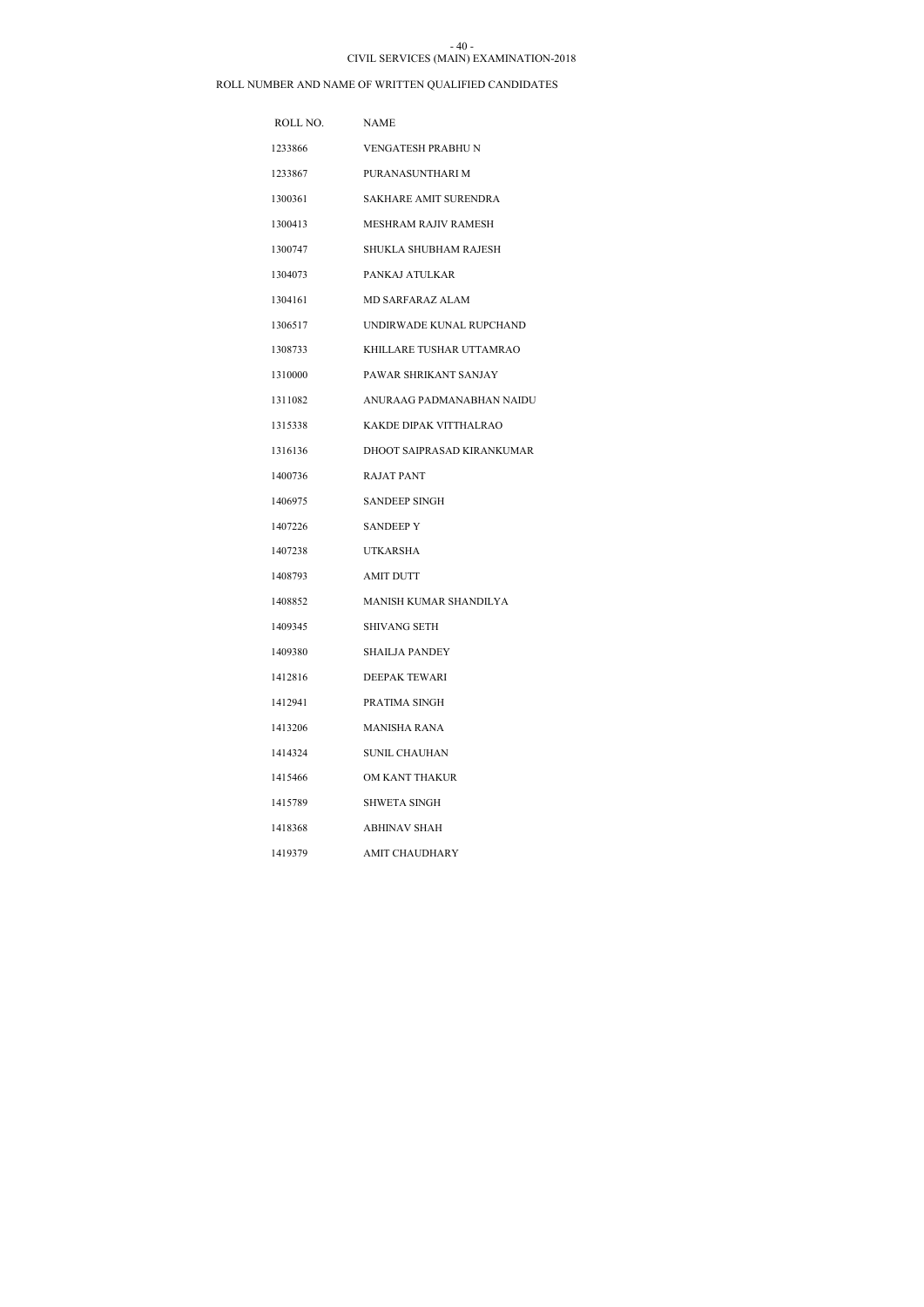### CIVIL SERVICES (MAIN) EXAMINATION-2018 - 41 -

| ROLL NO. | <b>NAME</b>                |
|----------|----------------------------|
| 1419954  | CHIRAG JAIN                |
| 1420953  | <b>HEMANT KUMAR</b>        |
| 1503359  | KAUSHIKI KAUSHAL           |
| 1505827  | <b>AMIT KUMAR</b>          |
| 1506320  | <b>KAUSTUBH</b>            |
| 1507448  | AVINASH KUMAR              |
| 1508352  | <b>SHAHZAD ALAM</b>        |
| 1509767  | <b>RITU RAJ</b>            |
| 1511823  | DEEPAK KUMAR               |
| 1512058  | <b>SHRUTI CHANDRA BOSE</b> |
| 1512904  | SHASHANK RAJ               |
| 1514500  | PRASHANT JADEJA            |
| 1516179  | ANIMESH KUMAR OJHA         |
| 1520481  | <b>ASHUTOSH KUMAR</b>      |
| 1520560  | RANJEET KUMAR              |
| 1521630  | ANJALI                     |
| 1522382  | <b>ANSHUMAN RAJ</b>        |
| 1522532  | <b>KUMAR VIVEK</b>         |
| 1524975  | AVINASH KUMAR              |
| 1526105  | <b>RAHUL KUMAR</b>         |
| 1526848  | <b>NITIN GUPTA</b>         |
| 1529625  | MANNY BHUSHAN SINGH        |
| 1533531  | <b>RAHUL KUMAR</b>         |
| 1535478  | PRIYANKA PRIYADARSHINI     |
| 1536173  | SURAJ PRAKASH              |
| 1700475  | MONISHA T M                |
| 1700825  | SWATI NEGI                 |
| 1701719  | <b>MAYANK SHARMA</b>       |
| 1702850  | YOGESH KUMAR MEENA         |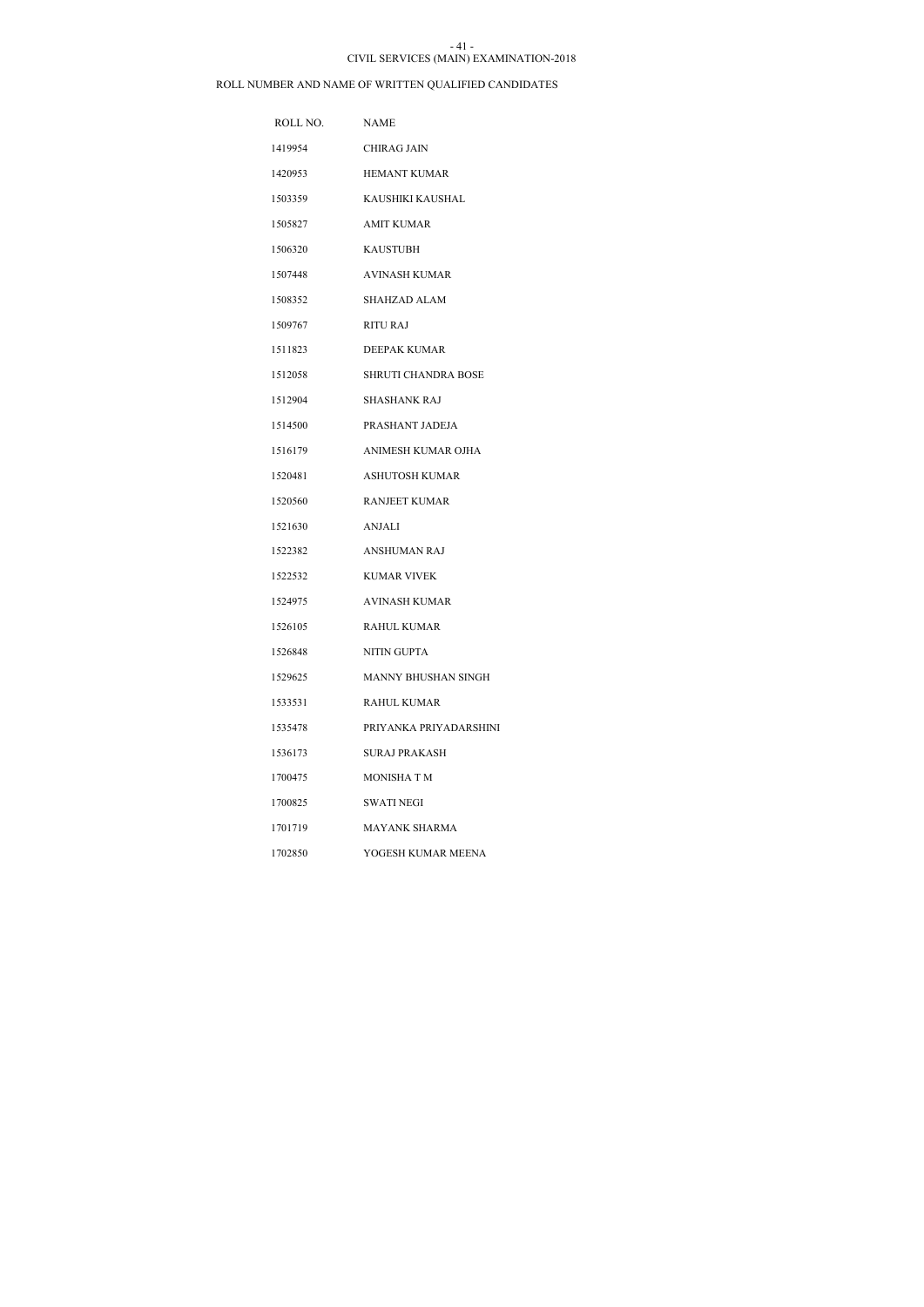### CIVIL SERVICES (MAIN) EXAMINATION-2018 - 42 -

| ROLL NO. | <b>NAME</b>                  |
|----------|------------------------------|
| 1704733  | <b>RAJESH MEENA</b>          |
| 1704840  | <b>VYOM BINDAL</b>           |
| 1705594  | <b>SHUBHAM GUPTA</b>         |
| 1800619  | <b>SUREPALLI SRINIVAS</b>    |
| 1801984  | SYED UZAIR QADRI             |
| 1802056  | MOHAMMED NAWAS SHARAF UDDIN  |
| 1900167  | <b>VEENA S SUTHAN</b>        |
| 1901729  | AJMAL SHAHZAD ALIYAR RAWTHER |
| 1902068  | NIRMAL OUSEPPACHAN           |
| 1902141  | ANANDU SURESH GOVIND         |
| 1903417  | <b>JISHNU J RAJU</b>         |
| 1903622  | <b>ARJUN MOHAN</b>           |
| 1903703  | K AMAN CHANDRAN              |
| 1904014  | <b>K RAMDASS</b>             |
| 1904947  | <b>MEERAK</b>                |
| 1905254  | DIVYA CHANDRAN               |
| 1905446  | ARUN PAUL EMERSON P          |
| 1905476  | <b>VISHNU V</b>              |
| 1905500  | NIDHINRAJ P                  |
| 1905904  | SUBIN SABU                   |
| 1906011  | <b>ANIL RAJ R</b>            |
| 1906148  | AARSHA N S                   |
| 1906392  | CHITRA VIJAYAN               |
| 1906443  | VISHNURAJ P                  |
| 1906534  | <b>JOSEPH ALEX</b>           |
| 1906824  | <b>MANU PRASAD M</b>         |
| 1907166  | <b>INDU S SANKARY</b>        |
| 1907244  | <b>ANOOP BIJILY</b>          |
| 1907551  | <b>RAHUL DAS S</b>           |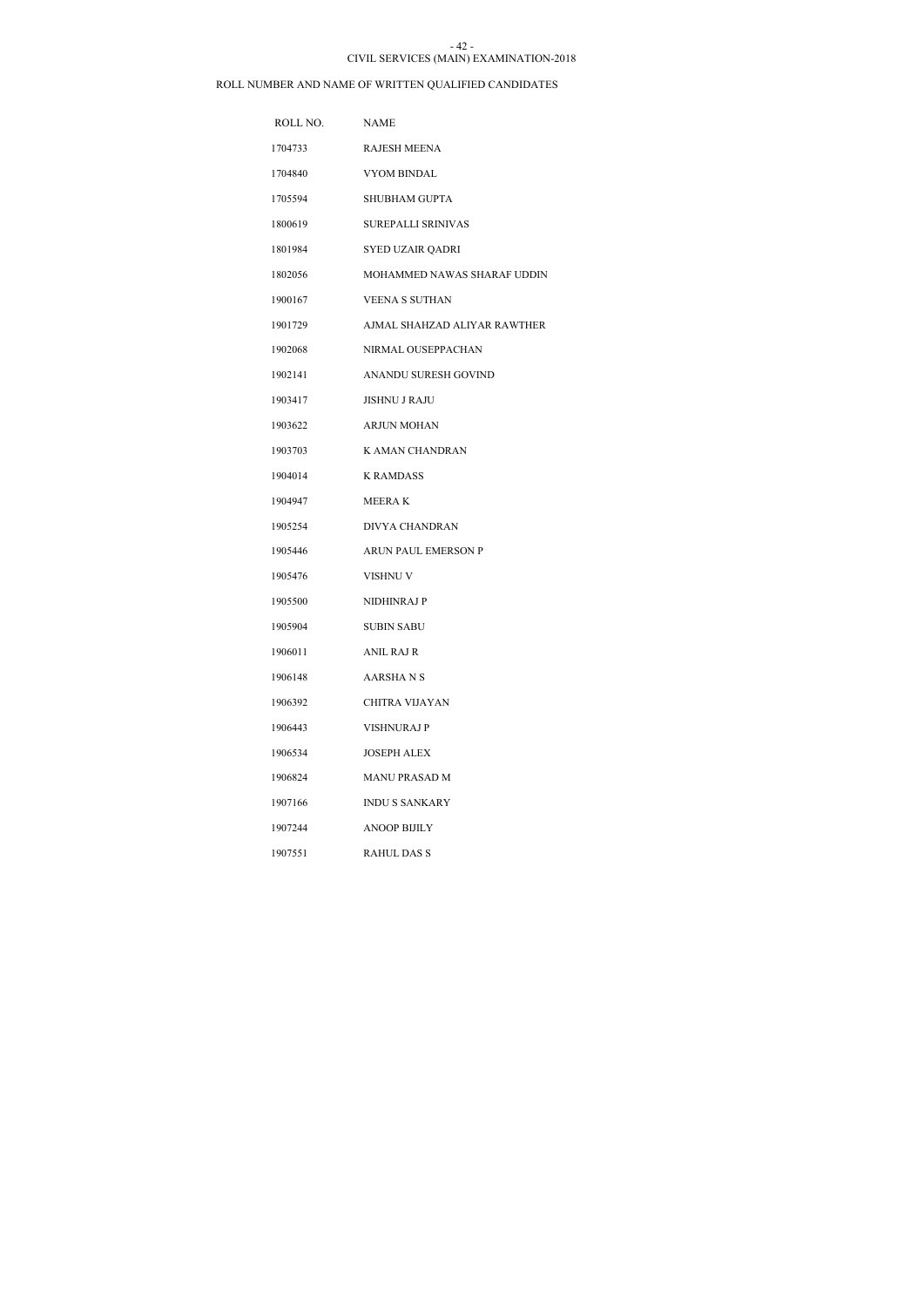#### CIVIL SERVICES (MAIN) EXAMINATION-2018 - 43 -

| ROLL NO. | <b>NAME</b>                 |
|----------|-----------------------------|
| 1907571  | <b>SREEDHANYA SURESH</b>    |
| 1907871  | <b>SHAHAD MOIDEEN P N M</b> |
| 1908332  | SANGEETHA K V               |
| 1908373  | <b>ASISH DAS</b>            |
| 1908731  | ANEESA M THAHA              |
| 1908846  | <b>BASHA MOHAMMED B</b>     |
| 1909193  | S GAUTHAM RAJ               |
| 1909436  | ALI ABOOBACKER T T          |
| 1909766  | MUHAMMAD SAJAD P            |
| 1909957  | CHELSASINI V                |
| 1910462  | <b>ABHILASHH</b>            |
| 1910677  | <b>ABHILASH V T</b>         |
| 1910723  | <b>ASWIN K VENU</b>         |
| 1911096  | <b>GANESH U R</b>           |
| 1911543  | DEEPAK DEV VISWAN           |
| 1911617  | <b>JITHIN RAHMAN</b>        |
| 1911866  | <b>ARCHANAPP</b>            |
| 1912208  | <b>RAMU A</b>               |
| 1912219  | <b>AKHIL KRISHNAN S</b>     |
| 1912227  | <b>ASWATH BAJI</b>          |
| 1912560  | <b>MANU R NAIR</b>          |
| 1912588  | SHWETA K SUGATHAN           |
| 1913286  | <b>MITHUN PREMRAJ</b>       |
| 1913366  | ANGEL RAJ                   |
| 1913657  | ARYA R NAIR                 |
| 1913742  | SREELAKSHMI R               |
| 1913866  | SOORAJ R K                  |
| 1914255  | A B SILPA                   |
| 1915391  | <b>J PRANAV</b>             |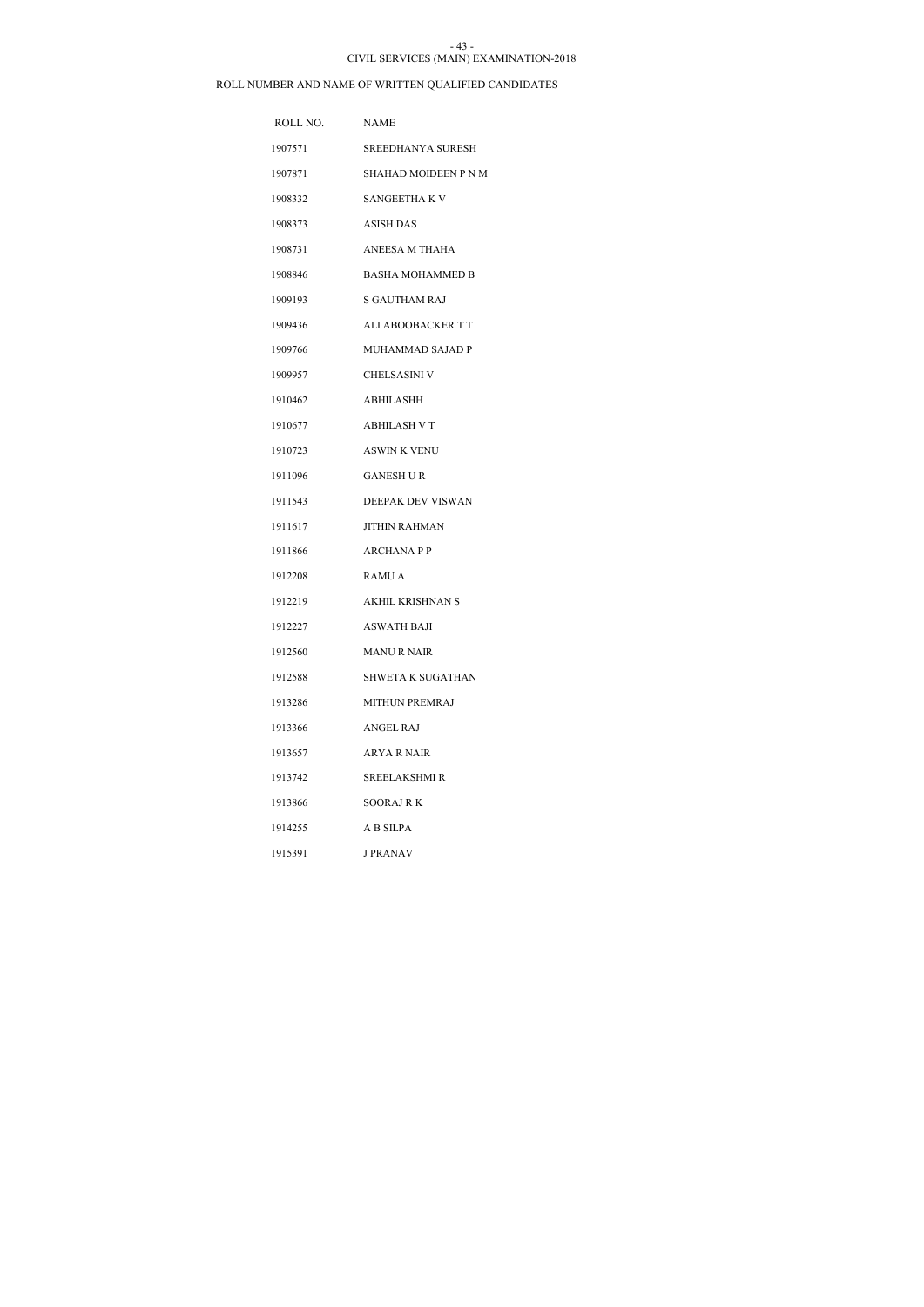### CIVIL SERVICES (MAIN) EXAMINATION-2018 - 44 -

| ROLL NO. | <b>NAME</b>                   |
|----------|-------------------------------|
| 1915411  | MIDHUNMOHAN S B               |
| 2000581  | VIJETHA DHINAKARAN            |
| 2001373  | <b>ABHILASH P</b>             |
| 2001564  | <b>T CHITRAA</b>              |
| 2002022  | <b>NAVEEN KUMAR T</b>         |
| 2002162  | <b>SUTHANDIRA BALAN P</b>     |
| 2002604  | <b>SHREE RAAM R</b>           |
| 2104446  | SACHIN KUMAR                  |
| 2104518  | HARI SHANKAR                  |
| 2104751  | <b>VEER PRATAP SINGH</b>      |
| 2105355  | AKASH BANSAL                  |
| 2107462  | VIVEK KUMAR DAUSAD            |
| 2108621  | <b>MD SHAHID RAZA KHAN</b>    |
| 2108833  | <b>BUSHARA BANO</b>           |
| 2200449  | <b>MANISH KUMAR CHAUDHARY</b> |
| 2200686  | KUNDAN KANWARIA               |
| 2201085  | <b>MYANK VERMA</b>            |
| 2201196  | ROOP SINGH INDA               |
| 2201280  | SIDDHARTHA NAHAR              |
| 2201740  | <b>ARPIT R PARAKH</b>         |
| 2202718  | NIKHIL AKHAWAT                |
| 2203705  | <b>SHAILESH MACHRA</b>        |
| 2204769  | PANKAJ BANSAL                 |
| 2206281  | DILIP PRATAP SINGH SHEKHAWAT  |
| 2207062  | RAHUL MANDIWAL                |
| 2207761  | ASHISH JAILIYA                |
| 2208108  | <b>KARTIKEY JAIN</b>          |
| 2208719  | SOHAN LAL                     |
| 2400384  | <b>BALRAM MEENA</b>           |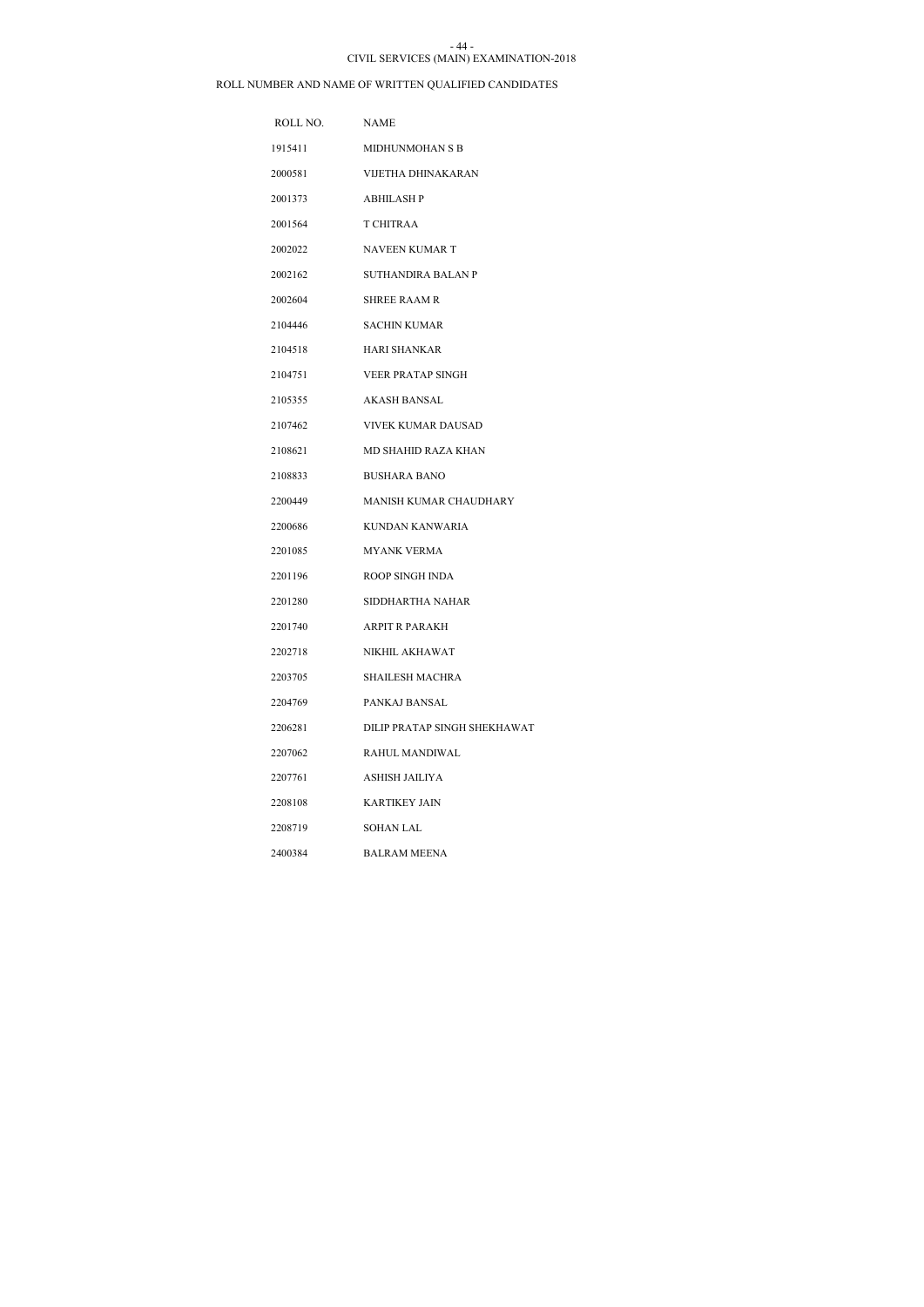#### CIVIL SERVICES (MAIN) EXAMINATION-2018 - 45 -

| ROLL NO. | <b>NAME</b>                |
|----------|----------------------------|
| 2400549  | <b>MANJU CHANDRAN A R</b>  |
| 2400704  | AJEESH P MANI              |
| 2403050  | <b>SIBI JOY</b>            |
| 2404382  | <b>ABANISH LAL P S</b>     |
| 2409971  | <b>DEEPAK MJ</b>           |
| 2600469  | AARISH BANSAL              |
| 2600798  | TUSHAR SRIVASTAVA          |
| 2601027  | SIDDHARTH CHAUDHARY        |
| 2601716  | <b>DIVYA MISHRA</b>        |
| 2607435  | <b>AKASH SINGH</b>         |
| 2608306  | SHIVAM GUPTA               |
| 2609035  | CHITRANSHU GAUTAM          |
| 2609420  | <b>GAURAV KUMAR SHARMA</b> |
| 2616030  | <b>JASLEEN KAUR</b>        |
| 2616426  | <b>ABHIJEET KUMAR</b>      |
| 2617027  | UTKARSH GUPTA              |
| 2617099  | ANURAJ JAIN                |
| 2617391  | KUNWAR AKASH SINGH         |
| 2618359  | SHIVANSHU RAJPUT           |
| 2619429  | AYUSHI SINGH               |
| 2619756  | <b>AMIT ANAND</b>          |
| 2620007  | <b>VIVEK RAJPOOT</b>       |
| 2622925  | AKHILESH CHAND SARRAF      |
| 2625768  | <b>KIRTI PANDEY</b>        |
| 2629262  | <b>SURAJ PATEL</b>         |
| 2630204  | <b>GUNJAN DWIVEDI</b>      |
| 2631257  | DONDAPATI VENKATA HARISH   |
| 2631966  | MADHAVESH KUMAR            |
| 2633283  | <b>GUNJAN TANDON</b>       |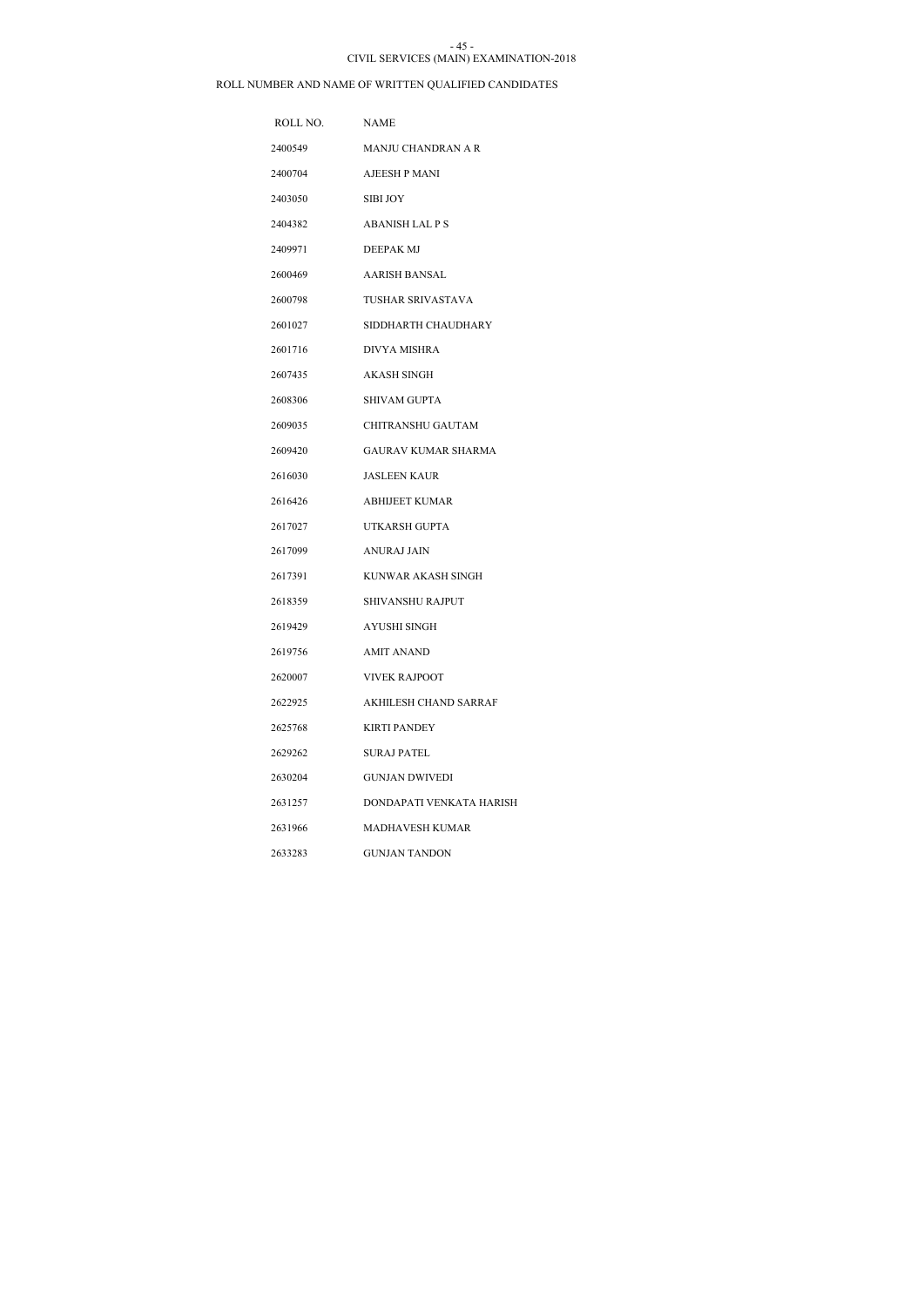### CIVIL SERVICES (MAIN) EXAMINATION-2018 - 46 -

| ROLL NO. | <b>NAME</b>                   |
|----------|-------------------------------|
| 2633708  | NAVIN PRAKASH SHAKYA          |
| 2633778  | <b>ABHINAV SONKAR</b>         |
| 2636009  | <b>VIDHU SHEKHAR</b>          |
| 2636092  | PALASH KATIYAR                |
| 2636711  | <b>MITALI CHANDRA</b>         |
| 2636713  | <b>PREETI</b>                 |
| 2636945  | ASHNA SINGH K                 |
| 2637194  | SIDDHARTH VIKRAM SINGH        |
| 2638081  | ASHISH KUMAR SENAPATI         |
| 3400004  | AYUSHI PURI                   |
| 3400133  | VINAY KUMAR                   |
| 3400226  | <b>AVANTIKA SINGH</b>         |
| 3403554  | <b>VIVEK BHAGAT</b>           |
| 3403903  | <b>REHANA BASHIR</b>          |
| 3405240  | <b>HARVINDER SINGH</b>        |
| 3405664  | <b>ANKUSH BHAGAT</b>          |
| 3406285  | <b>DEVAHUTI</b>               |
| 3406397  | ABHISHEK AUGUSTYA             |
| 3407497  | <b>AMIR BASHIR</b>            |
| 3409548  | <b>SHALESH JAIN</b>           |
| 3410290  | <b>SUNNY GUPTA</b>            |
| 3500798  | <b>ISMEET KAUR</b>            |
| 3501447  | VIKRAM SINGH                  |
| 3502219  | <b>JASKANWALPAL SINGH BIR</b> |
| 3502376  | ADHIRAJ SINGH RANA            |
| 3502936  | PRADEEP KUMAR                 |
| 3503281  | RANJEETA SHARMA               |
| 3503650  | SHRUTI SHARMA                 |
| 3505985  | <b>KIRAN YADAV</b>            |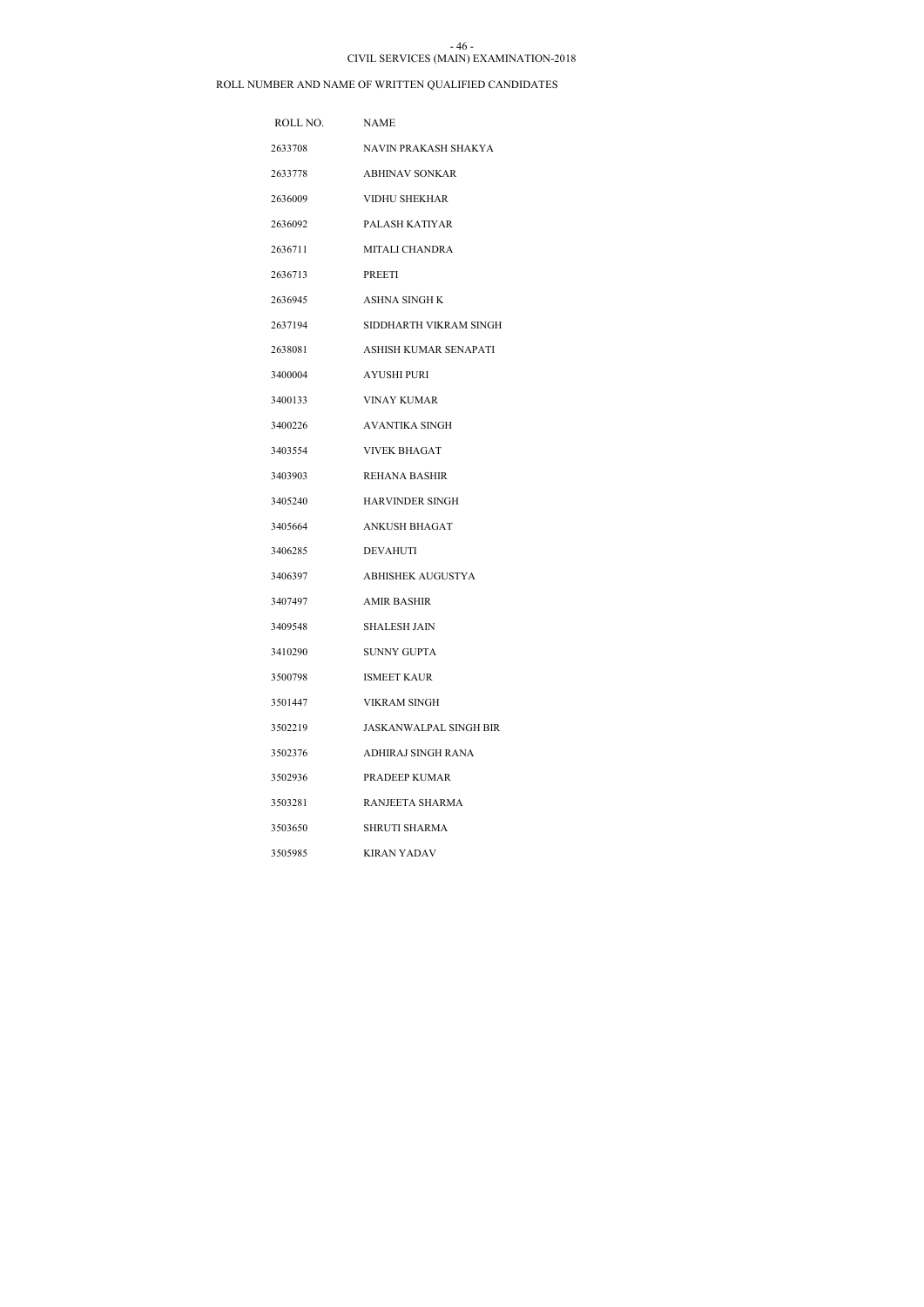### CIVIL SERVICES (MAIN) EXAMINATION-2018 - 47 -

| ROLL NO. | <b>NAME</b>              |
|----------|--------------------------|
| 3506345  | ABHINAV                  |
| 3509011  | HIMANSHU GARG            |
| 3509296  | RAJNEESH SHARMA          |
| 3509705  | NIKHIL SINGLA            |
| 3511387  | SANYA CHHABRA            |
| 3511797  | <b>HARPREET SINGH</b>    |
| 3511920  | JEET AMOL KAUR           |
| 3512973  | <b>SUMEET KUMAR</b>      |
| 3512981  | <b>RANVIR SINGH</b>      |
| 3514120  | <b>ARPIT GUPTA</b>       |
| 3514259  | ARSHDEEP SINGH PANWAR    |
| 3515131  | AMIT YADAV               |
| 3516587  | RIKITA                   |
| 3516912  | <b>SHRISHTI</b>          |
| 3517313  | AANCHAL BHASKAR          |
| 3518226  | KUNAL SINGH CHAUHAN      |
| 3519482  | DARPAN AHLUWALIA         |
| 3520673  | <b>RASHMI KUMARI</b>     |
| 3521145  | <b>ANKUSH KUMAR</b>      |
| 3522429  | AAKASH SHARAWAT          |
| 3522453  | DEV KARAN SINGH          |
| 3522506  | <b>TANYA BAINS</b>       |
| 3522848  | NIKHIL MAHAJAN           |
| 3523063  | VIBHU                    |
| 3523133  | <b>RAVI KUMAR</b>        |
| 3524082  | <b>CHANAN SINGH INDA</b> |
| 3524206  | SHRUTI KAMBOJ            |
| 3524262  | <b>ISHMEET KAUR</b>      |
| 3524926  | <b>JAGPREET KAUR</b>     |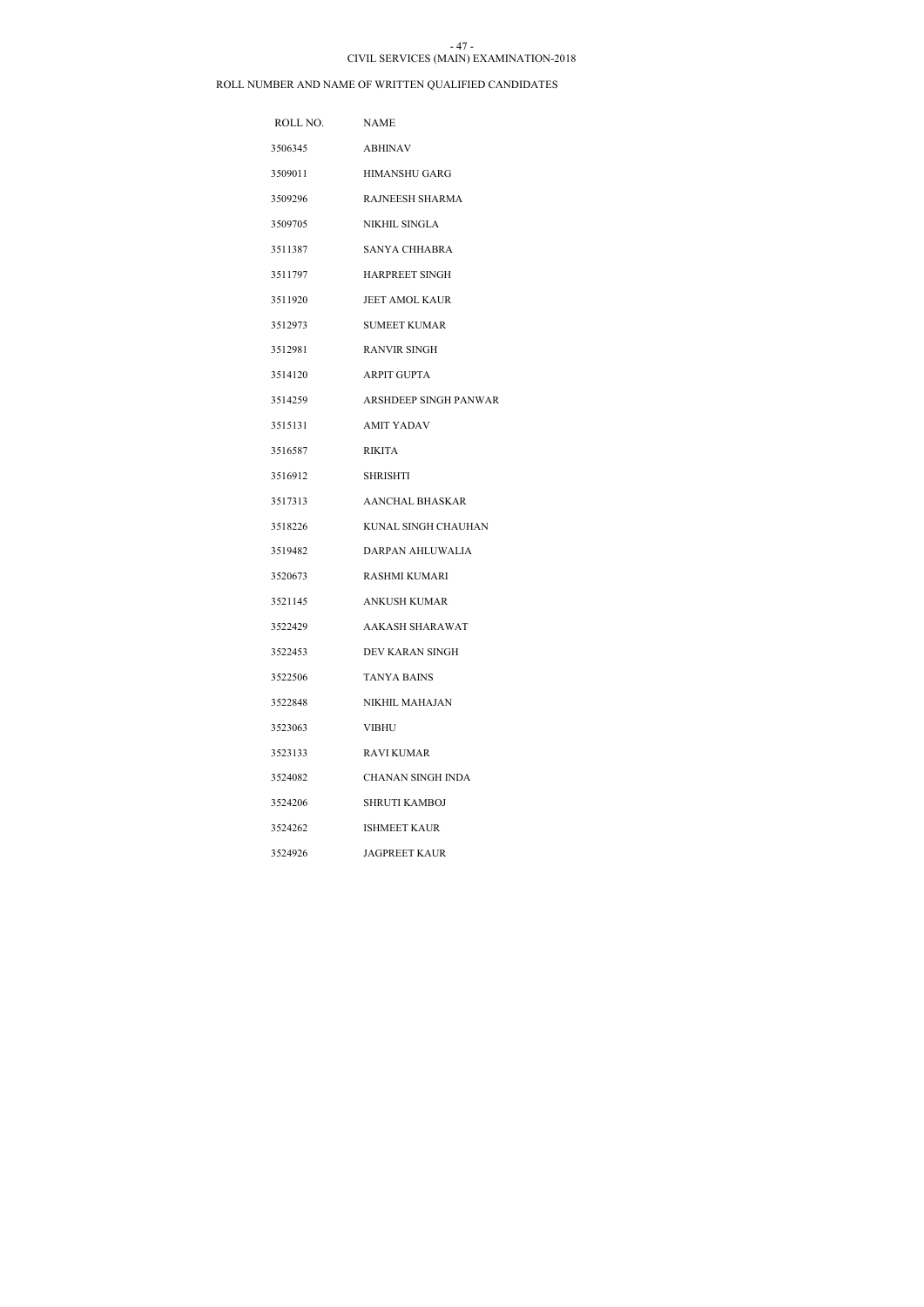#### CIVIL SERVICES (MAIN) EXAMINATION-2018 - 48 -

| ROLL NO. NAME |                              |
|---------------|------------------------------|
| 3525092       | <b>GARIMA MALI</b>           |
| 3526065       | <b>SMRITI MISHRA</b>         |
| 3526294       | <b>RUPINDER KAUR</b>         |
| 3526954       | <b>SUKANYA RANA</b>          |
| 3527732       | <b>HARJIDNER SINGH</b>       |
| 3531562       | PREETI YADAV                 |
| 3532313       | SONALI SINGH                 |
| 3532406       | <b>MANINDER SINGH</b>        |
| 3532609       | SNIGDHA                      |
| 3532611       | PAYAL                        |
| 3532613       | NEERAJ                       |
| 3537318       | RAJ KUMAR                    |
| 3537960       | VYOM BHARADVAJ               |
| 3539395       | <b>BHAVYA SAINI</b>          |
| 3539675       | RAHUL KHANDELWAL             |
| 3540083       | NARINDER PAL SINGH           |
| 3541072       | <b>AMRITPAL KAUR</b>         |
| 3542298       | NITISH KUMAR                 |
| 3542340       | <b>NIRAJ</b>                 |
| 3542575       | <b>JINSU BANSAL</b>          |
| 3542643       | <b>SAURABH SHARMA</b>        |
| 3542676       | <b>UMESH KUMAR</b>           |
| 3542735       | MUKESH KUMAR                 |
| 3600621       | <b>VIKRAM VIRKAR</b>         |
| 3801570       | SNEHA SURYAKANT GITTE        |
| 3801630       | RENGE ARVIND RAJABHAU        |
| 3804393       | VIBHUTE SHASHIKANT SOMNATH   |
| 3804394       | <b>SUDARSHAN DILIP LODHA</b> |
| 3804465       | MHETRE VINAY JAYWANT         |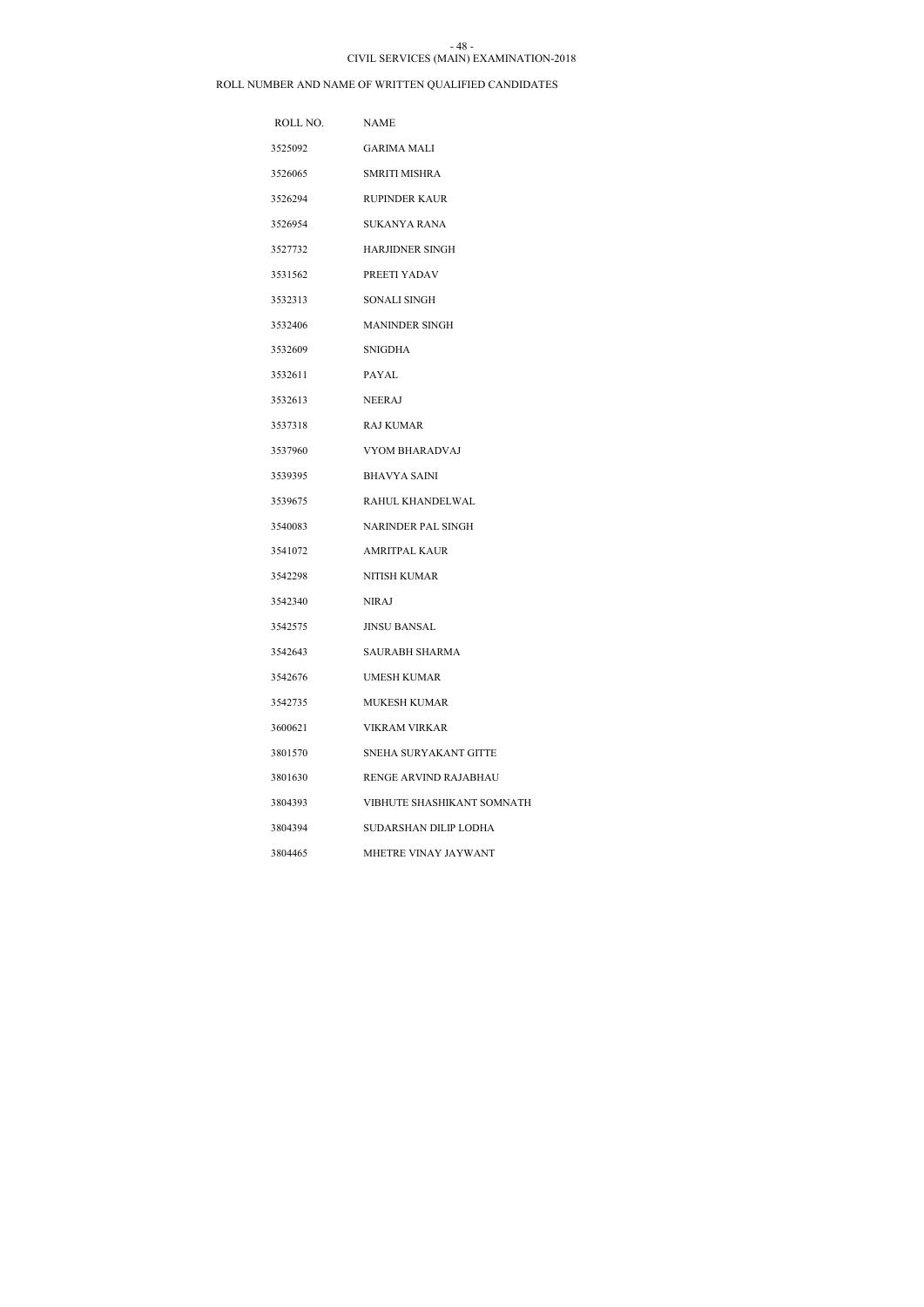#### CIVIL SERVICES (MAIN) EXAMINATION-2018 - 49 -

| ROLL NO. | <b>NAME</b>                   |
|----------|-------------------------------|
| 3806810  | PHADKE VIKRAM DNYANDEO        |
| 3807677  | MIRKHELKAR ADITYA DHANANJAY   |
| 3807957  | <b>BHADANE VISHAKHA ASHOK</b> |
| 3808904  | <b>MAHAJAN SUMIT RAJESH</b>   |
| 3809376  | AHER JAYESH SURESH            |
| 3810022  | AMALE GAJANAN JAGDEO          |
| 3904161  | <b>GOSU RAMESH</b>            |
| 3909215  | <b>SHETE JOTILAL SAHADEV</b>  |
| 4002356  | MUTHUKALUVAN                  |
| 4002928  | <b>RAM KRISHNAN R</b>         |
| 4003825  | R NIKARIGAA                   |
| 4004218  | <b>RAMESH N</b>               |
| 4006957  | KRISHNA MUTHU RAJAN M         |
| 4102973  | <b>JAISH KUMAR</b>            |
| 4104450  | <b>INDRAJEET</b>              |
| 4109132  | <b>MANAS RANJAN SAHU</b>      |
| 4110662  | MUKESH KUMAR GUPTA            |
| 4112704  | <b>DEBRAJ DAS</b>             |
| 4112877  | <b>S PRATEEK</b>              |
| 4113024  | POOJA KUMARI                  |
| 4113726  | <b>TANAY SHANKAR</b>          |
| 4113846  | SHIVASHISH KUMAR              |
| 4114506  | <b>RAVI KUMAR</b>             |
| 4115442  | <b>GAURAV KUMAR</b>           |
| 4116394  | ABHINAV KUMAR GUPTA           |
| 4116608  | AANCHAL SRIVASTAVA            |
| 4121406  | PANKAJ KUMAR CHOUDHARY        |
| 4300088  | RICHARD YANTHAN               |
| 4301809  | SENTIWAPANG                   |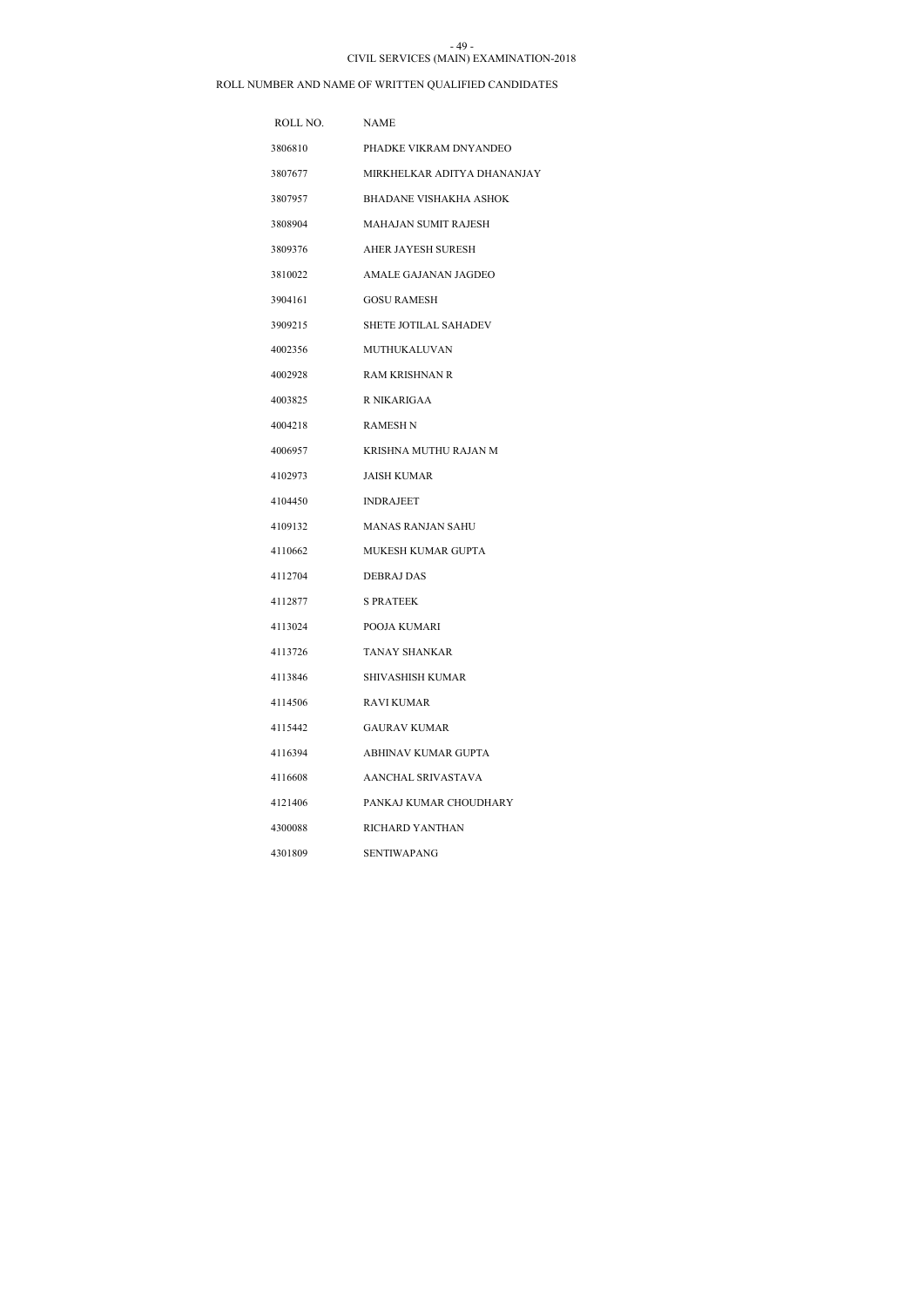### CIVIL SERVICES (MAIN) EXAMINATION-2018 - 50 -

| ROLL NO. | <b>NAME</b>                    |
|----------|--------------------------------|
| 4401223  | PUKHRAMBAM RAKESHCHAND SINGH   |
| 4403576  | NINGTHOUJAM JOHNSON MEETEI     |
| 4500222  | <b>SUCHISMITA KANUNGOE</b>     |
| 4500806  | KUNDAN KUMAR SAHAY             |
| 4700151  | <b>SREE HARI SANKAR P</b>      |
| 4802471  | <b>TECHI KUMAR</b>             |
| 4802738  | <b>OJING DAMENG</b>            |
| 4900713  | UMESH PRASAD GUPTA             |
| 4902239  | AKASH KUMAR SHUKLA             |
| 4902331  | APOORV PRIYESH TOPPO           |
| 4903871  | PRAVEEN KUMAR DEWANGAN         |
| 4906736  | <b>GUNJAN ARYA</b>             |
| 4907451  | YOGESH KUMAR PATEL             |
| 4907586  | AMIR HASAN QURAISHI            |
| 4909474  | DINESH KUMAR PATEL             |
| 4910440  | SIDDHARTH M                    |
| 5001900  | ANARAJULA CHAITHRA VARSHINI    |
| 5003652  | SAHITYA V                      |
| 5100852  | ANGARI RAMAKRISHNA             |
| 5100955  | MADHUSUDHANA RAO IJJADA        |
| 5102879  | YATENDRA KUMAR PAL             |
| 5102895  | POTHAMSETTI V S NARAYANA REDDY |
| 5104312  | BALAGA HEMANTH KUMAR           |
| 5105244  | YOGENDRA PAL SINGH TANDON      |
| 5105586  | PERVELA V S SAI KARTHIK        |
| 5109128  | MOURYA BHARADWAJ               |
| 5111553  | KONCHADA RUPESH                |
| 5201344  | KUNAL OJHA                     |
| 5201360  | ANAND VARDHAN MISHRA           |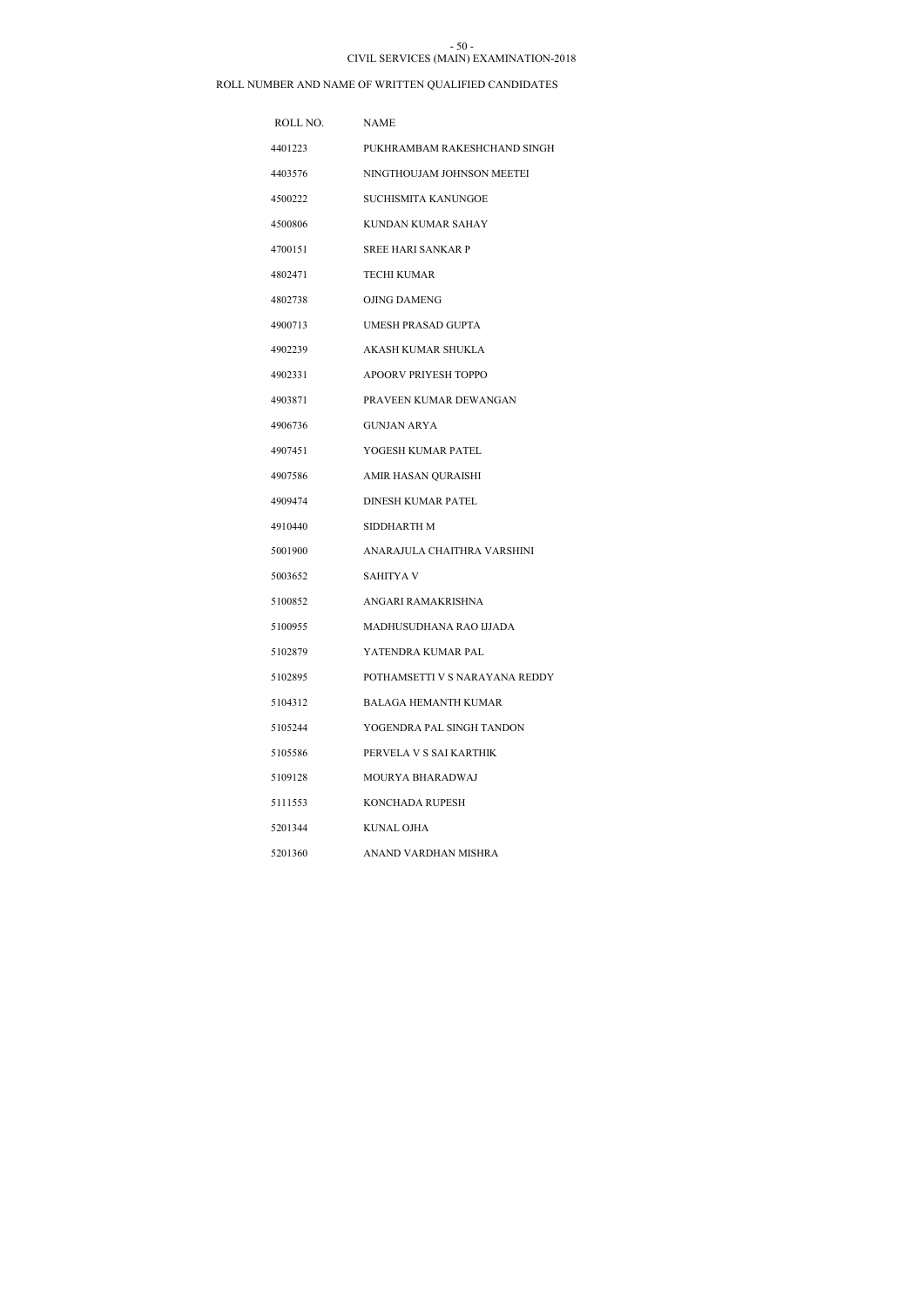#### CIVIL SERVICES (MAIN) EXAMINATION-2018 - 51 -

| ROLL NO. | <b>NAME</b>                |
|----------|----------------------------|
| 5202043  | SURENDRA GODARA            |
| 5202516  | AVNI BAMNIA                |
| 5202813  | ATIRAG CHAPLOT             |
| 5203873  | YADVENDRA SINGH BHATI      |
| 5204742  | ANKUSH KOTHARI             |
| 5205248  | <b>HEMANT GUPTA</b>        |
| 5300669  | RANJIT KUMAR MALLICK       |
| 5400373  | KUMKUM JOSHI               |
| 5400753  | <b>AKASH PATEL</b>         |
| 5401608  | <b>KULDEEP KUMAR</b>       |
| 5403059  | ALOK KUMAR PANDEY          |
| 5404851  | <b>HIMANSHU SRIVASTAVA</b> |
| 5409489  | UJJWAL DALAKOTI            |
| 5412350  | SAURABH CHAUDHARY          |
| 5416022  | PRAVEEN KUMAR VERMA        |
| 5601061  | <b>ARUNKUMAR V</b>         |
| 5602199  | PRABINA P                  |
| 5602562  | ARVIND B K                 |
| 5603375  | C VINOD                    |
| 5603808  | SATHYA PRABHA R            |
| 5604022  | <b>KHARTHIK R</b>          |
| 5604112  | <b>TAMIL OVIYA S</b>       |
| 5604272  | THALAPATHY RAM KUMAR K T   |
| 5605029  | SANTHOSH KUMAR S           |
| 5606499  | NISSHANTH KUMAR M          |
| 5606703  | <b>BHUVANI K</b>           |
| 5607196  | PREM KUMAR S               |
| 5607500  | VAISHNAVI D                |
| 5608756  | <b>RAMSUNDAR M</b>         |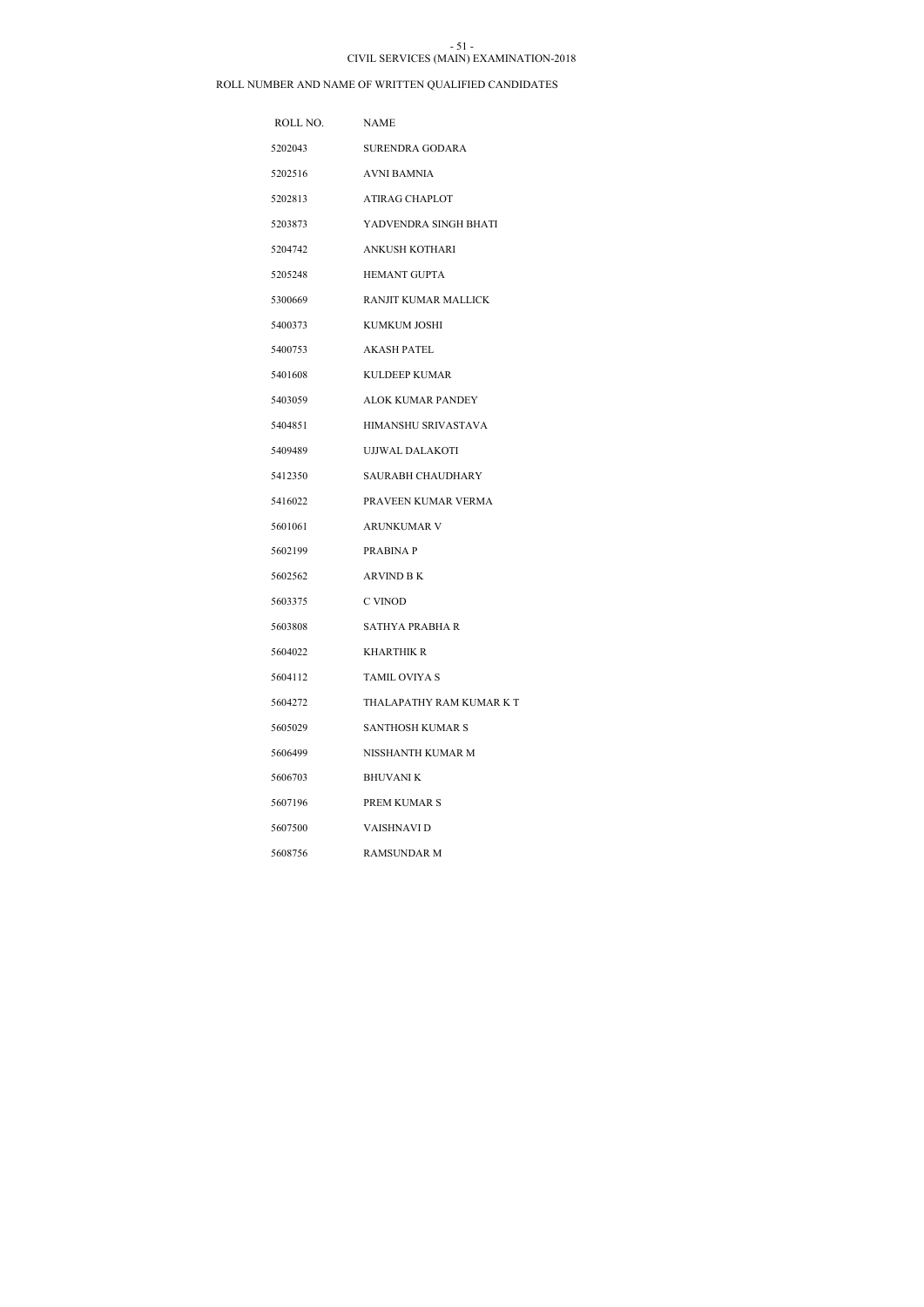#### CIVIL SERVICES (MAIN) EXAMINATION-2018 - 52 -

| ROLL NO. | <b>NAME</b>                  |
|----------|------------------------------|
| 5702183  | <b>FARASH T</b>              |
| 5703337  | MANAF K                      |
| 5704051  | <b>AMITH MP</b>              |
| 5704523  | <b>GOKUL C V</b>             |
| 5800239  | <b>AMIT RANAJAN</b>          |
| 5800417  | SIDDHARTHA SHIVAM            |
| 5800635  | ANKUR JAIN                   |
| 5800730  | ASHISH KUMAR SHUKLA          |
| 5800946  | <b>ADARSH TIWARI</b>         |
| 5801930  | PUSHPENDRA GEHLOT            |
| 5802221  | <b>SHUBHAM JAIN</b>          |
| 5802530  | <b>ABHINAV KAUSHAL</b>       |
| 5802658  | <b>KHALID HUSSAIN</b>        |
| 5802746  | <b>DEVESH SOOD</b>           |
| 5803059  | NIDHI SINGH                  |
| 5803108  | PRIYANKA SINGH               |
| 5803225  | ANAND KUMAR SHARMA           |
| 5803657  | <b>RAJ ARJUN PANDEY</b>      |
| 5803669  | <b>CHANDRA PRAKASH MEENA</b> |
| 5803814  | <b>GAUHAR HASAN</b>          |
| 5803868  | <b>APURV CHAUHAN</b>         |
| 5803919  | <b>VIJIT PATEL</b>           |
| 5804001  | MOHD ABDUL SHAHID            |
| 5804166  | <b>ANSHU KUMAR</b>           |
| 5804551  | SACHIN PANWAR                |
| 5804712  | <b>VIPIN YADAV</b>           |
| 5804723  | MOHAMMAD HASHIM              |
| 5804888  | <b>RICKEY AGARWAL</b>        |
| 5805018  | NITESH KUMAR MISHRA          |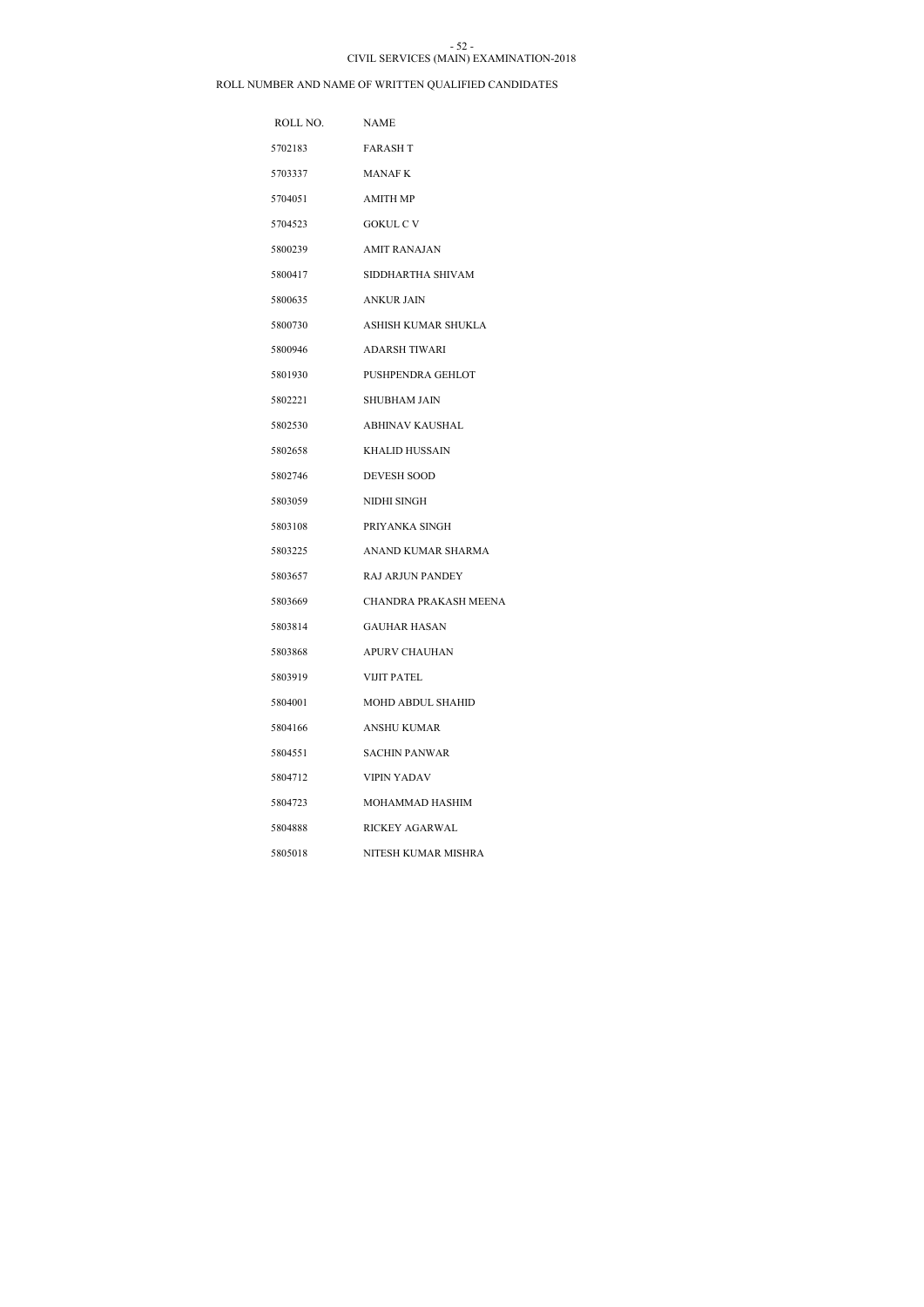#### CIVIL SERVICES (MAIN) EXAMINATION-2018 - 53 -

| ROLL NO. | <b>NAME</b>                   |
|----------|-------------------------------|
| 5805112  | <b>ANIKET KUMAR</b>           |
| 5806010  | <b>MANUSH PAREEK</b>          |
| 5806030  | <b>RAVIKESH TRIPATHY</b>      |
| 5806201  | PRASUN KUMAR NELLI            |
| 5806613  | MEENAKSHI SINGH               |
| 5807337  | <b>JITENDRA KUMAR MEHRA</b>   |
| 5807580  | <b>NAVEEN TANWAR</b>          |
| 5807633  | <b>DEVESH CHAUHAN</b>         |
| 5807741  | <b>JITENDRA PRATAP SINGH</b>  |
| 5807973  | SHUBHAM SINGH                 |
| 5808021  | <b>KEVIN TOMS SKARIA</b>      |
| 5808132  | PAWAR SACHIN PRAKASH          |
| 5808168  | PIYUSH GUPTA                  |
| 5808296  | <b>BHUMIKA KAUSHIK</b>        |
| 5808448  | SHUBHAM ARYA                  |
| 5808480  | <b>ALOK KUMAR</b>             |
| 5808534  | YELCHURU JAYASEKAR            |
| 5808581  | <b>BRIJESH JYOTI UPADHYAY</b> |
| 5808674  | <b>SAMEER SAURABH</b>         |
| 5808747  | SATENDER KUMAR                |
| 5808840  | ROHIT ANAND                   |
| 5809019  | DHANANJAY SINGH YADAV         |
| 5809075  | <b>ADITYA</b>                 |
| 5809417  | ROHIT KUMAR                   |
| 5809472  | VISHAL SINGH                  |
| 5809483  | <b>HARIOM RAI</b>             |
| 5809484  | <b>SHAHID AHMED</b>           |
| 5809491  | VIBHOR AGGARWAL               |
| 5809498  | POOJA KUMAR                   |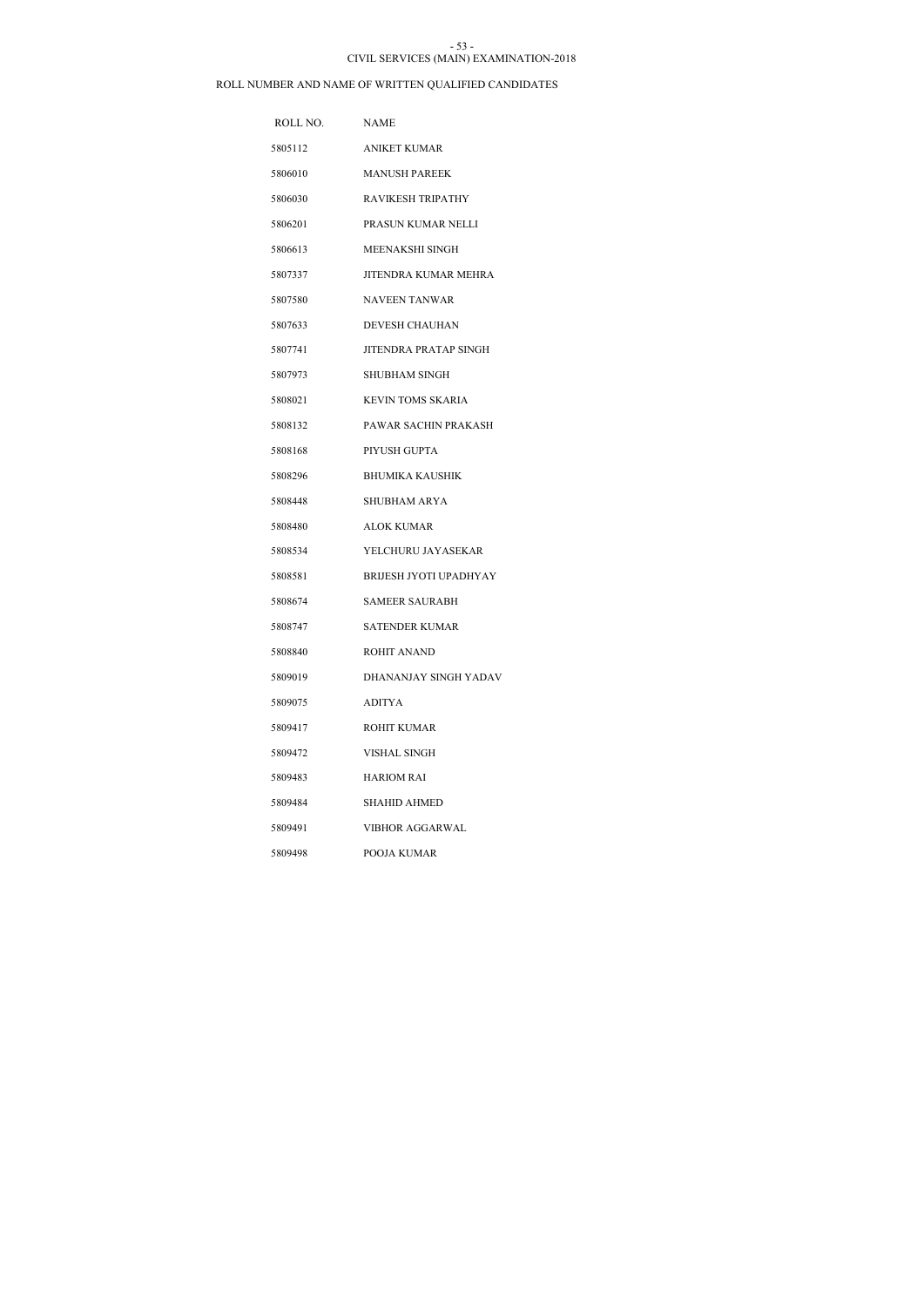### CIVIL SERVICES (MAIN) EXAMINATION-2018 - 54 -

| ROLL NO. | <b>NAME</b>             |
|----------|-------------------------|
| 5809856  | <b>ALOK SINGH</b>       |
| 5810356  | <b>SHWETA SUMAN</b>     |
| 5810387  | <b>SHIVANSH AWASTHI</b> |
| 5810592  | SUMIT KUMAR AGRAWAL     |
| 5811375  | ASHUTOSH NANDAN         |
| 5812329  | <b>MD TAUSIF ULLAH</b>  |
| 5812571  | SHUBHAM AGARWAL         |
| 5812782  | MAGDUM ROHIT JAYANT     |
| 5812786  | VISHESH DHATTERWAL      |
| 5813225  | KULMOHIT SINGH          |
| 5813966  | KARISHMA AGARWAL        |
| 5814285  | VIPIN KUMAR SHARMA      |
| 5814310  | K LALITH                |
| 5900420  | HIMANSHU KUMAR VERMA    |
| 5900859  | <b>ALOK KUMAR</b>       |
| 5901328  | K SAJAL                 |
| 5901719  | <b>ABHIMANYU POSWAL</b> |
| 5902248  | PRIYA RAJ               |
| 5902634  | HIMANSHI BHATIA         |
| 5903814  | ASHUTOSH JAISWAL        |
| 5904227  | <b>EKTA SINGH</b>       |
| 5904766  | <b>CHANDAN KUMAR</b>    |
| 5905866  | AJAY CHAUDHARI          |
| 5906319  | UMESHWAR PRABHAT SINGH  |
| 5906578  | JITENDRA KUMAR SHARMA   |
| 5906661  | AYUSH SRIVASTAVA        |
| 5907248  | VISHAL MADHESHIYA       |
| 5907518  | <b>MUKUL JAMLOKI</b>    |
| 5908006  | SATYAM SAHAY            |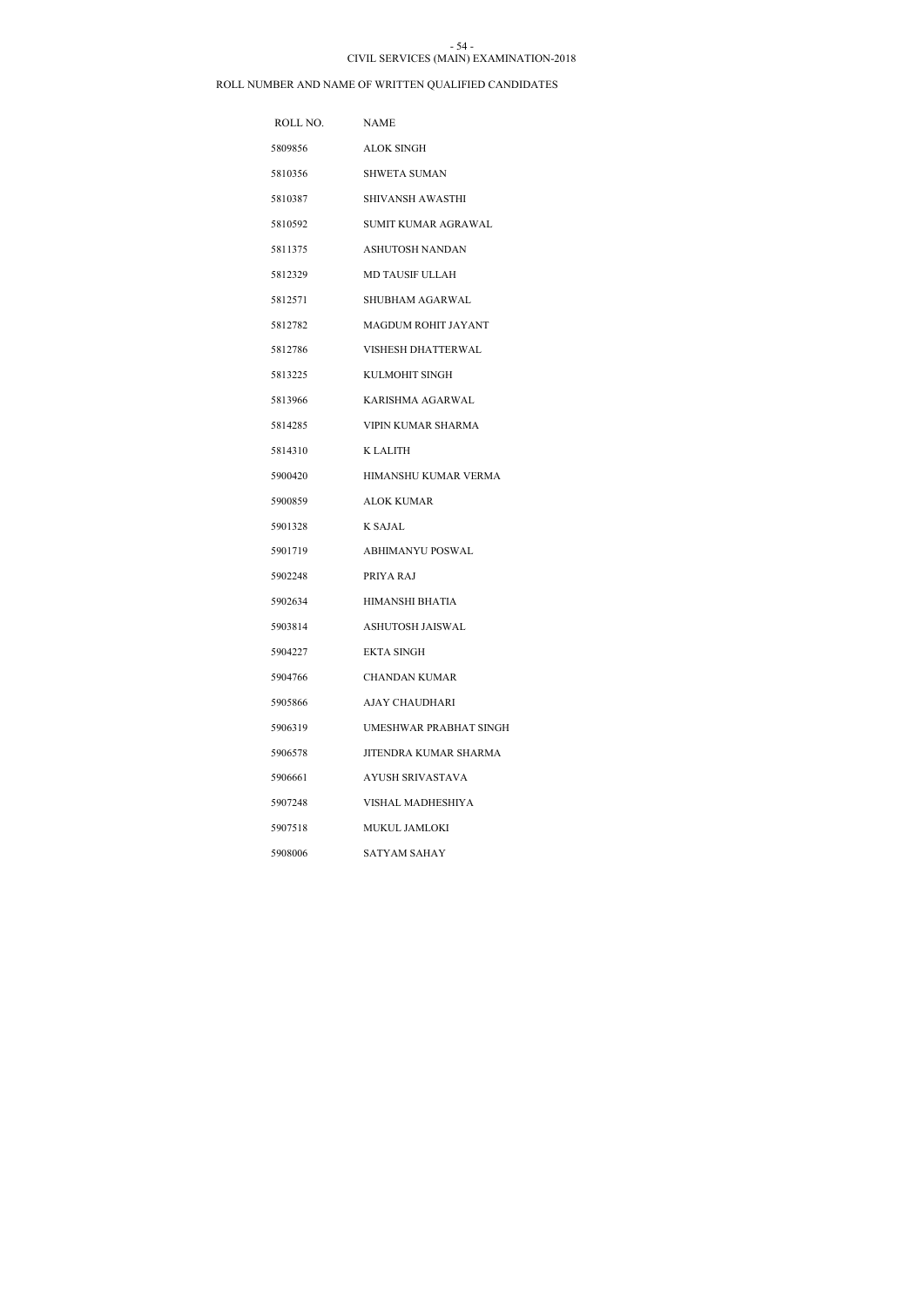#### CIVIL SERVICES (MAIN) EXAMINATION-2018 - 55 -

| ROLL NO. | <b>NAME</b>               |
|----------|---------------------------|
| 5908731  | <b>JAGADISH KUMAR</b>     |
| 5909297  | <b>ANKUSH SINGH BHATI</b> |
| 5909582  | AYUSH KUMAR               |
| 5909852  | PALLAVI AGGARWAL          |
| 5910399  | <b>TANYA SINGHAL</b>      |
| 5910598  | <b>SONU BHATT</b>         |
| 5910950  | SHIVAM TYAGI              |
| 5911135  | <b>MOHIT DUHOLIYA</b>     |
| 5911194  | NITIN KUMAR               |
| 5911667  | AYUSH VIKRAM SINGH        |
| 5912763  | VINIT KUMAR MALIK         |
| 5913145  | RAJAT BHARDWAJ            |
| 5913204  | <b>SHUBHAM KUMAR</b>      |
| 5913219  | <b>RAVI SAGAR</b>         |
| 5913265  | KRISHNA PRATAP            |
| 5913505  | SHAMBHAVI MISHRA          |
| 5913989  | KRISHAN KUMAR SINGH       |
| 5914329  | NAMITA SHARMA             |
| 5916044  | ARUN KUMAR                |
| 5917260  | RAJESH KUMAR YADAV        |
| 5918391  | VIKAS BALASAHEB PALWE     |
| 5918950  | SHIVA AGGARWAL            |
| 5919481  | MOHIT KUMAR NAYAK         |
| 5919931  | RAMESH YADAV              |
| 5920066  | RAJAT TYAGI               |
| 5920698  | MUNISH BANSAL             |
| 5921088  | MANOJ KUMAR RAWAT         |
| 5921202  | ANURAG KISHOR GAUTAM      |
| 5921530  | <b>DILEEP MISHRA</b>      |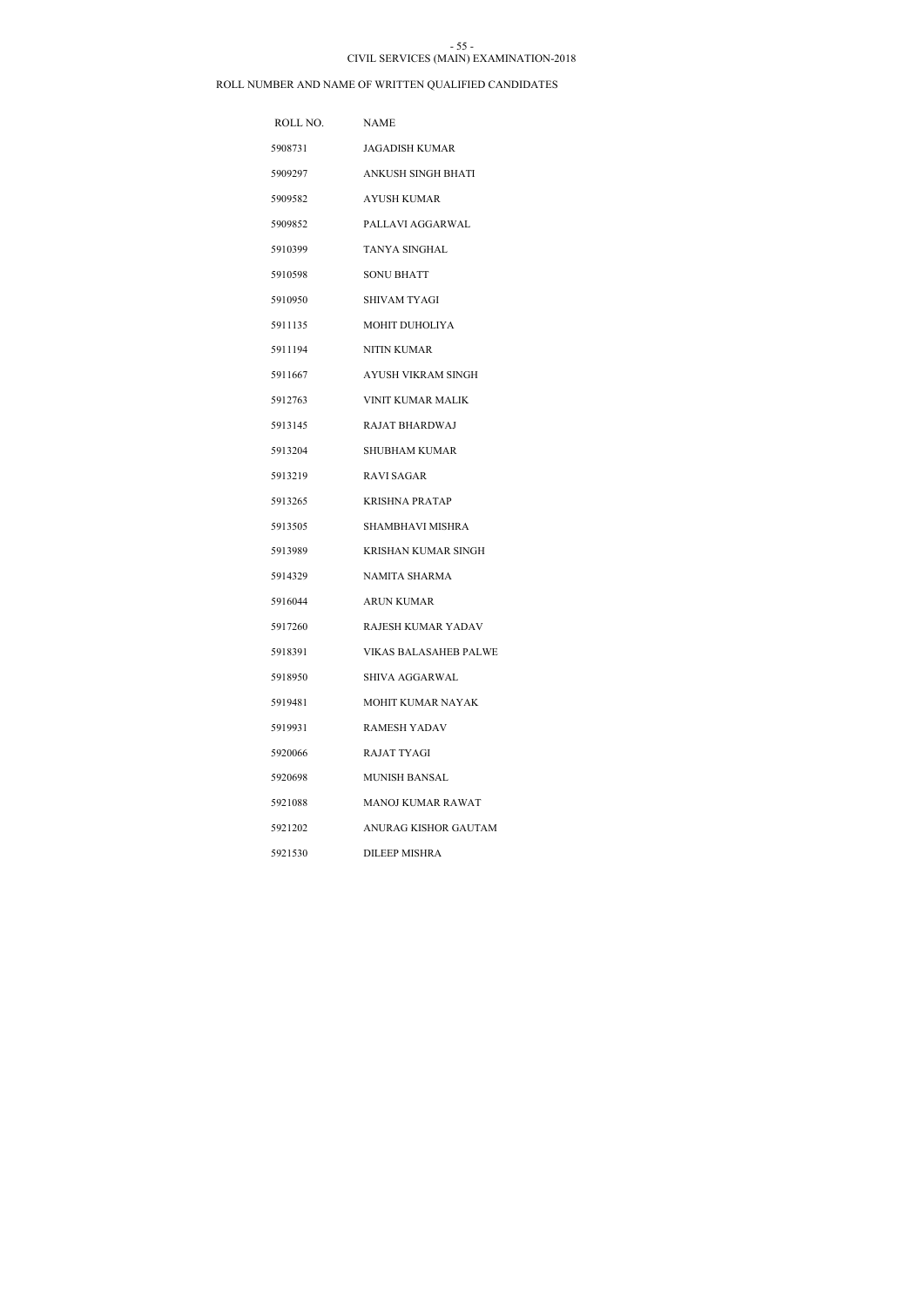#### CIVIL SERVICES (MAIN) EXAMINATION-2018 - 56 -

| ROLL NO. | <b>NAME</b>                |
|----------|----------------------------|
| 5921746  | <b>BHARAT SINGH</b>        |
| 6000420  | VIPIN KUMAR PANDEY         |
| 6003190  | NEERAJ KUMAR TIBREWAL      |
| 6006666  | MRIDUL                     |
| 6008270  | PIYUSH DUBEY               |
| 6102731  | <b>GANSHYAM MEENA</b>      |
| 6103759  | PANKAJ SRIVASTAVA          |
| 6105903  | MD QAMARUDDIN KHAN         |
| 6106012  | <b>ANKIT</b>               |
| 6110133  | <b>SURABHI AGRAWAL</b>     |
| 6115752  | <b>BHANU SINGH CHAUHAN</b> |
| 6118227  | <b>ISHAN PRAKASH</b>       |
| 6202156  | VATTIKUTI BHAVYA           |
| 6206828  | BADDELI CHANDRAKANTH REDDY |
| 6210826  | SAVEESH VARMA TADIKONDA    |
| 6211962  | VEEREPALLI VIDYADHAR       |
| 6300013  | MEENA AJAY SHRI RAM BHAROS |
| 6300043  | <b>VINEY KUMAR YADAV</b>   |
| 6300046  | <b>SHUBHRA KUMARI</b>      |
| 6300240  | KUNWAR VIKRAM SINGH        |
| 6300352  | AVHAD NIVRUTTI SOMNATH     |
| 6300371  | <b>RAJESH KAMAL</b>        |
| 6300930  | POOJA CHOUDHARY            |
| 6301177  | CHHAVI VASHISHT            |
| 6301282  | GAUTAM GOYAL               |
| 6301429  | <b>UPASANA</b>             |
| 6301447  | SANDEEP KUMAR MEENA        |
| 6301672  | AKRAM KHAN                 |
| 6301782  | AKSHAY MAGADUMM            |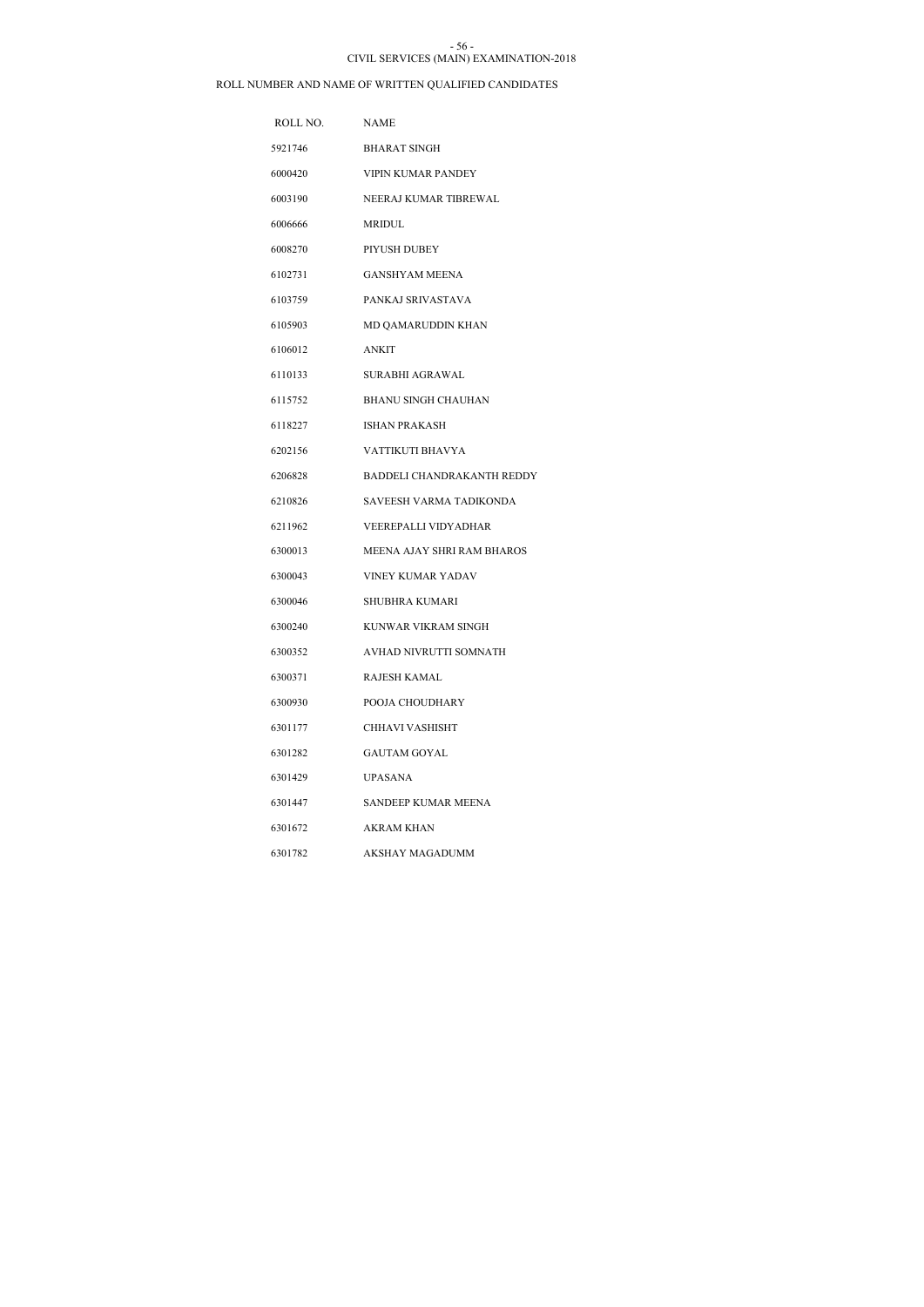#### CIVIL SERVICES (MAIN) EXAMINATION-2018 - 57 -

| ROLL NO. | <b>NAME</b>                |
|----------|----------------------------|
| 6302061  | <b>SURYANK GUPTA</b>       |
| 6302183  | RISHIKESH MEENA            |
| 6302263  | <b>SUSHIL KUMAR</b>        |
| 6302524  | <b>LOKESH</b>              |
| 6302589  | PRATEEK GAHLOT             |
| 6302621  | <b>ATUL NEWATIA</b>        |
| 6302931  | SIDDHARTH JAIN             |
| 6302970  | NIKHIL KUMAR               |
| 6303010  | DHAMANE DEEPAK MAHADEV     |
| 6303028  | KHUSHBOO GUPTA             |
| 6303422  | <b>SHUBHAM YADAV</b>       |
| 6303602  | AMAN SINGH LOHAN           |
| 6303630  | <b>NUPUR GOEL</b>          |
| 6304203  | <b>CHAHAT BAJPAI</b>       |
| 6304297  | SOMA SEKHAR APPARAO KOTARU |
| 6304363  | <b>GOURAV JAIN</b>         |
| 6304437  | ANUJ PRATAP SINGH          |
| 6304524  | PANKAJ RATHI               |
| 6304685  | <b>FAISAL RAZA</b>         |
| 6304875  | R PRAMOD KUMAR             |
| 6304917  | <b>SHIV NARAYAN SHARMA</b> |
| 6305093  | KUMAR SAMBHAV              |
| 6305226  | <b>SAGAR VATS</b>          |
| 6305244  | SAKSHI AGARWAL             |
| 6305667  | DIVANSHU KAMBOJ            |
| 6305740  | SURAJ BANSAL               |
| 6305931  | RAMA SHANKAR PRASAD        |
| 6306005  | AKSHAT GANERIWALA          |
| 6306141  | <b>MOHIT KUMAR</b>         |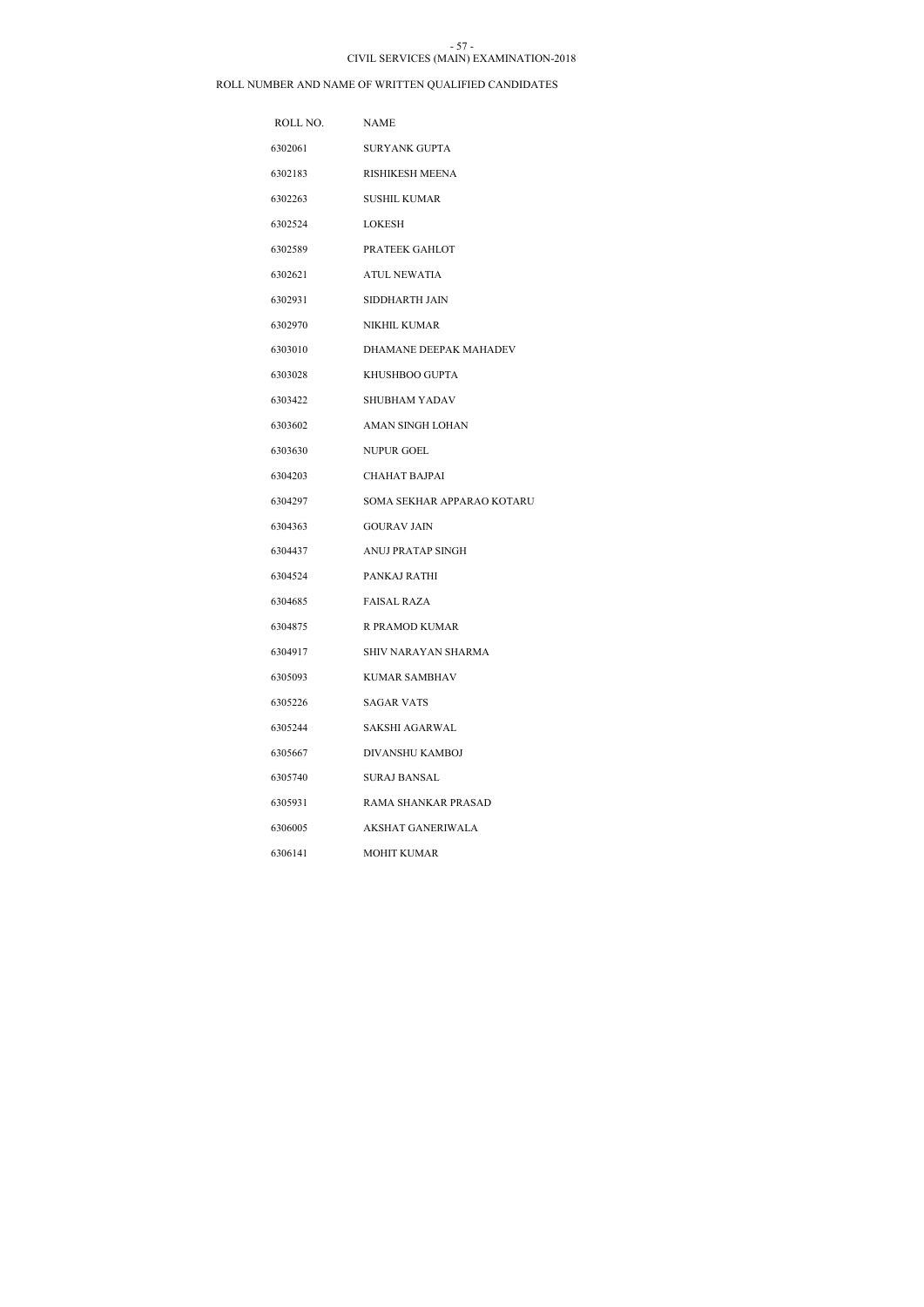#### CIVIL SERVICES (MAIN) EXAMINATION-2018 - 58 -

| ROLL NO. | <b>NAME</b>                    |
|----------|--------------------------------|
| 6306260  | DEEPANSHU SINGH                |
| 6306397  | <b>ONGKAR NATH</b>             |
| 6306555  | <b>RAVIJAIN</b>                |
| 6306769  | PRASHANT PATEL                 |
| 6306796  | DEVENDRA SHARMA                |
| 6306980  | <b>AJAY</b>                    |
| 6307009  | <b>MONIKA YADAV</b>            |
| 6307166  | <b>JITENDER YADAV</b>          |
| 6307268  | <b>SUMIT YADAV</b>             |
| 6307513  | <b>KAJAL JAWLA</b>             |
| 6307581  | VIJAY WARDHAN                  |
| 6307655  | DHEERAJ SHARMA                 |
| 6307693  | SIDHARTH GOYAL                 |
| 6307926  | <b>KIRTI YADAV</b>             |
| 6308059  | <b>ABHISHEK KUMAR</b>          |
| 6308108  | SANTOSH CHOUDHARY              |
| 6308177  | NIKHIL ASHOKKUMAR RAKHECHA     |
| 6308512  | LODHA SHRENIK DILIP            |
| 6308545  | SURYAWANSHI SWAPNILKUMAR SUNIL |
| 6308793  | ANIL KUMAR RATHORE             |
| 6309058  | <b>VIVEK DEEP</b>              |
| 6309224  | K SHASHIKANTH                  |
| 6309226  | <b>ABHISHEK SARAF</b>          |
| 6309413  | <b>SHIVENDU BHUSHAN</b>        |
| 6309805  | DEEPAK KUMAR MISHRA            |
| 6309841  | NIKHARE ANURAG UMAKANT         |
| 6310138  | PIYUSH GAMBHIR                 |
| 6310200  | NIKHIL KUMAR                   |
| 6310205  | PRIYANKA RANI                  |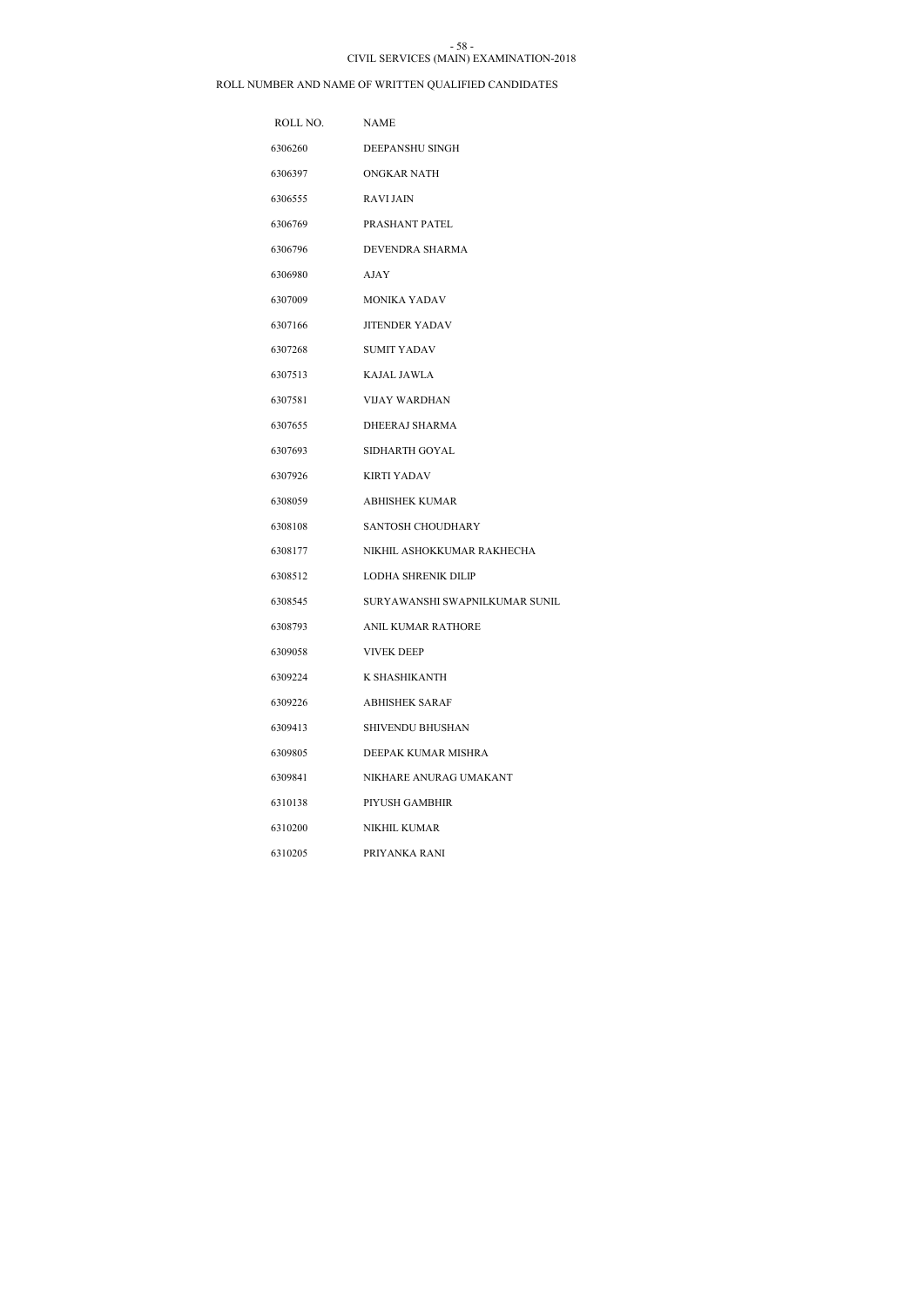### CIVIL SERVICES (MAIN) EXAMINATION-2018 - 59 -

| ROLL NO. | <b>NAME</b>                    |
|----------|--------------------------------|
| 6310466  | ARCHIT VIRENDRA CHANDAK        |
| 6310571  | JYOTI YADAV                    |
| 6310736  | SAURABH SUMAN YADAV            |
| 6310741  | RAHUL GARG                     |
| 6310851  | <b>SURESH KUMAR</b>            |
| 6310902  | <b>NANDAN KUMAR</b>            |
| 6310948  | ANKUR SRIVASTAVA               |
| 6310970  | <b>MANISH GARG</b>             |
| 6311005  | AKASH SINGH                    |
| 6311220  | ALOK KUMAR BAJPAI              |
| 6311391  | <b>ADITI KUMARI</b>            |
| 6311498  | DEEPAK KUMAR DUBEY             |
| 6311628  | NIDHI SIWACH                   |
| 6311748  | <b>ABHIJEET YADAV</b>          |
| 6311791  | <b>ASHISH SHARMA</b>           |
| 6311812  | <b>SUNEEL SHEORAN</b>          |
| 6311846  | KANISHK CHAUDHARY              |
| 6312084  | KUMAR RAHUL RANJAN             |
| 6312267  | ANKUSH WASAN                   |
| 6312351  | PRASHANT KUMAR                 |
| 6312678  | KUMAR SAUMYA                   |
| 6312752  | <b>RAKESH KUMAR SAHOO</b>      |
| 6312851  | DILEEP KUMAR MEENA             |
| 6312873  | <b>HARSHIT</b>                 |
| 6313164  | KANDARKAR KAMALKISHOR DESHBHUS |
| 6313219  | PRIYANK KISHORE                |
| 6313437  | <b>SACHIN YADAV</b>            |
| 6313621  | NAHAR PRANAY PRAKASH           |
| 6313728  | PALASH BANSAL                  |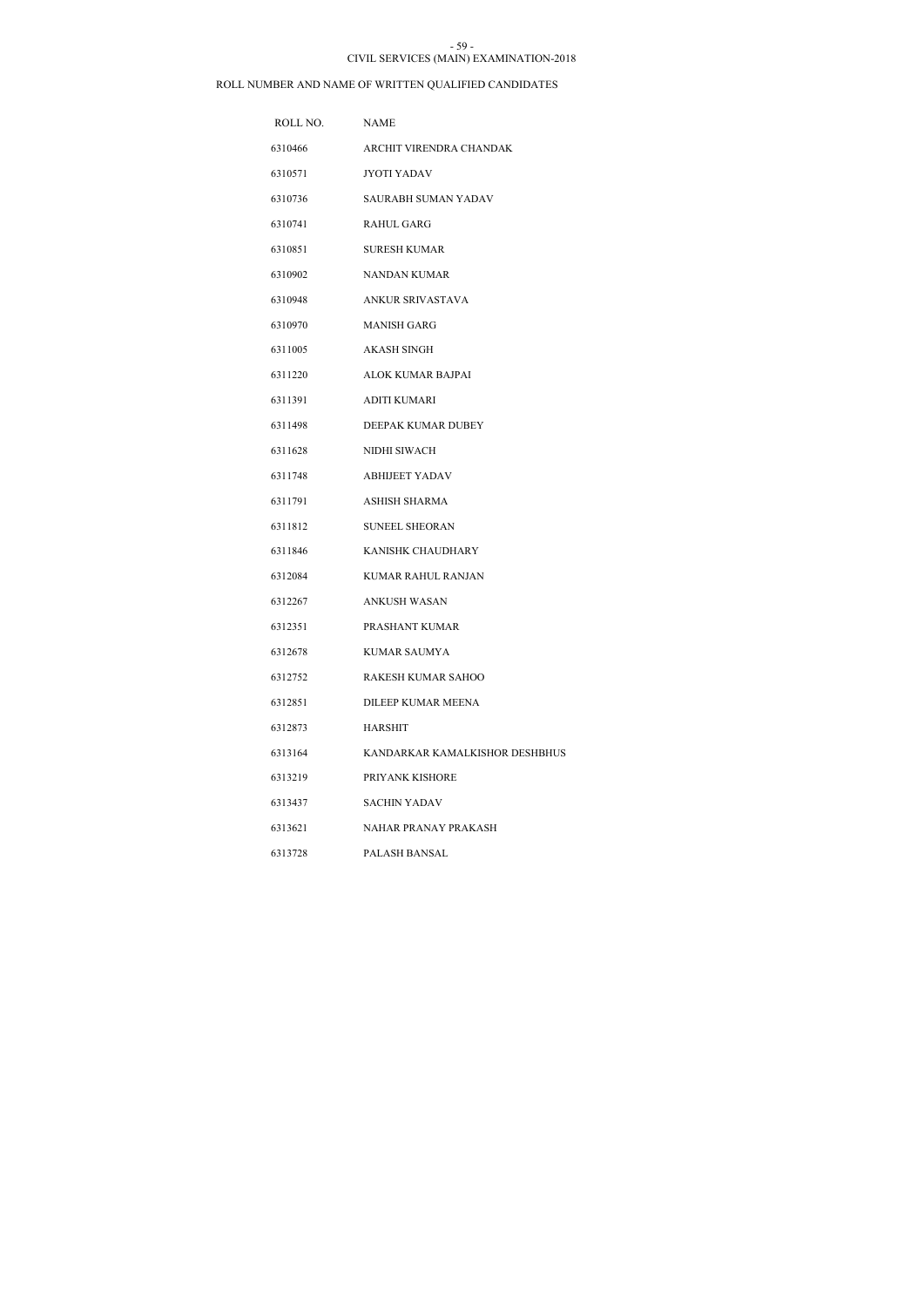### CIVIL SERVICES (MAIN) EXAMINATION-2018 - 60 -

| ROLL NO. | <b>NAME</b>                   |
|----------|-------------------------------|
| 6313775  | ALOK PRASAD                   |
| 6314092  | NIDHI BANSAL                  |
| 6314104  | WAYAL SWAPNIL ANIRUDHA        |
| 6314286  | KARNATI VARUNREDDY            |
| 6314436  | <b>ASHISH CHAWLA</b>          |
| 6314470  | <b>FAISAL KHAN</b>            |
| 6314575  | CHANDRAKANTH REDDY MALLU      |
| 6314623  | RAHUL PRAKASH                 |
| 6314692  | <b>MD MUSTAQUE</b>            |
| 6314819  | ANUPAM SINGHAL                |
| 6314822  | <b>ANUJ PALIWAL</b>           |
| 6314903  | <b>VIVEK KUMAR</b>            |
| 6315071  | <b>GYANESH JHA</b>            |
| 6315136  | KARTHIK KOTTURU               |
| 6315173  | <b>CAPRIL ARORA</b>           |
| 6315198  | <b>ANUP GUPTA</b>             |
| 6315285  | PRABHAS RAGHAV                |
| 6315420  | <b>DHARMESH SHARMA</b>        |
| 6315639  | <b>SUMIT KUMAR</b>            |
| 6315871  | KOLI AKASH SANTOSH            |
| 6315876  | <b>ZENDEN LINGZERPA</b>       |
| 6315943  | <b>BISEN ANSHUL ARUNKUMAR</b> |
| 6316022  | ABHISHEK JAIN                 |
| 6316099  | YOGITA SHARMA                 |
| 6316222  | DEVANSHI LALL                 |
| 6316272  | PANKAJ LAMBA                  |
| 6316342  | AVHAD SURAJ SOMNATH           |
| 6316430  | APRAJITA CHANDEL              |
| 6316590  | AVINASH CHANDRA SANDILYA      |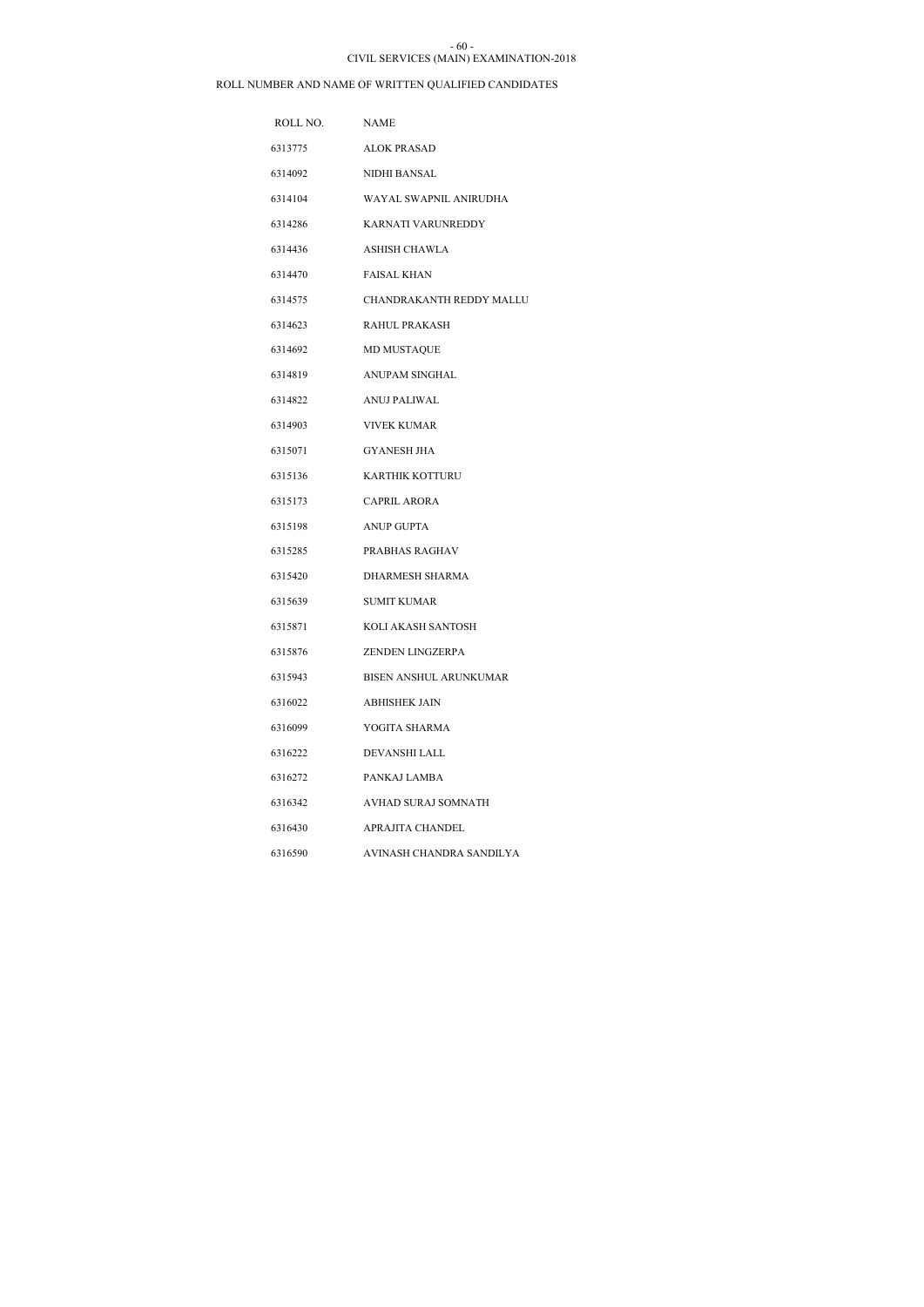#### CIVIL SERVICES (MAIN) EXAMINATION-2018 - 61 -

| ROLL NO. | <b>NAME</b>                      |
|----------|----------------------------------|
| 6316675  | PUNEET SHARMA                    |
| 6316677  | <b>AHINSA JAIN</b>               |
| 6316810  | <b>DHARMESH KUMAR</b>            |
| 6316898  | <b>GOPISETTY SRI HARI PRASAD</b> |
| 6316967  | <b>FATEH CHAND SAINI</b>         |
| 6317282  | DIVYA SRIVASTAVA                 |
| 6317344  | <b>ABHISHEK BHAL</b>             |
| 6317432  | AMIT KUMAR                       |
| 6317582  | RAKESH KUMAR YADAV               |
| 6317655  | <b>BHARAT BHUSHAN</b>            |
| 6317669  | BHOSALE AMOLSINGH ANKUSHRAO      |
| 6317699  | <b>GAURAV TYAGI</b>              |
| 6317739  | JITENDRA NARAYAN VERMA           |
| 6317783  | VIKAS SANGWAN                    |
| 6318098  | CHANDRA KANT MEENA               |
| 6318126  | KANGHUJAM SUNINDRA SINGH         |
| 6318450  | <b>HARSH GARG</b>                |
| 6318452  | AMAN SAXENA                      |
| 6318596  | <b>AMIT KUMAR BHATI</b>          |
| 6318722  | NANDINI MAHARAJ                  |
| 6318749  | <b>ASHOK KUMAR</b>               |
| 6318792  | MANISH                           |
| 6318886  | PATIL DIGVIJAY SANJAY            |
| 6318926  | KUMAR AMBRISH                    |
| 6319173  | DIKSHA LANGTHASA                 |
| 6319273  | <b>GAURAV JAIN</b>               |
| 6319414  | NARENDRA SINGH UJJWAL            |
| 6319502  | CHANDRA PRAKASH                  |
| 6319530  | <b>VISHWADEEP</b>                |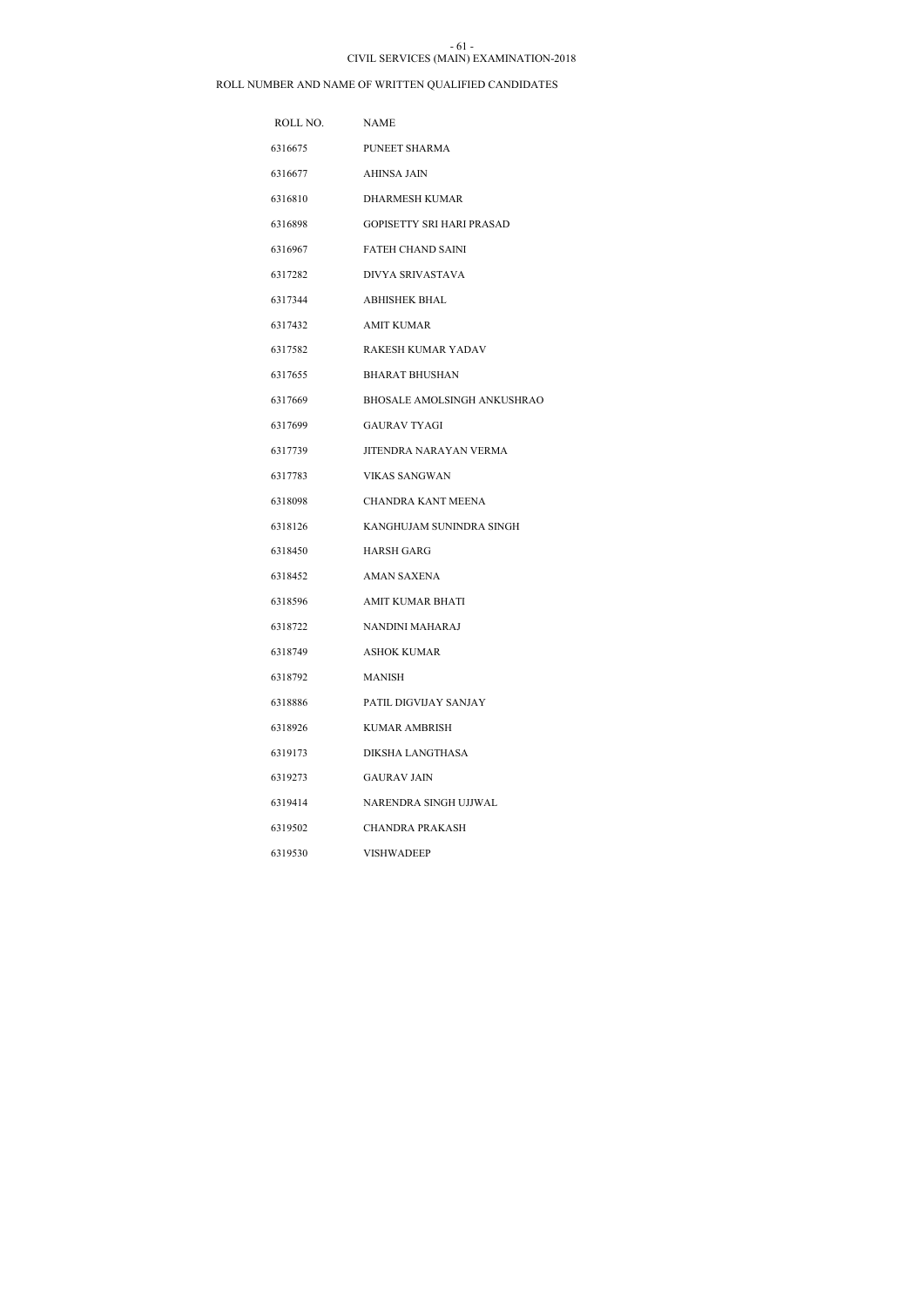#### CIVIL SERVICES (MAIN) EXAMINATION-2018 - 62 -

| ROLL NO. | <b>NAME</b>                  |
|----------|------------------------------|
| 6319610  | HEMANT KUMAR MEENA           |
| 6319661  | MAHAJAN SAMEER VIJAY         |
| 6319682  | PRAGYA DEORA                 |
| 6319694  | NILESH KUMAR KESHRI          |
| 6401103  | <b>MAINAK GHOSH</b>          |
| 6401251  | PARERANA KUMARI NAGAL        |
| 6401451  | PRATIBHA VERMA               |
| 6401502  | NEHA YADAV                   |
| 6401844  | NEERAJ KUMAR                 |
| 6402564  | <b>LOKESH YADAV</b>          |
| 6402706  | KUMAR NAYAN                  |
| 6403356  | VIKAS KUMAR KHICHAR          |
| 6403578  | INDRA BADAN JHA              |
| 6404241  | OM PRAKASH JAT               |
| 6404563  | <b>JITENDRA PANDEY</b>       |
| 6404681  | <b>MAHALE BHUSHAN DINESH</b> |
| 6404936  | <b>INDERJEET SINGH RAI</b>   |
| 6405018  | <b>PRAMOD</b>                |
| 6405515  | <b>JAY SHIVANI</b>           |
| 6406016  | PAWAN KUMAR                  |
| 6406095  | <b>GOKUL MAHAJAN</b>         |
| 6406449  | <b>HARSHIT SAINI</b>         |
| 6406567  | <b>TEGHBIR SINGH SANDHU</b>  |
| 6406851  | MANISH BHARTIYA              |
| 6407243  | UTTAM KUMAR DABI             |
| 6407775  | PRATEEK SINGH                |
| 6407961  | RAKIB KHAN                   |
| 6408159  | <b>DEEPESH KEDIA</b>         |
| 6408723  | <b>RENA JAMIL</b>            |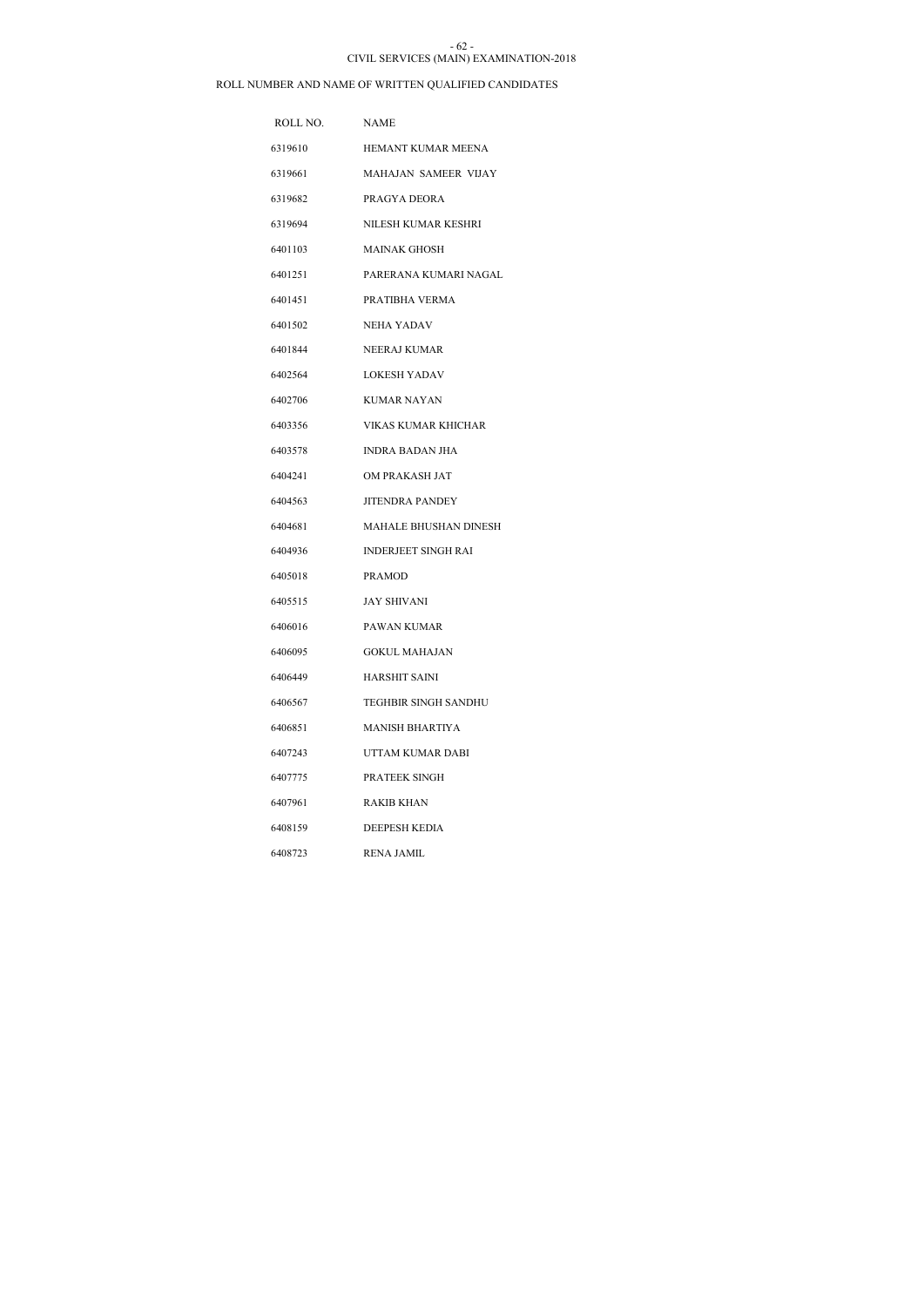### CIVIL SERVICES (MAIN) EXAMINATION-2018 - 63 -

| ROLL NO. | NAME                          |
|----------|-------------------------------|
| 6408976  | HIMANSHU CHAUDHARY            |
| 6409052  | NARENDRA KUMAR                |
| 6409245  | GUNJAN SINGH                  |
| 6409409  | AZEEM AKRAM BIN LATHEEF       |
| 6409751  | PREETI SHARMA                 |
| 6410411  | VIKAS SURYAVANSHI             |
| 6412364  | <b>TUSHAR KAIN</b>            |
| 6412384  | RAMESH NARAYANAPURAM          |
| 6412522  | <b>ASHOK KUMAR MEENA</b>      |
| 6413749  | AMAL PAL                      |
| 6413775  | <b>VAISHALI SINGH</b>         |
| 6414910  | POOJA YADAV                   |
| 6414914  | ABHISHEK MISHRA               |
| 6415182  | <b>RAVINDER KUMAR</b>         |
| 6415390  | HITESH KUMAR SHARMA           |
| 6415615  | <b>ANURAG ARYA</b>            |
| 6416171  | <b>TARUN GOYAL</b>            |
| 6416413  | SHEFALI CHANDOLIA             |
| 6417198  | SAYYED RIYAJ AHEMAD           |
| 6417580  | RAUNAK AGRAWAL                |
| 6418116  | KAWADE ABASAHEB UTTARESHWAR   |
| 6418299  | MUHAMMED ABDUL JALEEL         |
| 6418572  | <b>HARSH SHRIVASTAVA</b>      |
| 6418639  | <b>SATENDER SINGH</b>         |
| 6500245  | VIMAL SINGH                   |
| 6500651  | DHIRAJ KUMAR                  |
| 6501148  | WANKHEDE ARCHANA PANDHARINATH |
| 6501999  | SADIA ZAFAR                   |
| 6502234  | LOBHAS PRAKASH KHAIRNAR       |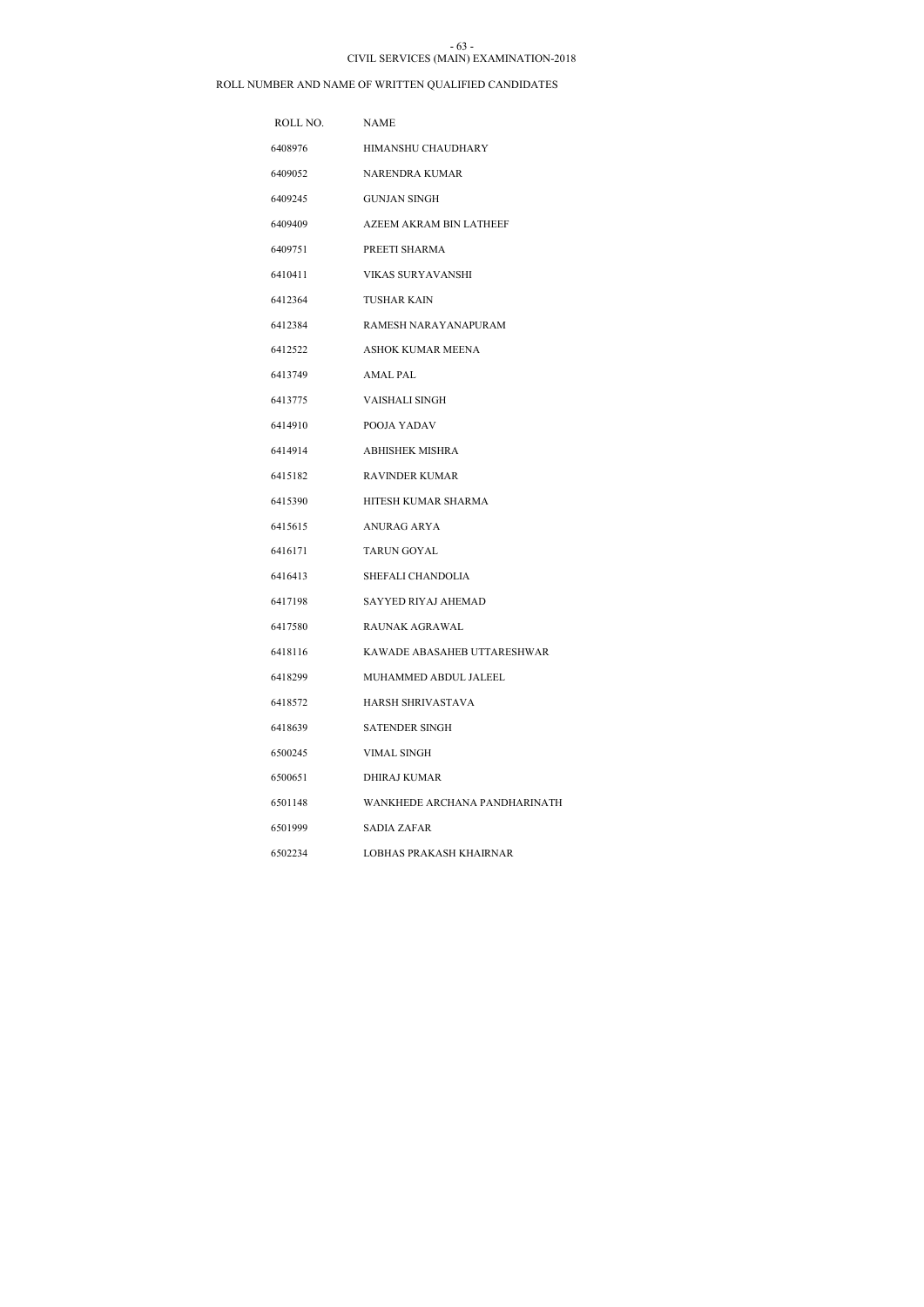### CIVIL SERVICES (MAIN) EXAMINATION-2018 - 64 -

| ROLL NO. | NAME                          |
|----------|-------------------------------|
| 6502447  | CHAVAN AVINASH SUNDARDAS      |
| 6502860  | <b>SACHIN KUMAR</b>           |
| 6502986  | NAGARE SAINIL DATTATRAY       |
| 6503354  | <b>CHANDERSHEKHAR MEENA</b>   |
| 6504206  | <b>MAHESH KUMAR</b>           |
| 6600141  | SWAGAT YOGINATH MESHRAM       |
| 6600181  | <b>POOJA SHRIDHAR SHEP</b>    |
| 6600698  | PHAD JAGDISH BHAGWAT          |
| 6601184  | SHINDE SUHAS TRIMBAKRAO       |
| 6601501  | AGRAWAL AKSHAY SUNIL          |
| 6602175  | JOSHI NIKITA SATISH           |
| 6602291  | DIVYA ARJUN GUNDE             |
| 6602497  | DHANORKAR PRAVIN DHONDIBARAO  |
| 6603243  | MANE SHASHANK SUDHIR          |
| 6603959  | SHINGADE RAMESH UTTAM         |
| 6604099  | NIVDANGE SHWETA SHANKARRAO    |
| 6604632  | HANMANE SWAPNIL RAVASAHEB     |
| 6604737  | KHARE KIRAN PRABHAKAR         |
| 6604964  | DESAI SHUBHAM BHAIYYASAHEB    |
| 6605610  | <b>OHOL SACHIN ANNASAHEB</b>  |
| 6605634  | MADHULIKA DEOGOJI             |
| 6605688  | <b>GEETIKA</b>                |
| 6606441  | KHANDEKAR SHRIKANT KUNDALIK   |
| 6606691  | MAITHILI RAJENDRA KORDE       |
| 6607259  | DESHMUKH ABHAYSINHA BALASAHEB |
| 6607552  | MANE NAVANATH SHIVAJI         |
| 6608019  | RAJ KUMAR SHARMA              |
| 6608790  | JADHAV SUDARSHAN GOPINATH     |
| 6609091  | <b>GONDANE VAIBHAV SUNIL</b>  |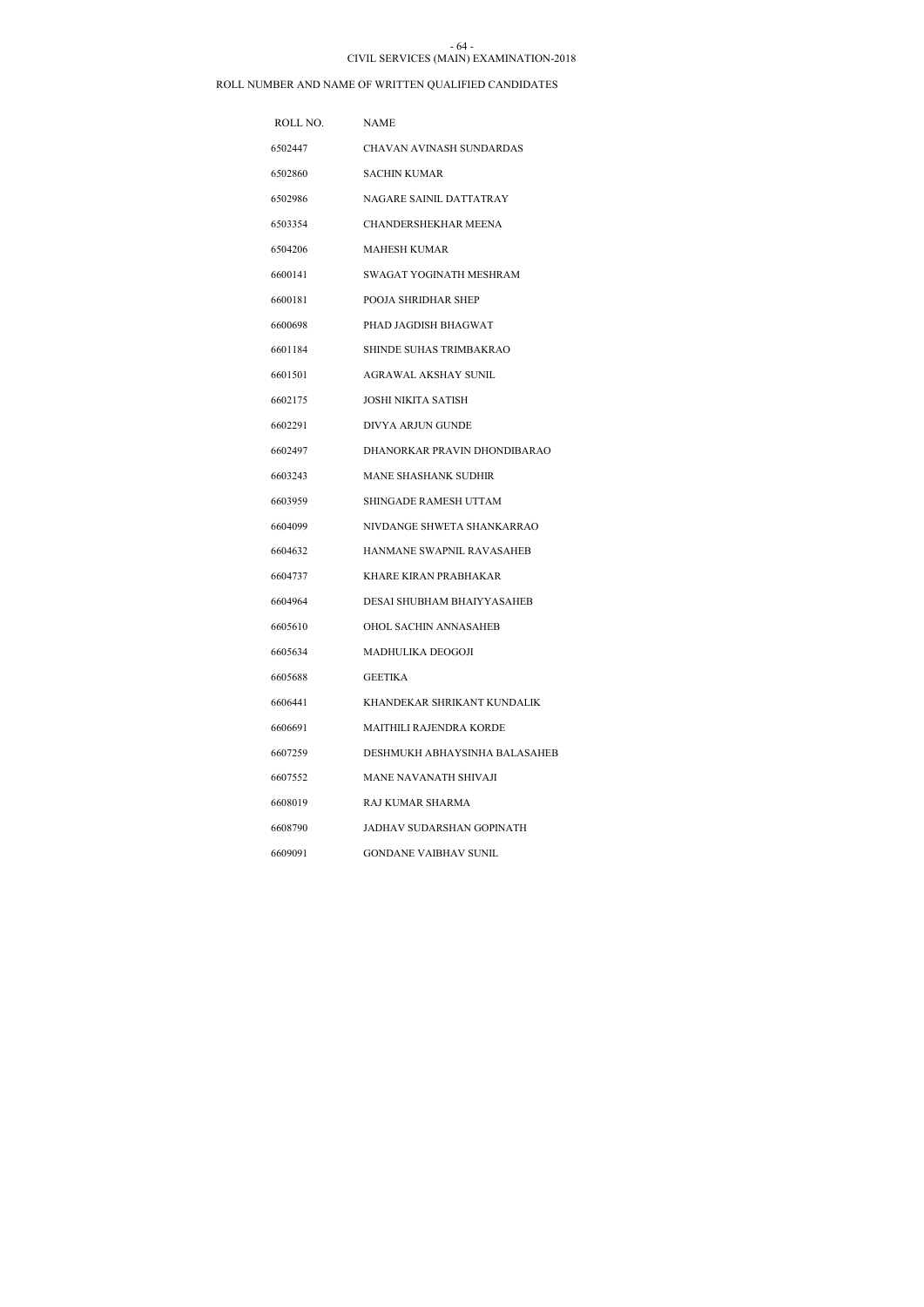#### CIVIL SERVICES (MAIN) EXAMINATION-2018 - 65 -

| ROLL NO. | <b>NAME</b>                   |
|----------|-------------------------------|
| 6610248  | JEWARE MANDAR UMESH           |
| 6610445  | DEBASMITA PADHI               |
| 6610468  | <b>ANSHUL SHARMA</b>          |
| 6610787  | DHUMAVAT SIDDHARTH KIRAN      |
| 6610836  | DHODMISE TRUPTI ANKUSH        |
| 6612037  | PUNDE AMIT ARJUN              |
| 6612136  | MANKAR SUBODH RAMESH          |
| 6612858  | <b>MHASKE ANIL RAMDAS</b>     |
| 6613272  | DHAIGUDE SNEHAL NANA          |
| 6613415  | <b>BANKAR RUJUTA DINESH</b>   |
| 6613525  | TARODEKAR SUMEDH RAMESH       |
| 6613554  | MORE KALPESH JAGADISH         |
| 6613750  | YADAV AMOL MANCHAK            |
| 6613838  | CHAMBOLKAR RAGHVENDRA PRAKASH |
| 6613865  | LAHANE SUNIL VENKATRAO        |
| 6614096  | <b>GOLE KISHOR RAMRAO</b>     |
| 6615523  | <b>ALOK KUMAR TIWARI</b>      |
| 6615766  | AHALE SHUBHAM PRATINDRA       |
| 6615803  | KHATAVKAR VIVEK VIJENDRA      |
| 6616693  | PATIL YOGESH ASHOKRAO         |
| 6618168  | SANCHIT LAXMAN JADHAV         |
| 6618344  | <b>MAHESH DHONDIRAJ KILJE</b> |
| 6618758  | DESHMUKH VISHWAJIT ARUN       |
| 6618966  | MAHAJAN MANOJ SATYAWAN        |
| 6619010  | DESAI NEHA DIWAKAR            |
| 6619761  | ISALWAR GAURAV SHIVAJI        |
| 6619845  | KHANDARE PRADNYA KAILAS       |
| 6620183  | KASDEKAR PANKAJ MOTILAL       |
| 6620569  | JUNGHARE SARANG SAHEBRAO      |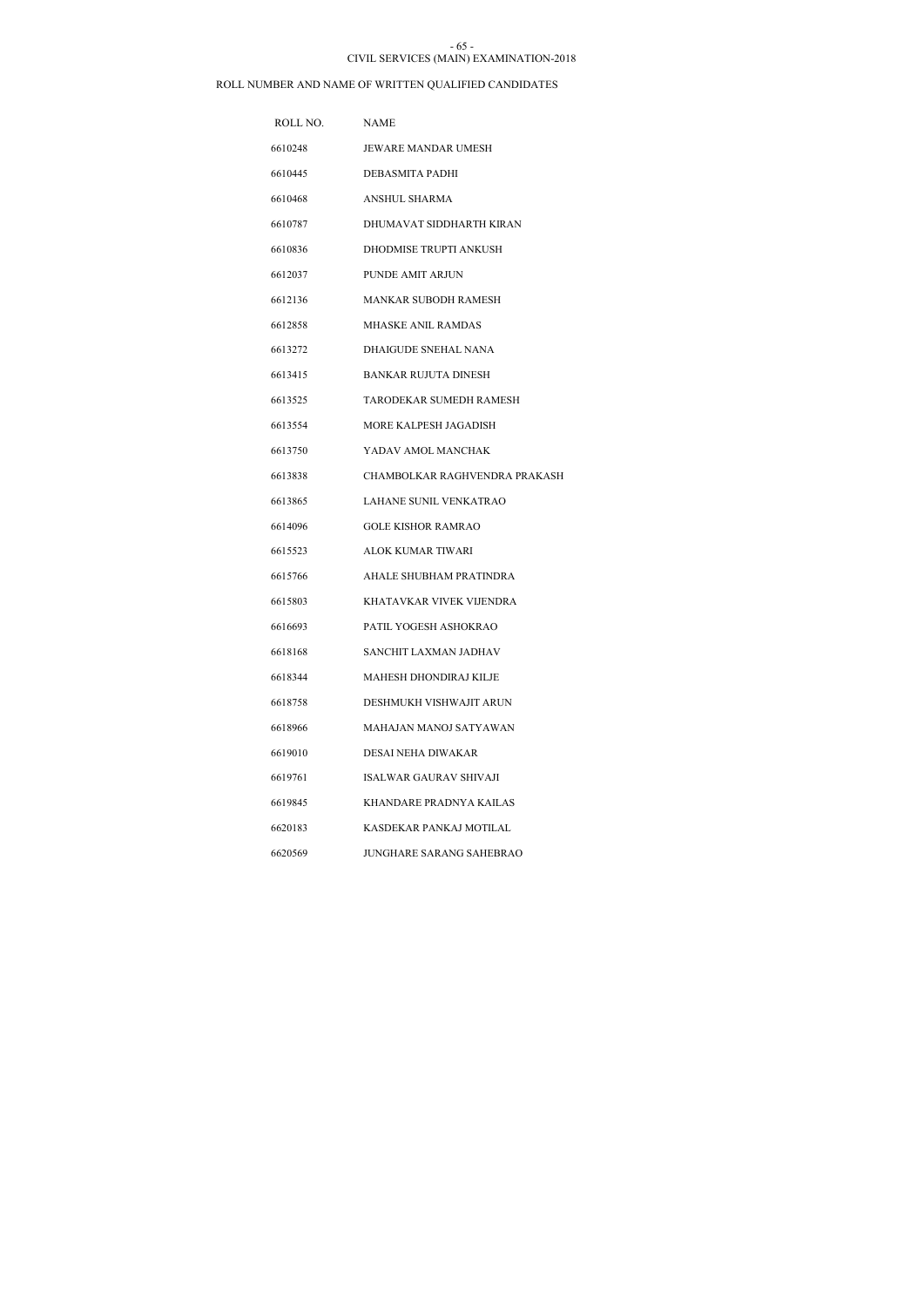#### CIVIL SERVICES (MAIN) EXAMINATION-2018 - 66 -

| ROLL NO. | <b>NAME</b>                    |
|----------|--------------------------------|
| 6620649  | RAUT MAYUR SHARADRAO           |
| 6620898  | GALAVE MACHHINDRA UTTAM        |
| 6620932  | CHAVAN KUNAL MOTIRAM           |
| 6621217  | RATHOD RAVINDRA SHANKAR        |
| 6621365  | MUSALE MAYUR PANDURANG         |
| 6622056  | <b>GITE RAHUL BABASAHEB</b>    |
| 6622262  | JADHAV SHUBHAM PANDURANG       |
| 6622854  | PARKHE NAVNATH BHAGWAT         |
| 6623454  | SHELKE NACHIKET VISHWANATH     |
| 6623633  | <b>SHINDE SHAILESH DILIP</b>   |
| 6623803  | PAWAR AMOL KAKASAHEB           |
| 6623823  | KAMBLE ASHIT NAMDEV            |
| 6623832  | <b>BARBOLE MAYUR BALASAHEB</b> |
| 6624006  | PATIL HEMANTA KESHAV           |
| 6624334  | CHIMANKAR VISHWAJEET GAJANAN   |
| 6624428  | SAKATE HARSHWARDHAN M          |
| 6625058  | YADAV GIRISH ASHOK             |
| 6625073  | KSHIRSAGAR SAGAR RAJENDRA      |
| 6625150  | KHUNE PREETAMKUMAR VITTHAL     |
| 6625840  | THAKARE SHUBHAM DNYANDEORAO    |
| 6625944  | PAWAR SHRINIVAS ARUN           |
| 6625947  | DADAS BAPURAO BIRA             |
| 6627068  | SHINDE KIRAN BHAUSAHEB         |
| 6627547  | SUHAS LAXMAN GADE              |
| 6627600  | LAWATE DINESH MANGENI          |
| 6628349  | ADHAO DIPAK MUKINDA            |
| 6628498  | WABALE RAJKUMAR JANARDAN       |
| 6628506  | AGARWAL RUSHI ANIL             |
| 6628999  | REJIWAD BHAGWAT ANANDRAO       |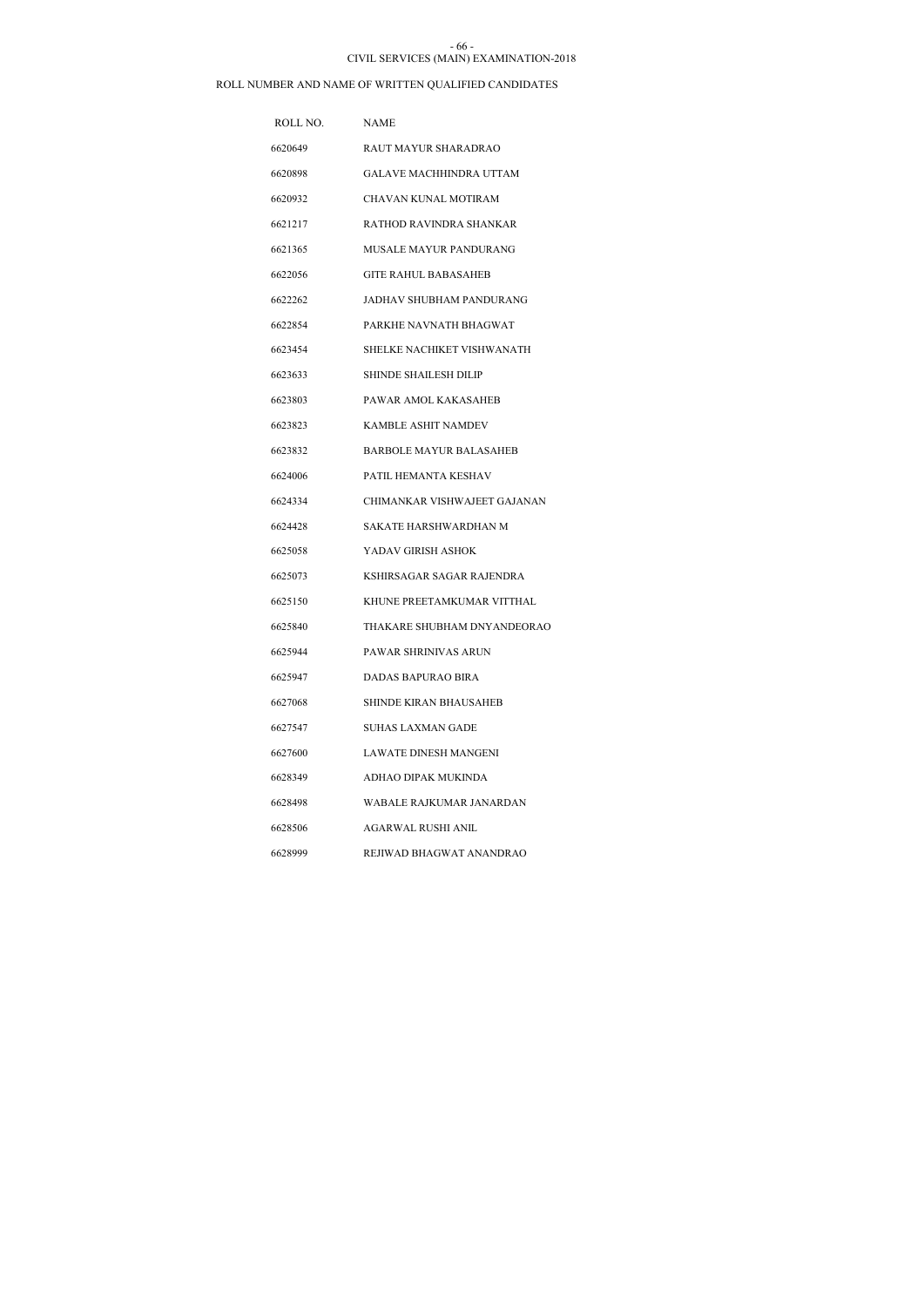#### CIVIL SERVICES (MAIN) EXAMINATION-2018 - 67 -

| ROLL NO. | <b>NAME</b>                     |
|----------|---------------------------------|
| 6629009  | WAGHMARE ANAND SHIVAJI          |
| 6630018  | PARAKH LOUKIK SUMATILAL         |
| 6630099  | AHIRE SWAPNIL MANOHAR           |
| 6630260  | CHAVAN KIRAN GANGARAM           |
| 6630338  | PATIL ANAND ASHOK               |
| 6630377  | PANKAJ BAJIRAO KALE             |
| 6630401  | POOJA ASHOK KADAM               |
| 6700269  | <b>VISHNU KANT</b>              |
| 6701018  | PAWAR DHARMARAJ BHAGAWAN        |
| 6702785  | MAHIRE TEJAS RAMAKANT           |
| 6702875  | SHUKLA SHASHWAT ABHAYKUMAR      |
| 6702917  | SAISHA RAJ ORKE                 |
| 6702967  | <b>HYALINGE GAYATRI DEVIDAS</b> |
| 6703076  | CHORAMALE PANDURANG GORAKH      |
| 6703348  | DEEPAK JHALANI                  |
| 6703431  | <b>BANSODE AKSHAY GANESH</b>    |
| 6704190  | <b>BHOIR AMIT ARUN</b>          |
| 6704328  | <b>KALE SAGAR VIJAY</b>         |
| 6704366  | YASHPRATAP SHRIMAL              |
| 6802312  | <b>ROHIT NEMA</b>               |
| 6804691  | <b>ABHINAV CHOUKSEY</b>         |
| 6805878  | NISHANT GAURAV                  |
| 6900030  | VISHAL SINGH RATHORE            |
| 6904667  | HIMANSHU GUPTA                  |
| 6905806  | AYUSH BHADAURIA                 |
| 6906217  | AJAY GUPTA                      |
| 7000563  | SAHIL ARORA                     |
| 7001023  | KARAN JINDAL                    |
| 7001324  | NIKITA JAIN                     |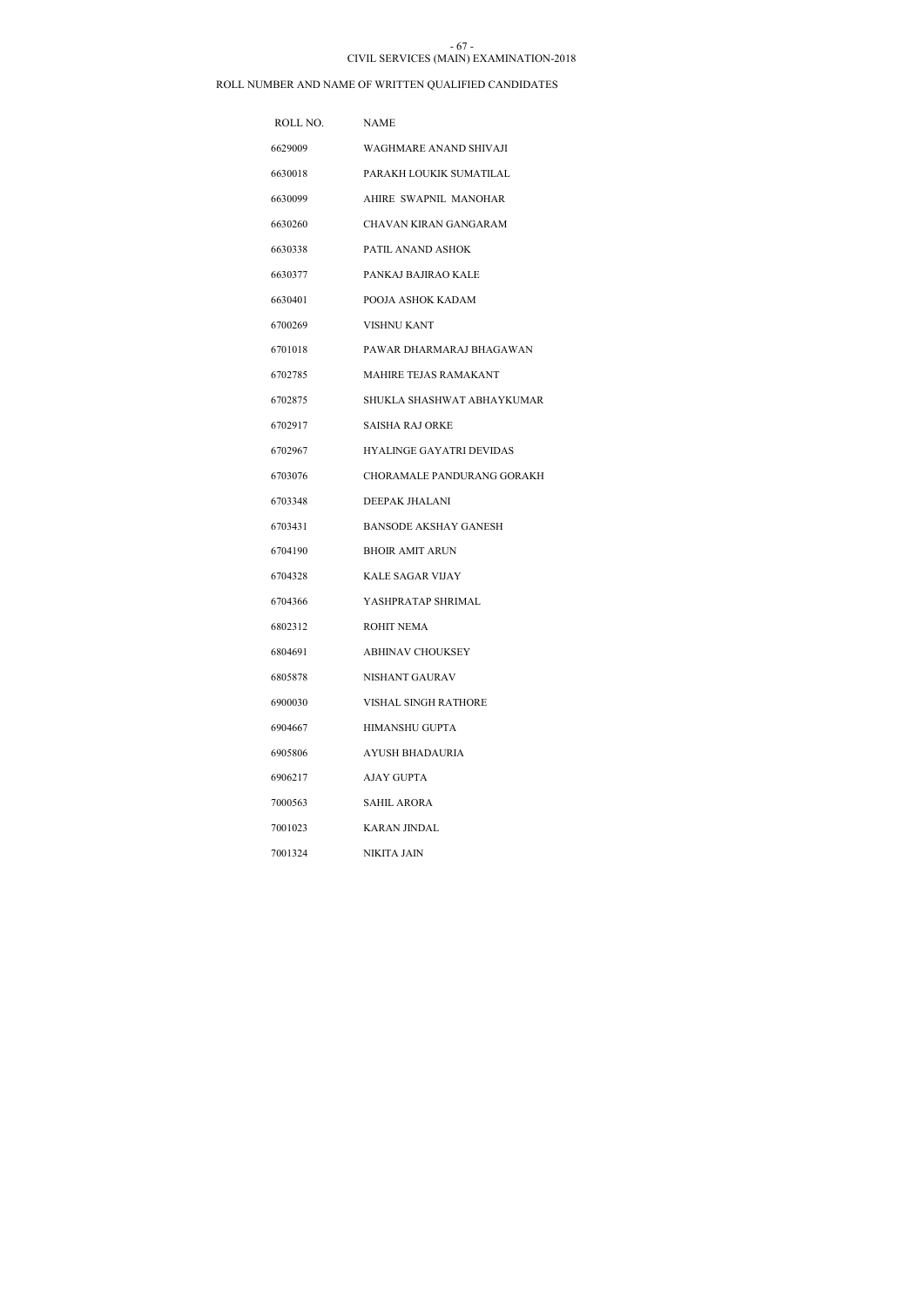### CIVIL SERVICES (MAIN) EXAMINATION-2018 - 68 -

| ROLL NO. | <b>NAME</b>                |
|----------|----------------------------|
| 7001929  | <b>JASNOOR PAL SINGH</b>   |
| 7002285  | <b>MANINDERJIT KAUR</b>    |
| 7002577  | MANPREET SINGH MEHRA       |
| 7003293  | SHUBHKARMAN SINGH RANDHAWA |
| 7003525  | <b>GURINDER SINGH</b>      |
| 7003972  | PARSHANT SINGLA            |
| 7004350  | <b>RITIKA</b>              |
| 7005269  | <b>SAMANDEEP KAUR</b>      |
| 7005538  | <b>BALPREET SINGH</b>      |
| 7005795  | <b>ABHISHEK GUPTA</b>      |
| 7006412  | <b>LOVEPREET KAUR</b>      |
| 7006930  | <b>RUPESH KUMAR</b>        |
| 7100087  | <b>VEENU KAVARIA</b>       |
| 7106973  | <b>SAURABH GUPTA</b>       |
| 7107430  | ASHUTOSH LUNIWAL           |
| 7108792  | <b>ABHISHEK PALASIA</b>    |
| 7201900  | PRATEEK BAYAL              |
| 7202826  | BARAD RAHULKUMAR BATUKBHAI |
| 7203606  | <b>RENU SOGAN</b>          |
| 7301100  | PRAJWAL                    |
| 7302311  | <b>CHANDAN B R</b>         |
| 7302597  | NISARGA PRIYA J            |
| 7303663  | NAGARJUN B GOWDA           |
| 7304187  | <b>SUSHMA J</b>            |
| 7305330  | THEJAS UP                  |
| 7500605  | SIVASAKTHIVEL C            |
| 7501560  | PINTU LAL MEENA            |
| 7502395  | <b>BALAJIA</b>             |
| 7503709  | <b>ARAVINDHAN V</b>        |